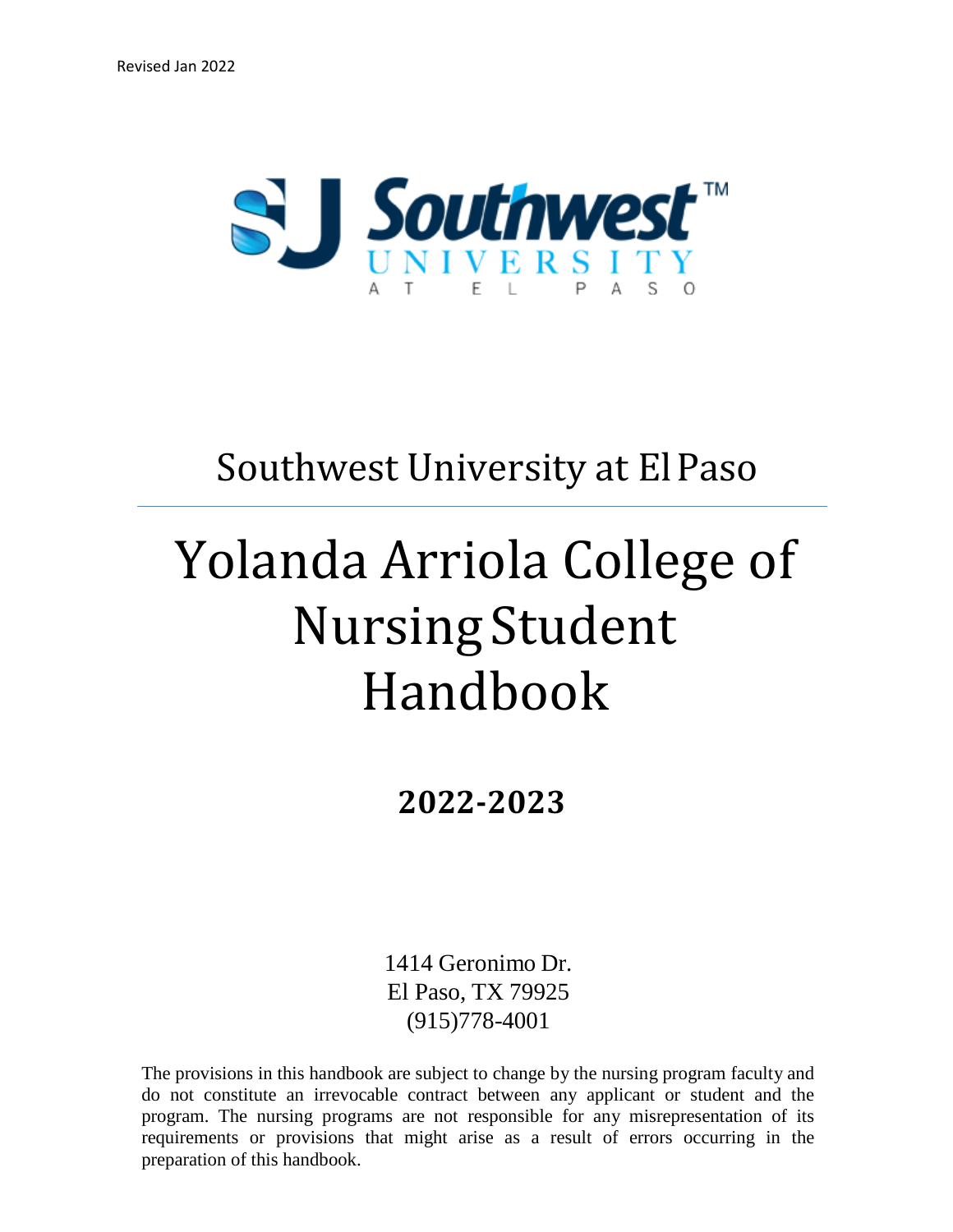Revised Jan 2022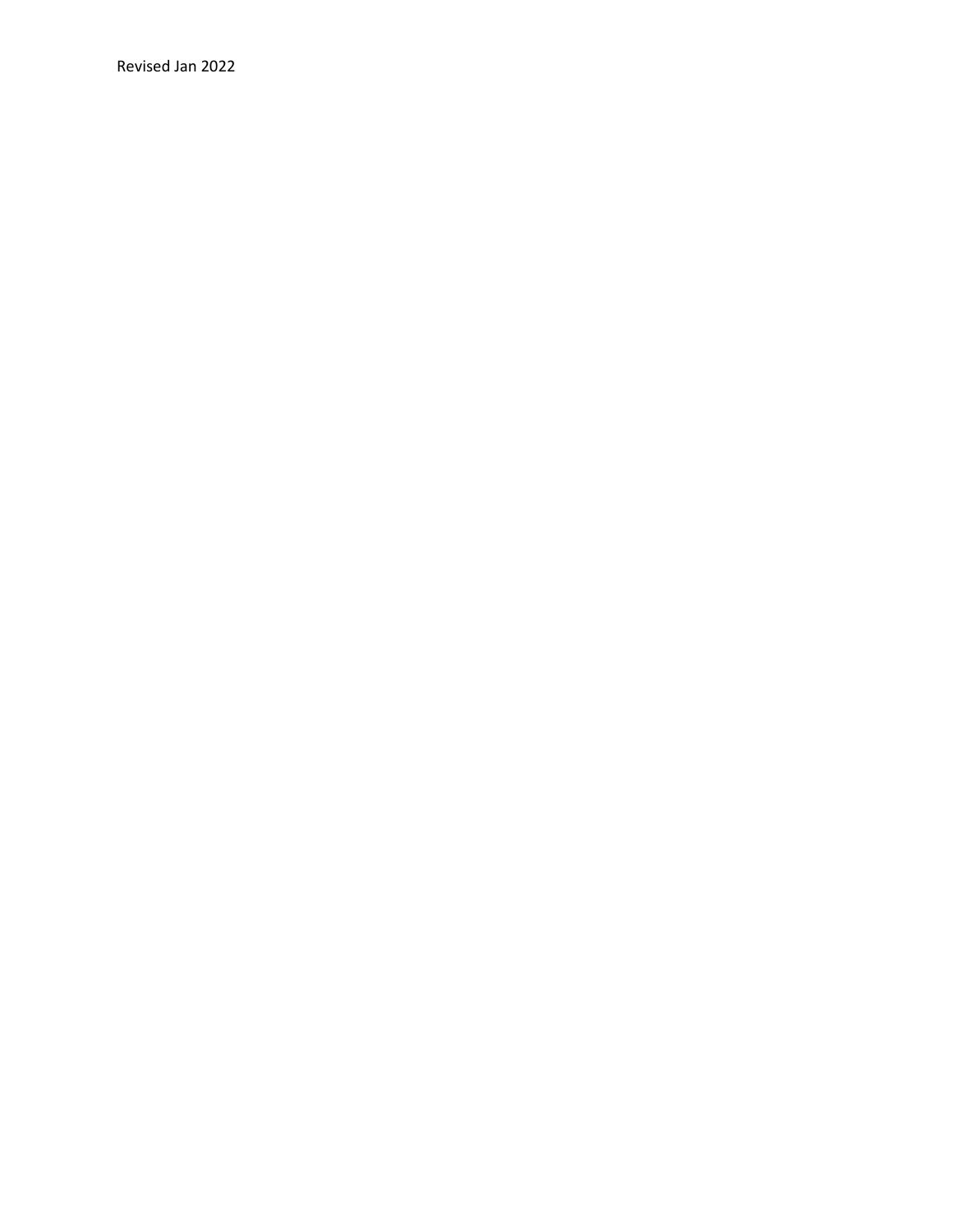#### **Table of Contents**

#### **Introduction**

#### Program

#### **Associates Degree Program**

#### **Admission Information**

| 12 <sup>2</sup> |
|-----------------|
| 12              |
| 13              |
|                 |
| 12              |
|                 |
| 14              |
|                 |

| 22 |
|----|
| 22 |
|    |
|    |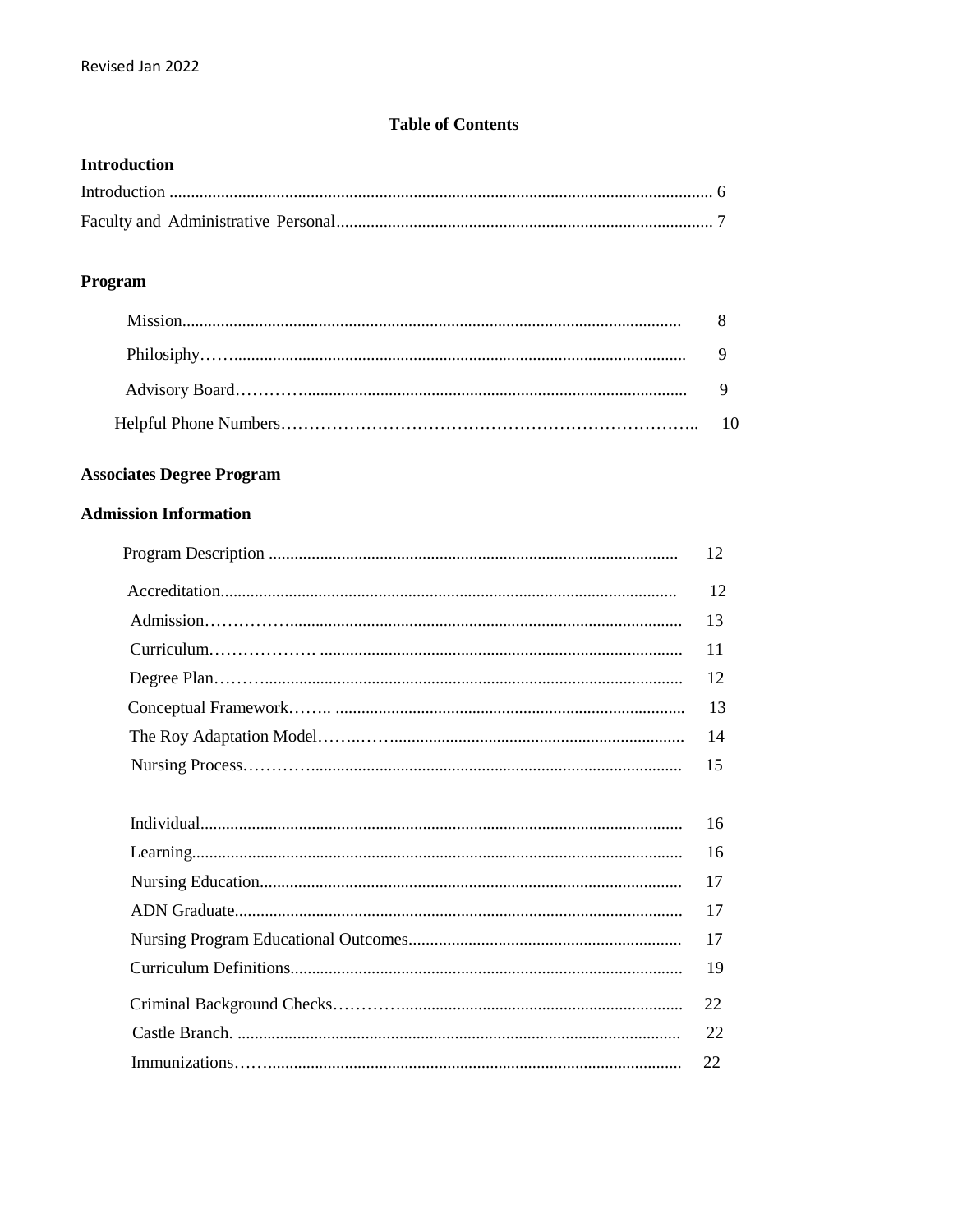| 23 |
|----|
| 23 |
|    |
| 23 |
|    |
| 24 |
| 24 |
|    |
|    |
| 25 |
| 25 |

#### **Clinical Experiences**

| 32 |
|----|
| 32 |

#### **Academic and Clinical Information**

| 33 |
|----|
| 34 |
| 34 |
| 34 |
| 34 |
| 34 |
|    |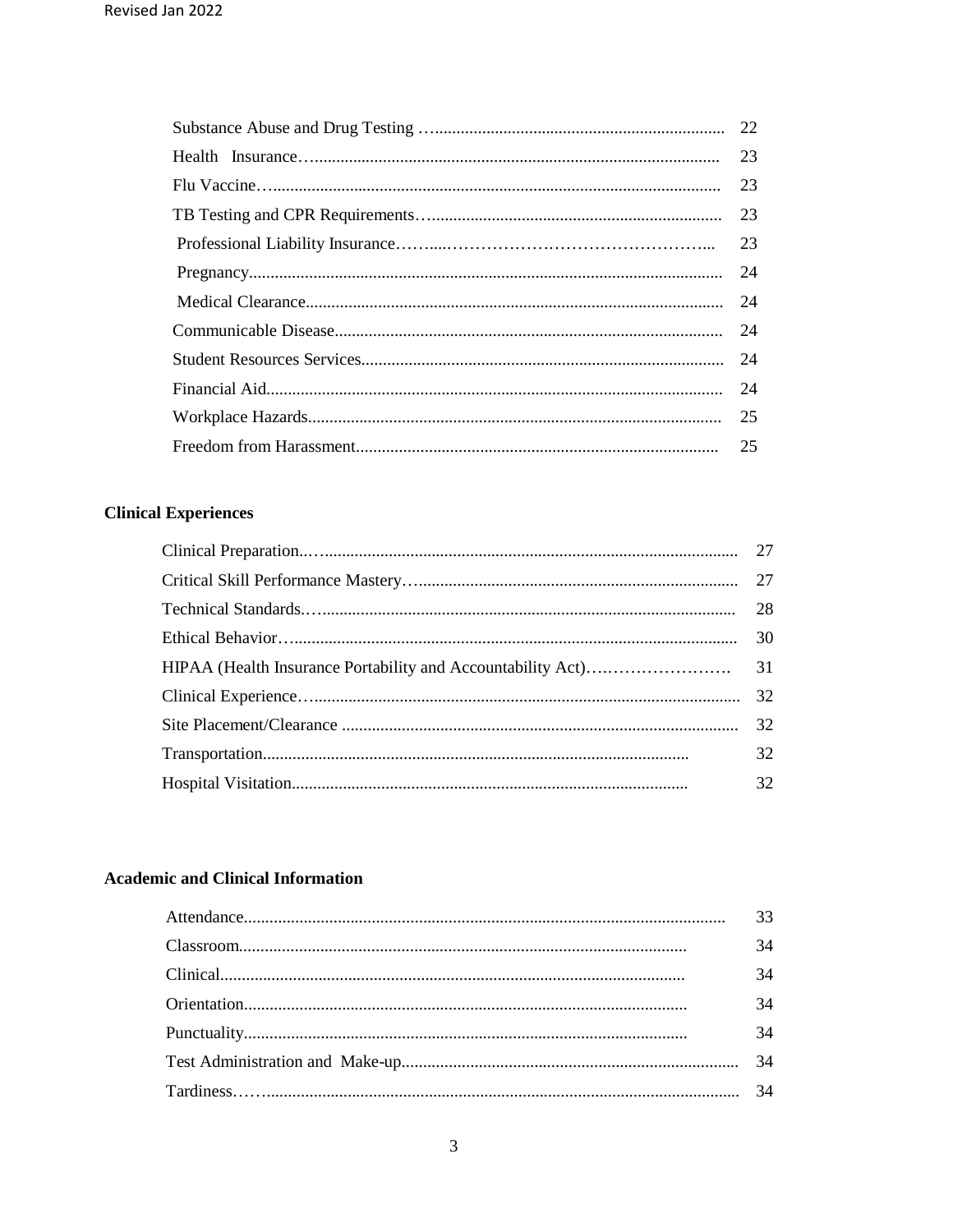| <b>Student Discipline</b>                  |  |
|--------------------------------------------|--|
|                                            |  |
|                                            |  |
|                                            |  |
|                                            |  |
|                                            |  |
|                                            |  |
| <b>Student Safety, Health, and Welfare</b> |  |
|                                            |  |
|                                            |  |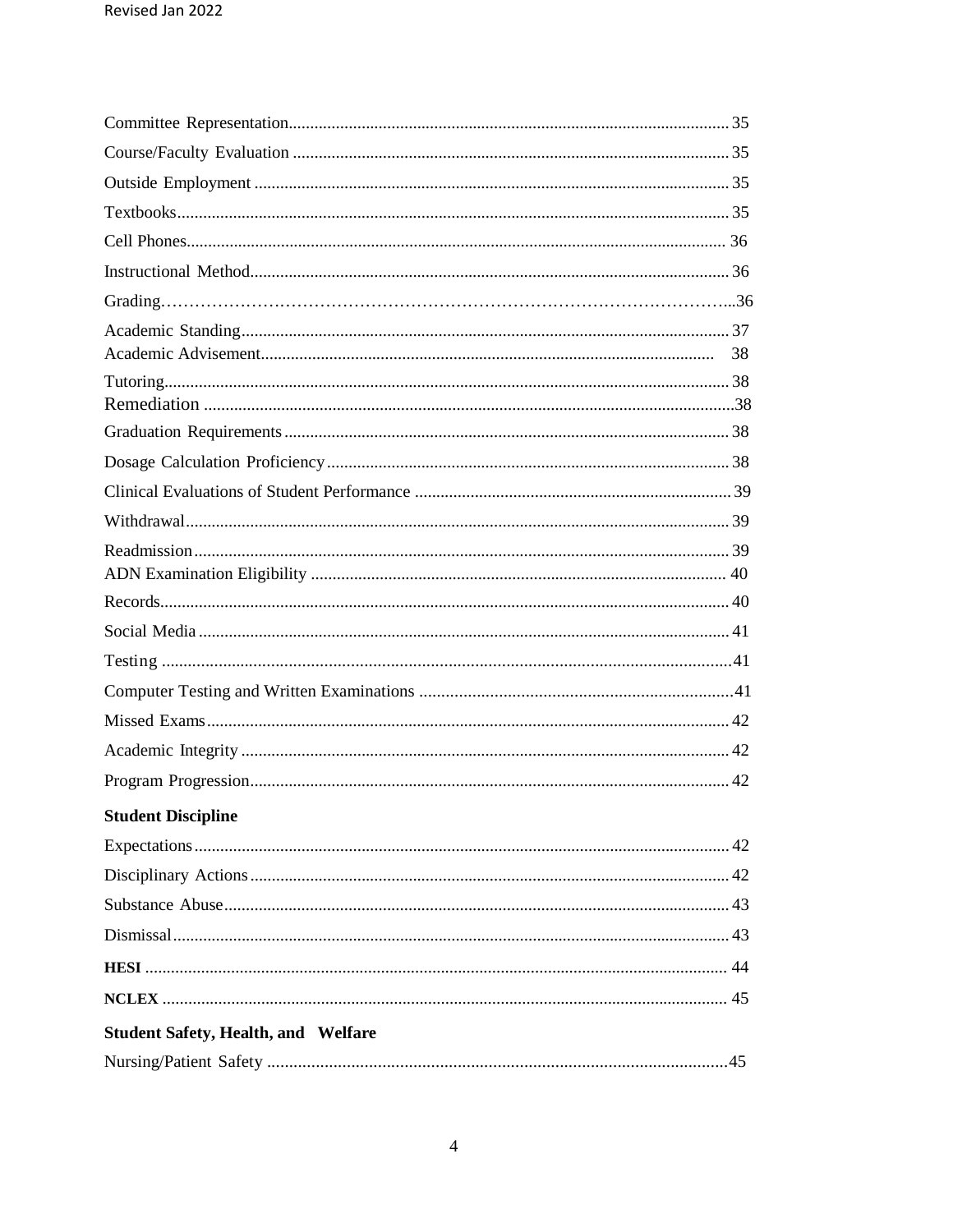#### **Student Rights**

| 46 |
|----|
| 46 |
|    |
|    |
|    |
|    |
|    |

#### Professionalism

| 50 |
|----|
|    |
|    |

#### **Miscellaneous**

#### **Bachelor's Degree Program (RN to BSN)**

#### **Admission Information**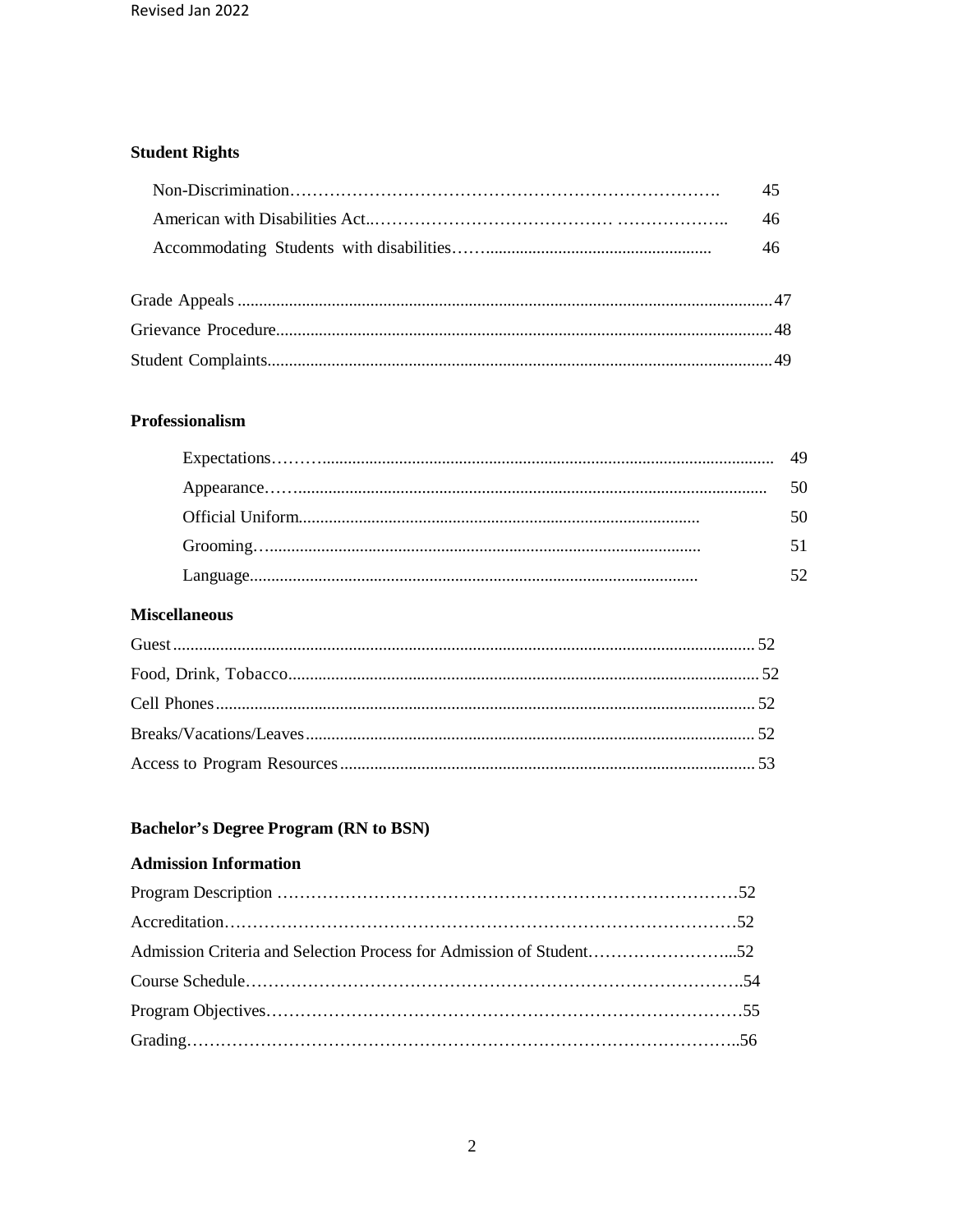### **Student Responsibility**

| <b>Student Discipline</b>          |  |
|------------------------------------|--|
|                                    |  |
|                                    |  |
|                                    |  |
| Student Safety, Health And Welfare |  |
|                                    |  |
| <b>Student Rights</b>              |  |
|                                    |  |
|                                    |  |
|                                    |  |
|                                    |  |
|                                    |  |
|                                    |  |
| Professionalism                    |  |
|                                    |  |
|                                    |  |
|                                    |  |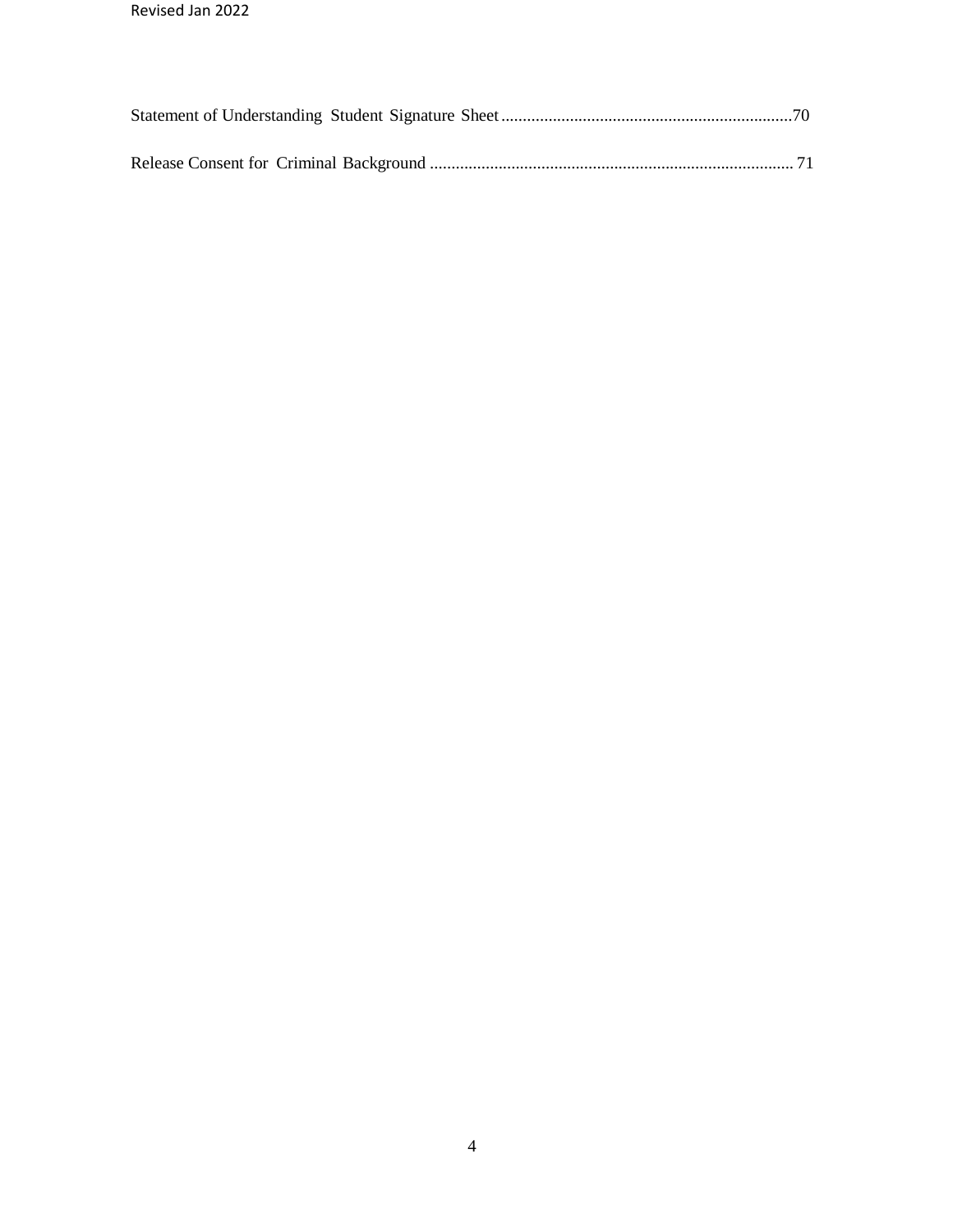## **Southwest University at El Paso**

*"Meeting the healthcare needs of a diversely populated community through the developmentof qualified nursing professionals"*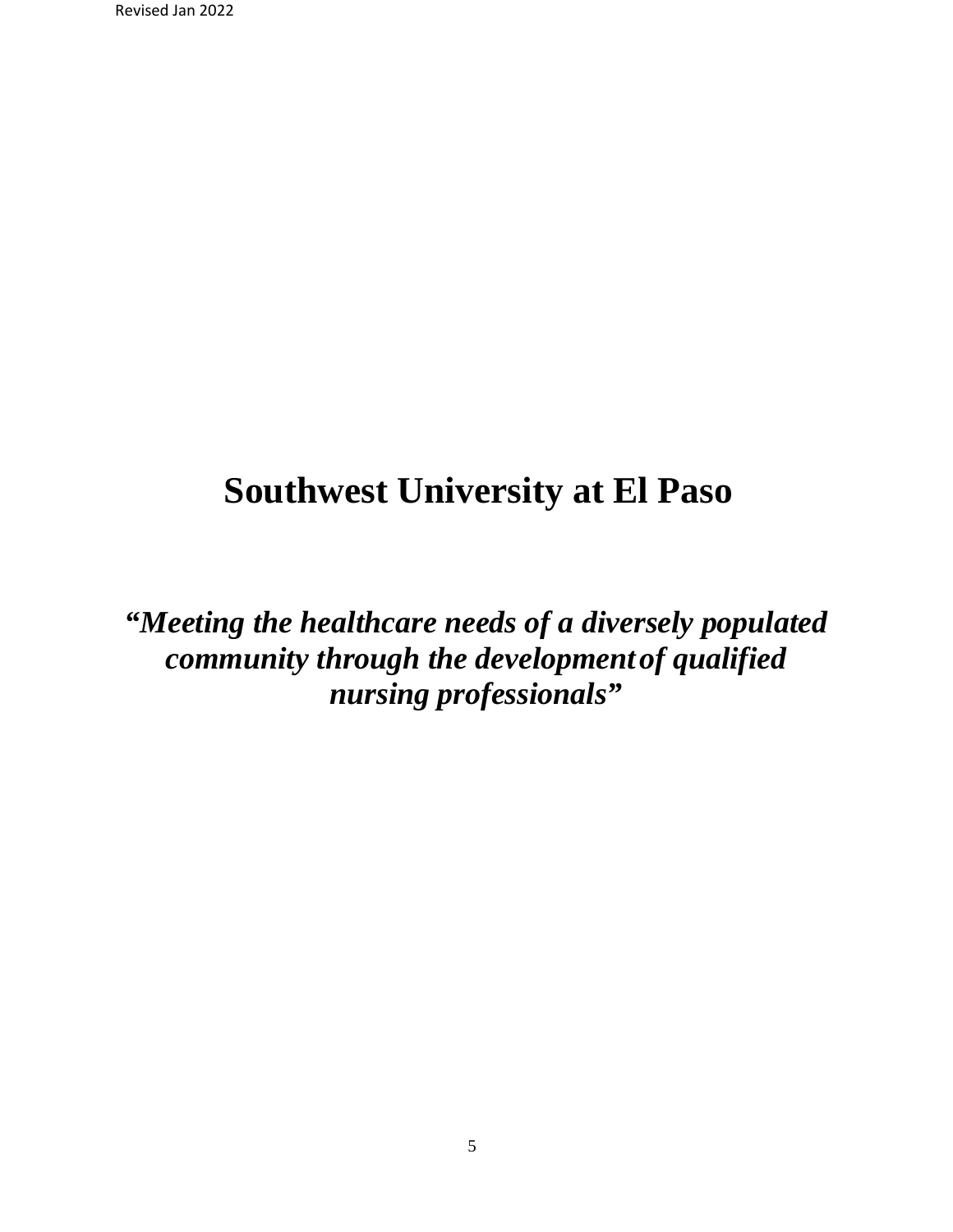## **Introduction**

#### *Dear Students:*

Welcome to the Yolanda Arriola College of Nursing at Southwest University. We would like to congratulate you on making the commitment to enhancing your education in the Nursing field. On behalf of the University Administration, Faculty, and Staff we would like to personally wish you much success in the program and future endeavors in Nursing.

### **Introduction**

This handbook is designed to assist you in attaining success throughout any of our Nursing programs. To assure effective education, each individual participating in any of the programs must have a full understanding of the responsibilities and considerations involved. On the following pages, you will find important information about the University and the School of Nursing, as well as policies, procedures, and expectations that affect Nursing students at Southwest University at El Paso.

This handbook is not a complete statement of all policies at Southwest University at El Paso or the School of Nursing programs. Additional information is provided in the Southwest University at El Paso Catalog as well as the policies and procedures manual. As a student of Southwest University at El Paso, you are subject to all policies, procedures, rules and regulations established by Southwest University at El Paso. You are advised to be familiar with this Handbook and with the current University Catalog and to refer to each of them as needed.

Please read through this *Student Handbook* completely. You are expected to be familiar with its contents and to abide by the policies and procedures. If you have any questions about any part of the Handbook or need information that is not given, do not hesitate to contact the Program Director or any of our Nursing faculty. You will find information in this Handbook that will identify other people most able to assist you with the variety of questions you may encounter during your time as a student in the Program.

*\*This Handbook is subject to change. Students will be provided with written notification of any changes. You are encouraged to keep any notifications of change with the Handbook.*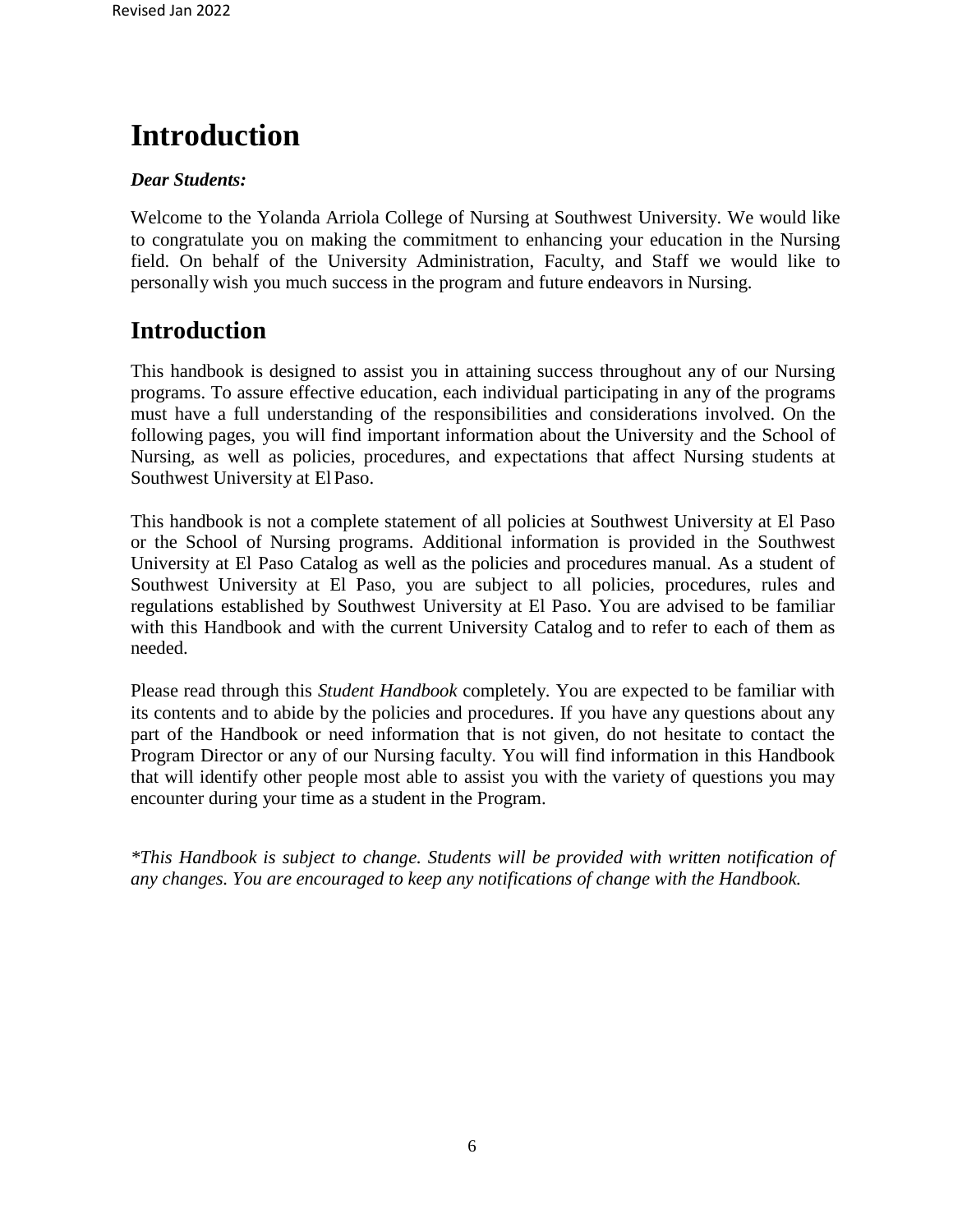### **Faculty and Administrative Personnel**

| Founder: Yolanda Arriola                                                                                                                                                                                                                                                                                                                                                                                                                | President: Benjamin Arriola |
|-----------------------------------------------------------------------------------------------------------------------------------------------------------------------------------------------------------------------------------------------------------------------------------------------------------------------------------------------------------------------------------------------------------------------------------------|-----------------------------|
|                                                                                                                                                                                                                                                                                                                                                                                                                                         |                             |
| <b>Dean of Nursing</b>                                                                                                                                                                                                                                                                                                                                                                                                                  | <b>Vice-President</b>       |
| Dr. Amanda Anaya                                                                                                                                                                                                                                                                                                                                                                                                                        | Jeremy Burciaga             |
|                                                                                                                                                                                                                                                                                                                                                                                                                                         |                             |
|                                                                                                                                                                                                                                                                                                                                                                                                                                         | <b>Vice-President</b>       |
|                                                                                                                                                                                                                                                                                                                                                                                                                                         | <b>Marisol Gutierrez</b>    |
|                                                                                                                                                                                                                                                                                                                                                                                                                                         | <b>Associate Dean</b>       |
|                                                                                                                                                                                                                                                                                                                                                                                                                                         |                             |
|                                                                                                                                                                                                                                                                                                                                                                                                                                         | Dr. Javier Gutierrez        |
| <b>Assistant Dean's</b><br>Dr. Sandra Imperial DNP<br>Kelly Crowley, MSN<br><b>Program Faculty:</b><br>Lizzette Lopez, MSN<br>Erica Yglecias, MSN<br>Hilda Avalos, MSN<br>Yolanda Dimmitt, MSN<br><b>Brandy Natividad, MSN</b><br>Bernadette Banda, MSN<br>Evelia Chaparro, MSN<br>Renee Menendez, BSN<br>Kristie Medeles, BSN<br>Michelle Sanford, MSN<br>Elizabeth Ramirez, MSN<br><b>Retention Specialist/ Clinical Coordinator:</b> |                             |
|                                                                                                                                                                                                                                                                                                                                                                                                                                         | Rubi Sarmiento, BSN         |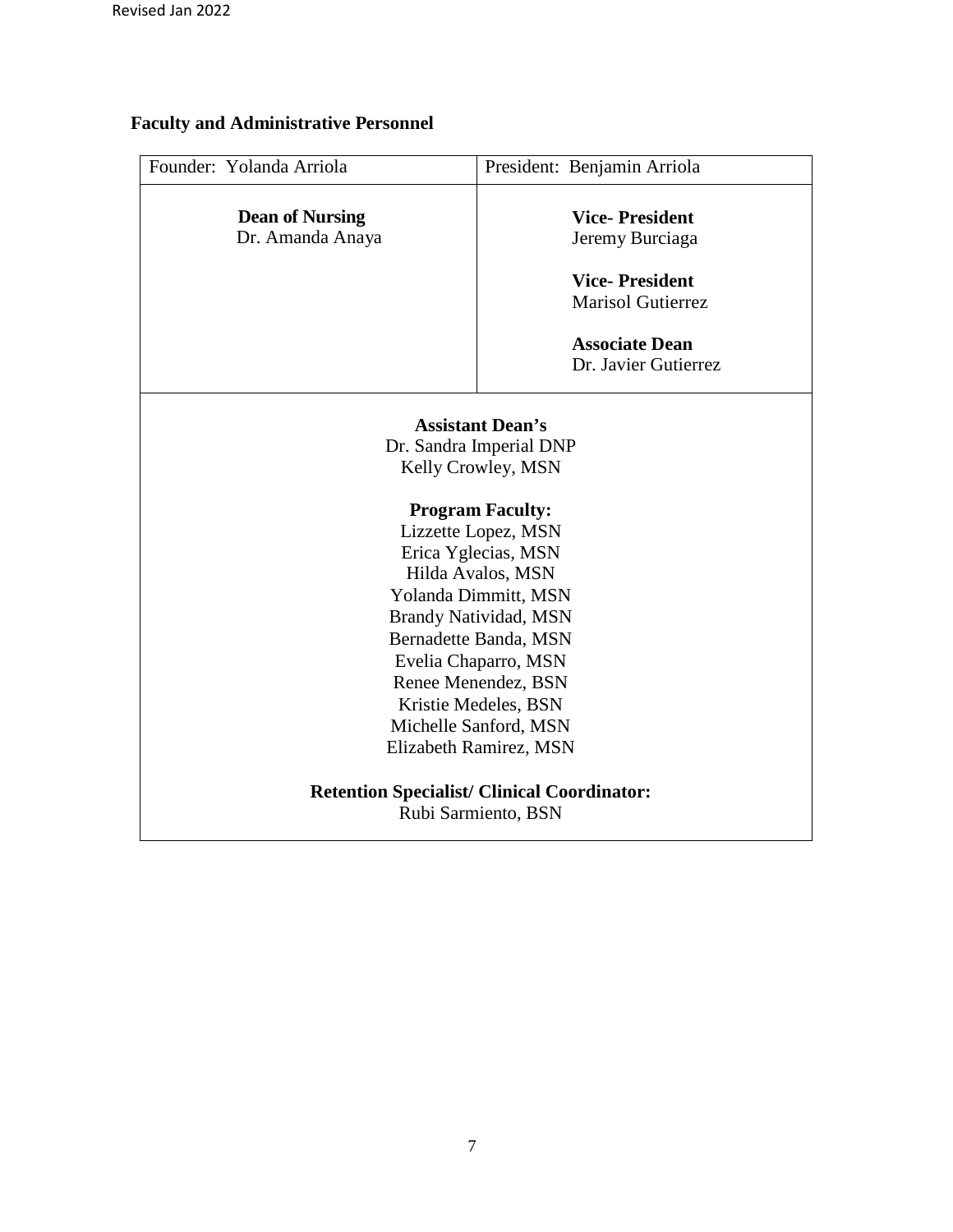## *College of Nursing Mission*

*The Yolanda Arriola College of Nursing at Southwest University at El Paso proposes to be a curriculum that integrates a body of knowledge, principles, values, and skills. Its mission is to prepare the highest qualified professionals to meet the needs of individuals, families, and communities in the promotion of health and wellness. Reflective through culturally competent evidence-based health care, formulated by faculty committed to professional nursing students and lifelong learning accountable for providing a curriculum that meets the personal and professional needs of its economically and culturally diverse community. The curriculum expresses the essence of SUEP, by the commitment of educational excellence, strengthened by quality instruction in a positive learning environment.*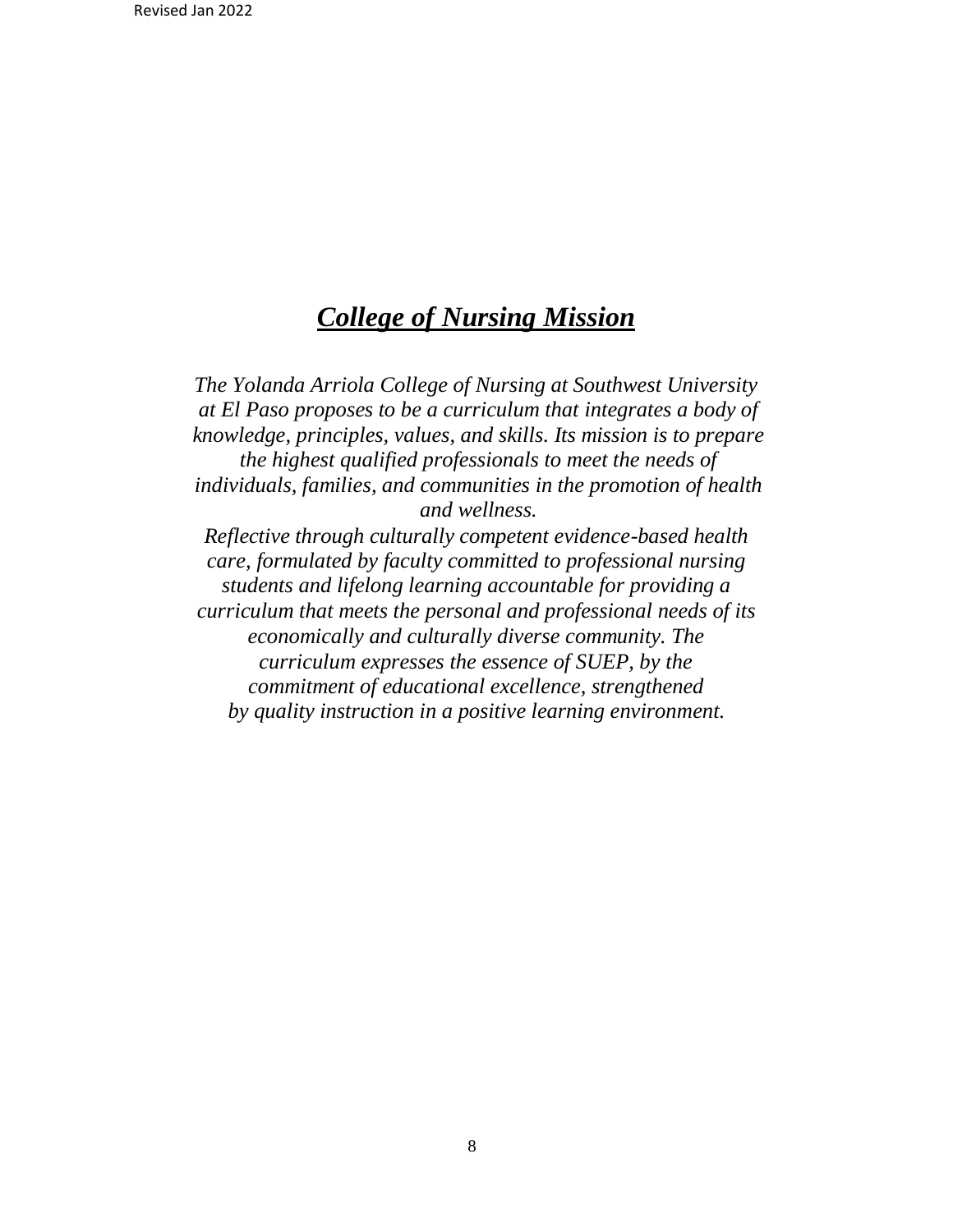## **Philosophy**

SUEP College of Nursing Associates Degree in Nursing Program adheres to college values of effective communication, access, responsiveness and commitment to excellence. This 16 term (6weeks per term) program equivalent to 24 months of uninterrupted study, prepares students with the essential competencies to become safe practitioners in the healthcare field. An Associate Degree Registered Nurse promotes health for clients through hygienic care; teaching; assessment of body systems; implementation of the nursing process, including treatment modalities ordered by the physician; and rehabilitative care. Upon successful completion of the Associate of Applied Science major in Associate Degree Nursing, the graduate will be able to sit for the National Council Licensure Examination for Registered Nurses (NCLEX-RN). After successful completion of this exam, the individual will be a registered nurse and may seek employment.

SUEP College of Nursing RN to BSN program adheres to college values of effective communication, access, responsiveness, and commitment to excellence. This eight-term (6weeks per term) program equivalent to 12 months of uninterrupted study, prepares the Associates' Prepared Registered Nurse to deliver safe, spiritually and culturally appropriate evidence-based, patient-centered health promotion and disease and injury prevention interventions. They must integrate evidence-based practice and clinical judgment when evaluating outcomes related to patient-centered care. Finally, they must demonstrate continuous self-evaluation and lifelong learning. The programs exist to meet the needs of individuals, families, students, and stakeholders of a culturally diverse community. The faculty and staff are committed to the development of competent, caring registered nurses thereby contributing to the profession of nursing through the provision of an excellent nursing program geared to meet the needs of its community and to affect change in the health care system as an aggregate.

The student's role in the educational process is to assume responsibility for learning and to achieve higher levels of self-direction in pursuit of learning and in accepting accountability for professional performance. The faculties role is to set standards for student achievement through the development of learning experiences that assist in the attainment of such standards. The personal and professional enrichment of students, evaluation of curriculum, a role model in clinical practice and support of lifelong learning as part of the faculty expectations. As students' progress through a nursing program, they become increasingly responsible for their own academic and clinical development.

#### **Advisory Board**

Southwest University has an active board of advisors composed of Nursing Department Directors, Chief Nursing Officers, and healthcare administrators. Many of these board members if not all of them are from the field of Nursing. These board members actively participate in our advisory board meetings. Student representatives also make up the advisory board as they have an active voice in program governance. During these meetings members are encouraged to offer suggestions and feedback based on program operations, student progress, and the needs of their facilities. Southwest University holds these advisory board meetings every quarter or whenever deemed necessary. These meetings minutes are kept on file and stored in the program director's office.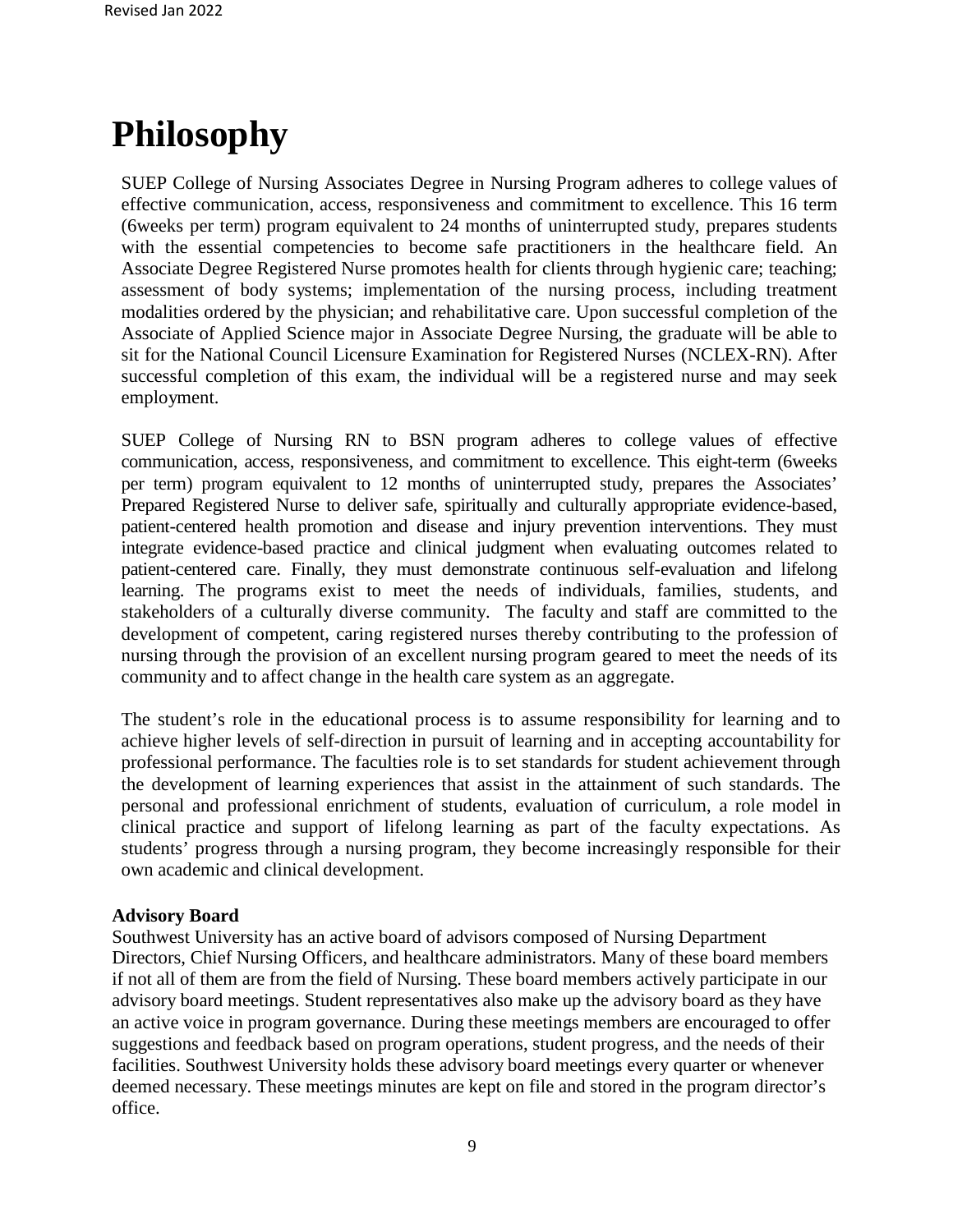# **Helpful Phone Numbers**

## **Main Campus Building Directory**

### **915-778-4001**

| <b>Front Desk-Phone Operator</b> |      |      |
|----------------------------------|------|------|
| <b>Front Desk</b>                | EXT# | 1504 |
| <b>Front Desk</b>                | EXT# | 1505 |
| <b>Phone Operator</b>            | EXT# | 1506 |
| <b>Admissions</b>                |      |      |
| <b>Brenda Martinez</b>           | EXT# | 1100 |
| <b>Advising</b>                  |      |      |
| Maria Chaparro                   | EXT# | 1402 |
| Estefania Gonzalez               | EXT# | 1406 |
|                                  |      |      |
| <b>Financial Aid</b>             | EXT# | 2100 |
| <b>IT Department</b>             |      |      |
| Monica Sosa                      | EXT# | 1600 |
| IT Techs                         | EXT# | 1601 |
| <b>Community Liaison</b>         |      |      |
| <b>Idaly Hernandez</b>           | EXT# | 1700 |
| <b>Book Room</b>                 | EXT# | 1801 |
| <b>Library</b>                   | EXT# | 2022 |
| <b>Nursing</b>                   |      |      |
| Andrea Fong                      | EXT# | 1213 |
| <b>Registrar</b>                 | EXT# | 1502 |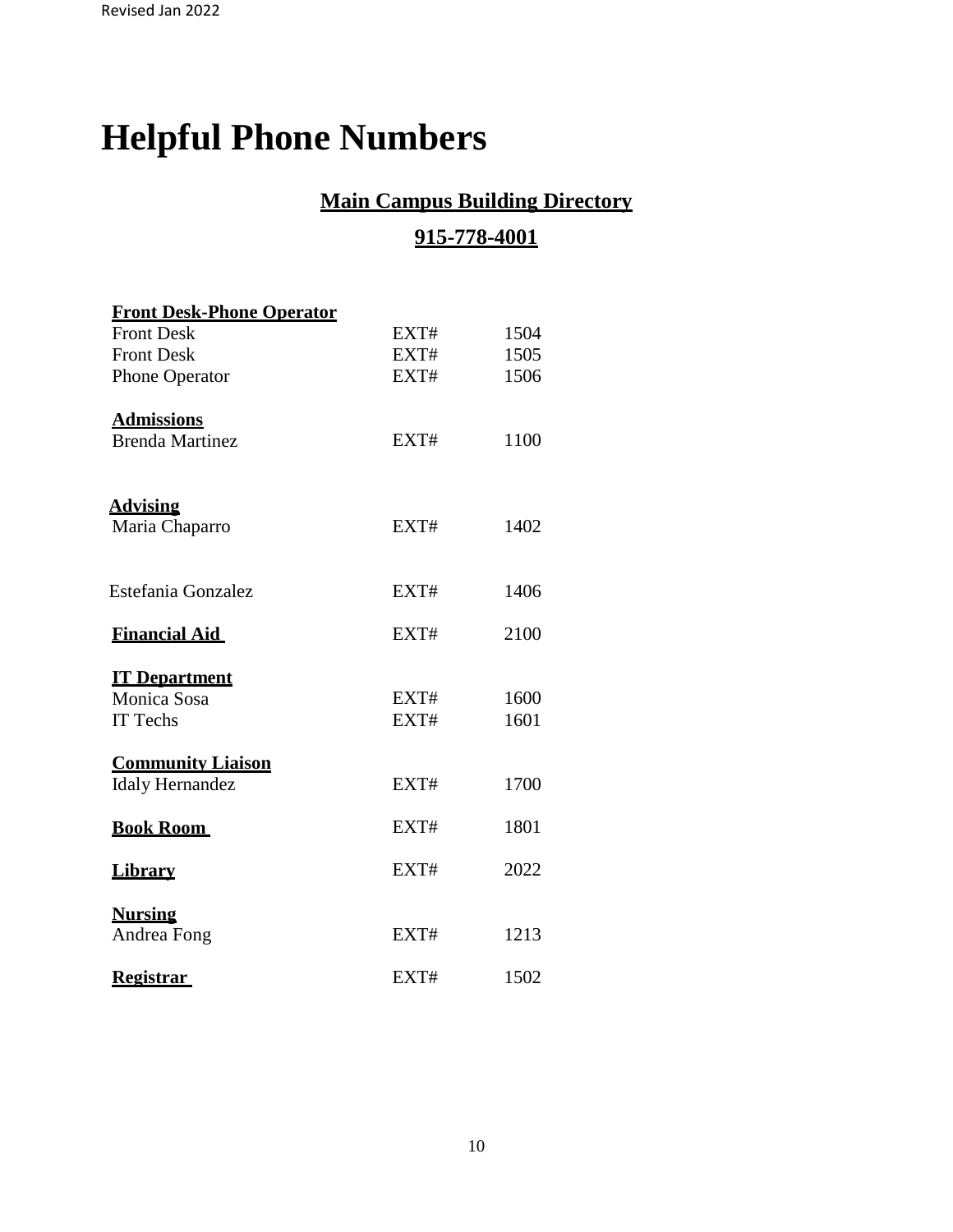Revised Jan 2022

# **Associates Degree in Nursing Program**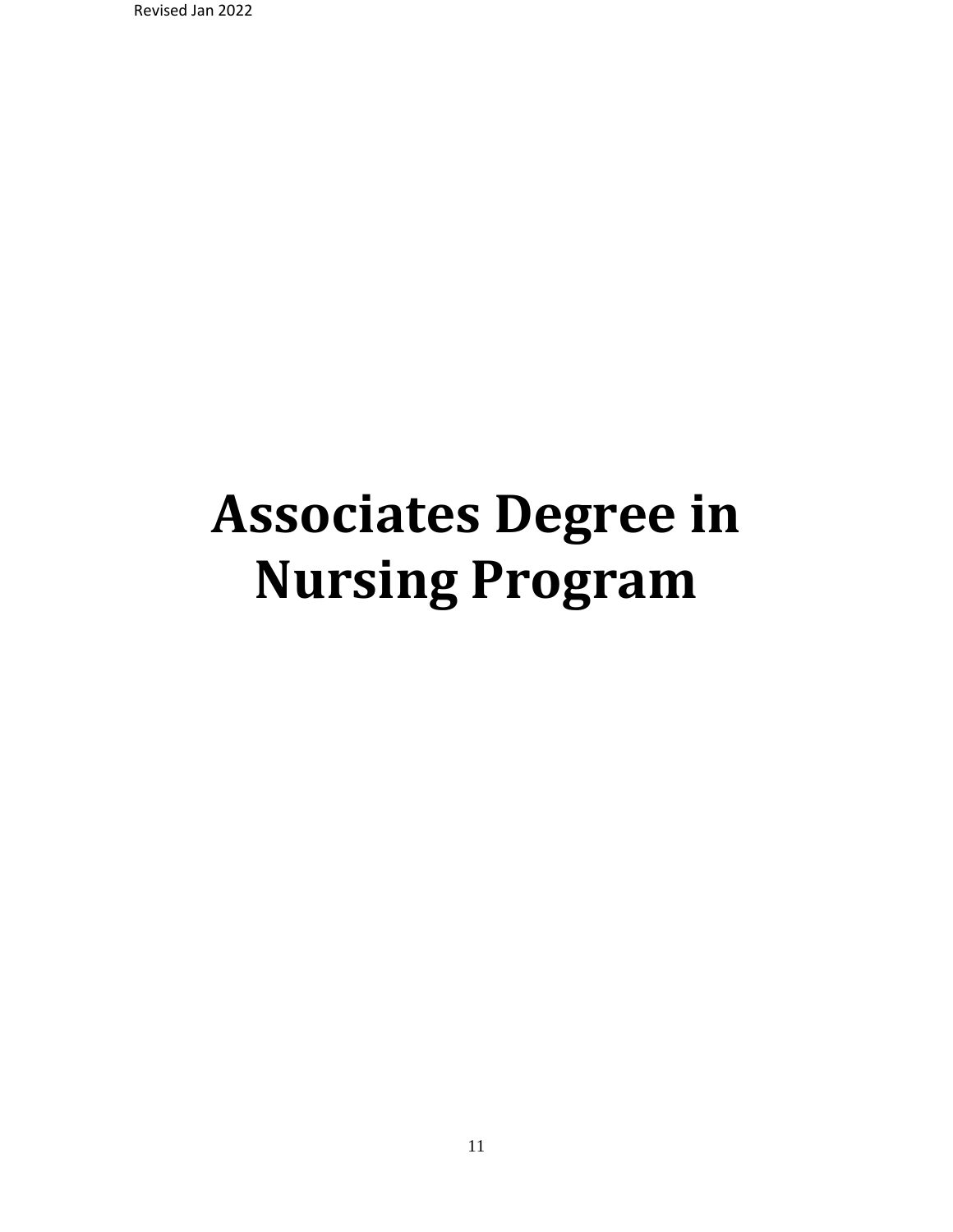## **Program Description**

Upon successful completion of the academic readiness examination, students will be considered for admission into the ADN Nursing Program. Applicants meeting admissions criteria are placed in a candidate pool and are offered seats in each starting class until that class has been filled.

The Nursing Programs are offered only as full-time programs. It requires the student to attend classes according to a specific schedule and sequence set forth by the University. Successful enrollment requires the student to make a commitment to a minimum number of weeks of study, during which time the student will have only holidays and term breaks off from school. The ADN Program is 16 six-week terms (24 months) whereas the RN to BSN Program is 8 six-week terms (12 months) of study. Students must prioritize their schedule to meet the didactic and clinical demands of at least 40 hours per week. Clinical hours will not exceed 12 hours per day, as they will vary based on the total number of hours required for the course and the amount of days in the week scheduled as well as the shift schedule of the clinical site to include evening and nigh shifts. Students who cannot give full attention to the demands of the program for the specified period of time are unlikely to be successful.

The ADN curriculum has didactic and clinical courses to include general education and prerequisites. For these terms, the student will be enrolled in classes requiring attendance on campus. The initial terms will include general education courses; because of this the student's schedule will vary. Students can expect to spend on average one to two hours of study outside of class for each hour of required class. Nursing skills will be taught before going to a clinical setting as students must check off on procedures in the lab setting. Students are to only attend clinical settings in which there is a documented affiliation agreement with the University. Clinical is an instructor-supervised event requiring the student to remain at the site while clinical is in session. **By enrolling in the Program, students understand and agree that they will accept assignment to any clinical site made by the program.** While student considerations are taken into account, there is no guarantee students will be placed at a site or sites of their choice. Students are responsible for their own transportation to and from these sites. It may be necessary to attend clinical on the weekend based on availability and student accommodation of the clinical site.

To successfully complete the program, the student must participate in ALL of the required 870 clinical hours.

## **Accreditation**

Southwest University at El Paso is accredited by the Accrediting Bureau of Health Education Schools (ABHES). The University is licensed by the Texas Workforce Commission. Southwest University at El Paso is approved by the State of Texas Approving Agency for Veterans Education, qualifying veterans for G.I. Bill benefits.

The ADN Nursing Program at Southwest University at El Paso is currently accredited by the Texas Board of Nursing (TXBON). The TXBON is located at: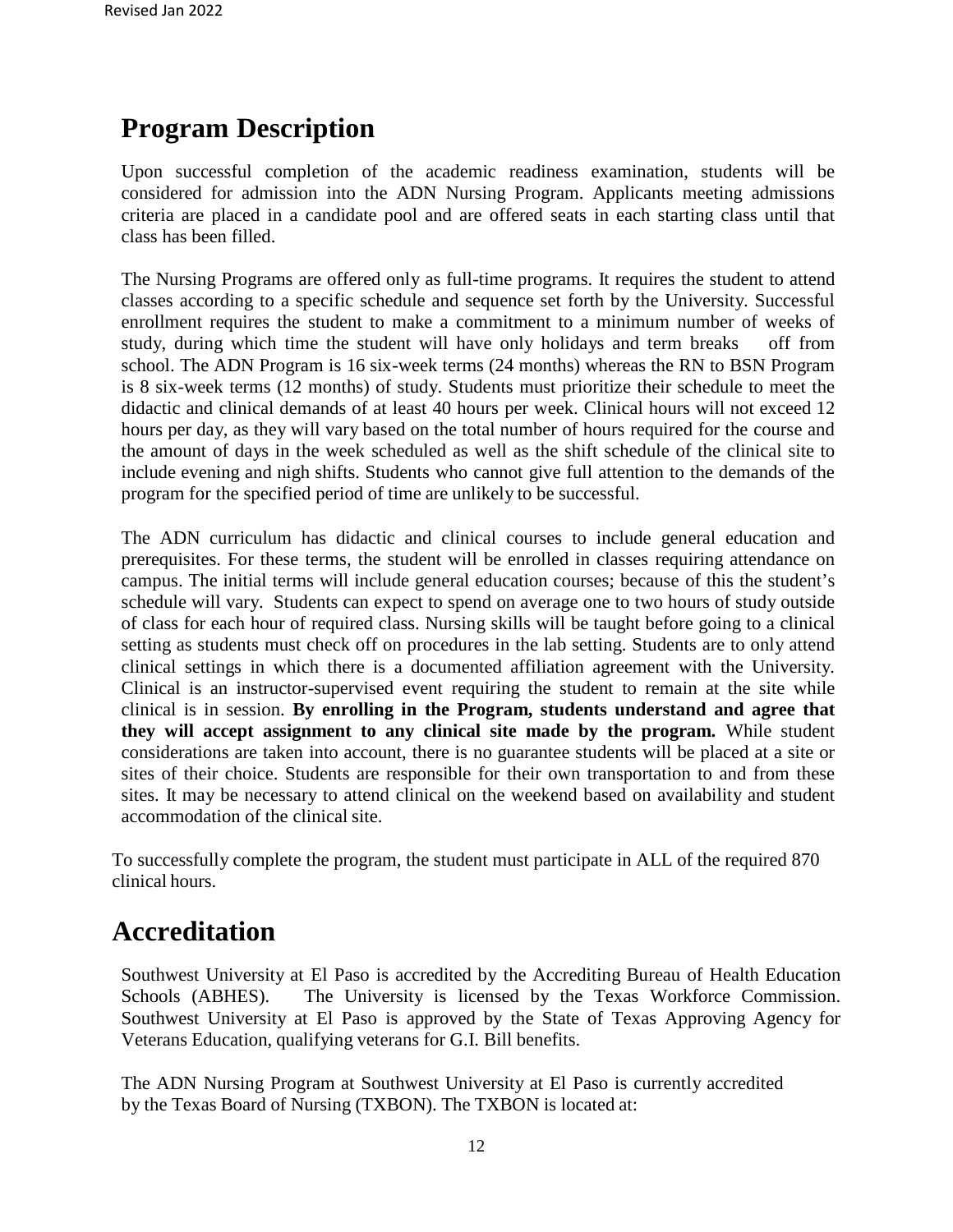333 Guadalupe St #3-460 Austin, TX 78701 Accreditation resources are available at the TXBON web site: [https://www.bon.texas.gov](https://www.bon.texas.gov/)

## **Admission**

*Admission Criteria and Selection Process for Admission of Students*

#### **Associates Degree in Nursing**

- 1. A high school diploma or its equivalency is required for admission into the program as well as one of the following:
	- Unencumbered LVN License
	- BS in another field of study
	- Previous graduate of an SU Associates or Bachelors program
	- Medical Certification with 2 years' work experience
- 2. Successful interview with an intake (admissions)counselor
- 3. Successful completion of the nursing entrance exam. The HESI exam score must be above a 75% in order to be considered for admission to the program. A nonrefundable exam fee will be incurred.
- 4. Background check and drug testing without deficits
- 5. Proof of citizenship
- 6. Interview with Nursing Panel
- 7. Written Essay
- 8. 2 Letters of Recommendation (1 Personal and 1 Professional)

The selection process for the SUEP school of Nursing will provide an equal opportunity to enter the program for all candidates eligible for enrollment. The selection process is limited to a set number of approved students who have met all eligibility requirements, and this will be done through a ranking process.

## **Other Admission Information**

Impacts of the nursing shortage support the need for another nursing school in El Paso and SUEP is committed to nursing and the success of its graduates and has chosen to offer a scholarship toward progression into the RN to BSN Program for students who are successful at passing their NCLEX-RN on the first attempt and enroll in the program within one year of graduating.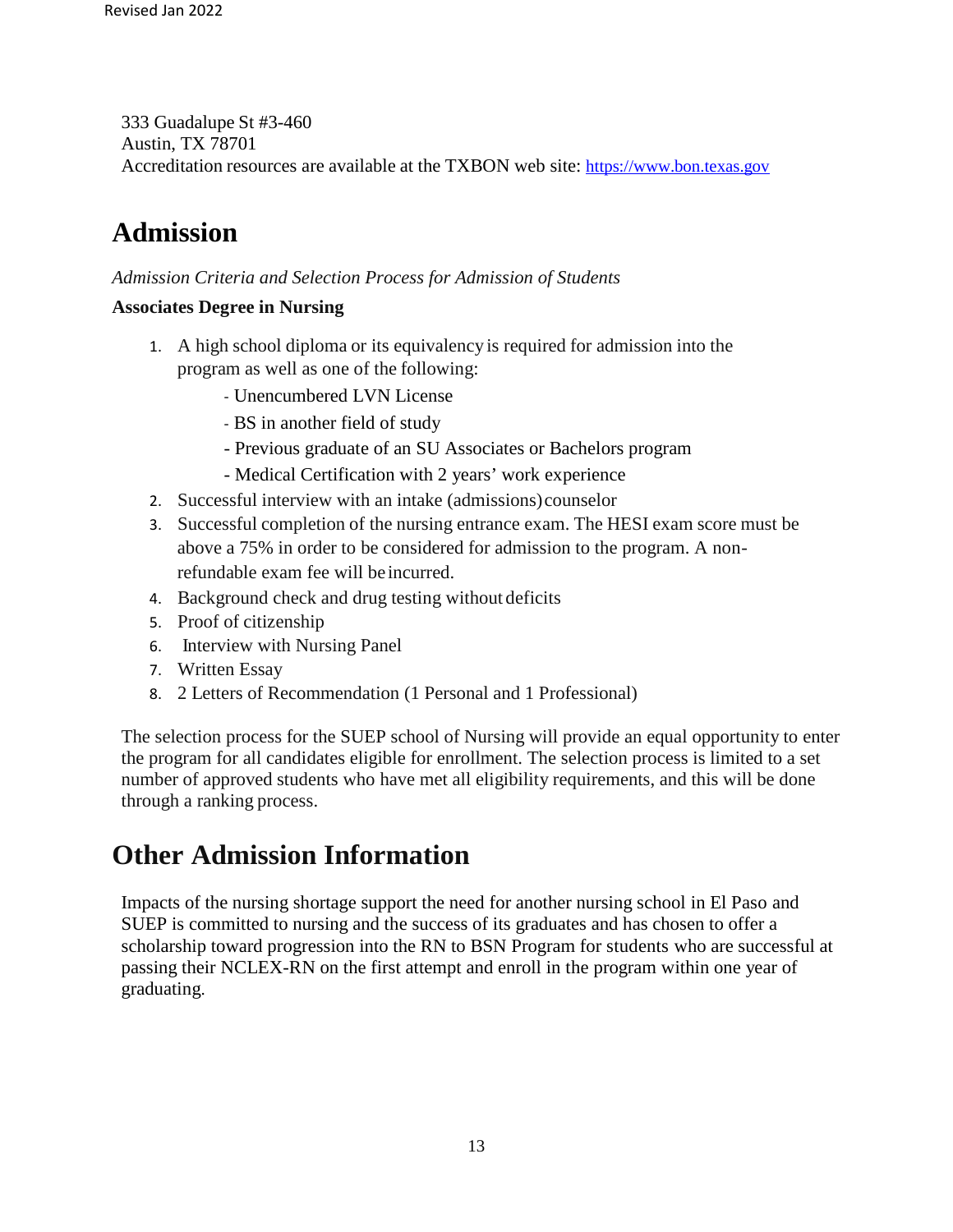Revised Jan 2022

# **Curriculum**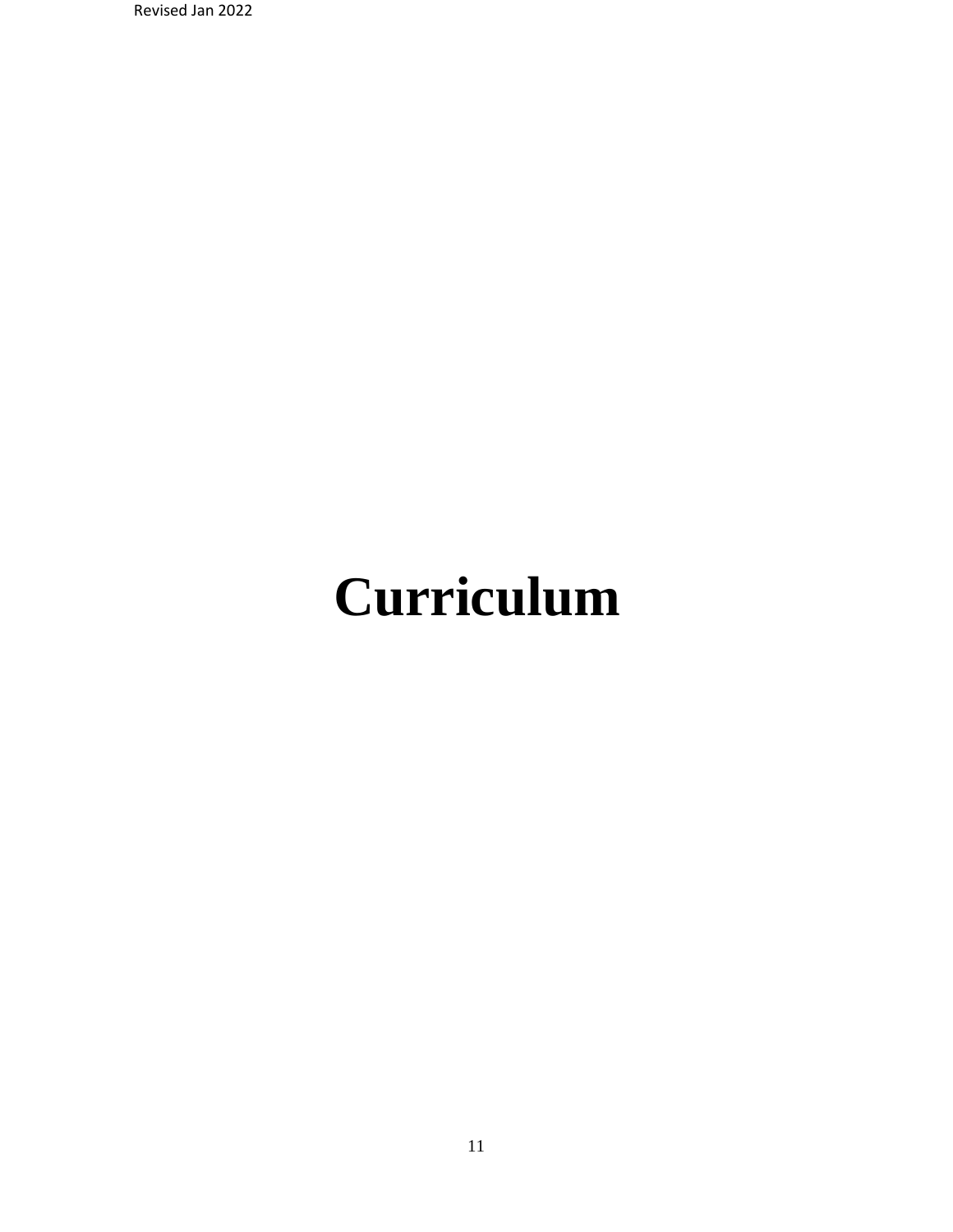Students in the ADN program will be enrolled in didactic and clinical courses. Class times may vary depending on the number of assigned hours for the course. Clinical may take place on the weekend and if so time will be given off during the week. Please review the below degree plan.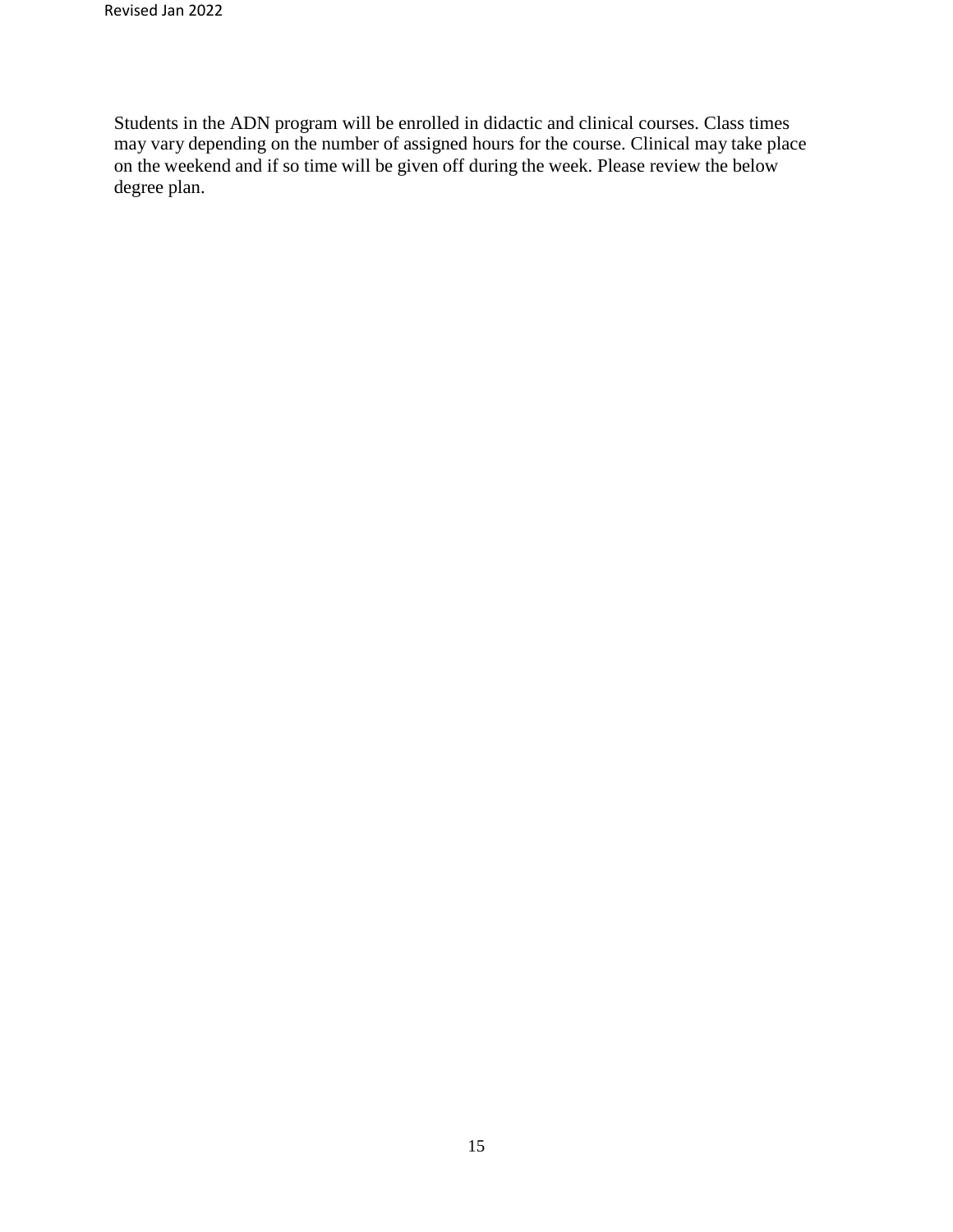| SOUTHWEST UNIVERSITY AT EL PASO<br>PROPOSED ASSOCIATE DEGREE NURSING PROGRAM |                                                                                              |                               |                                                     |
|------------------------------------------------------------------------------|----------------------------------------------------------------------------------------------|-------------------------------|-----------------------------------------------------|
| 16 TERMS (6 WEEKS/TERM) = 24 MONTHS                                          |                                                                                              |                               |                                                     |
| <b>TERM</b><br>(6 WEEKS)                                                     | <b>COURSE TITLE</b>                                                                          | <b>CREDIT</b><br><b>HOURS</b> | <b>CLINICAL/</b><br><b>DIDACTIC</b><br><b>HOURS</b> |
| 1                                                                            | <b>BIOL 2401</b><br>Anatomy and Physiology I with Lab                                        | 3.0                           |                                                     |
|                                                                              | <b>ENG 110</b><br>English I                                                                  | 3.0                           |                                                     |
|                                                                              | <b>ALG 110</b><br>Algebra I                                                                  | 3.0                           |                                                     |
| $\mathbf{2}$                                                                 | <b>BIOL 2402</b><br>Anatomy and Physiology II with Lab                                       | 3.0                           |                                                     |
|                                                                              | HC <b>H</b><br>105N<br>Intro to Nursing                                                      | 3.0                           |                                                     |
|                                                                              | <b>BIO 103</b><br>Microbiology                                                               | 3.0                           |                                                     |
| $\overline{\mathbf{3}}$                                                      | <b>HC 245N</b><br>Pathophysiology                                                            | 3.0                           |                                                     |
|                                                                              | Lifespan Growth and Development<br><b>PSY 121N</b>                                           | 1.5                           |                                                     |
| $\overline{\mathbf{4}}$                                                      | <b>HC 115N</b><br><b>Medical Terminology I</b><br><b>RNSG 1301</b><br>Pharmacology I         | 3.0<br>4.0                    | 30 Lab                                              |
|                                                                              | <b>PSY 110</b><br>Psychology                                                                 | 3.0                           |                                                     |
|                                                                              | <b>Health Assessment I</b><br><b>RNSG 1410</b>                                               | 3.0                           | 30 Lab                                              |
| $\overline{\mathbf{5}}$                                                      | <b>RNSG 1302</b><br>Pharmacology II                                                          | 3.0                           |                                                     |
|                                                                              | <b>RNSG 1411</b><br><b>Health Assessment II</b>                                              | 4.5                           | 30 Lab                                              |
|                                                                              | <b>RNSG 1105</b><br><b>Nursing Skills I</b>                                                  | 3.0                           | 30 Lab                                              |
| $6\phantom{1}$                                                               | <b>RNSG 1301</b><br>Pharmacology III                                                         | 4.5                           |                                                     |
|                                                                              | <b>RNSG 2144</b><br><b>Nursing Skills II</b>                                                 | 3.0                           | 30 Lab                                              |
| $\overline{7}$                                                               | RNSG 1413 Foundations of Nursing Practice I                                                  | 4.5                           | 30 Lab                                              |
|                                                                              | RNSG 1260 Foundations of Nursing Clinical I                                                  | 3.0                           | 90 Clinical                                         |
| 8                                                                            | RNSG 1414 Foundations of Nursing Practice II                                                 | 4.5                           | 50 Didactic                                         |
|                                                                              | <b>RNSG 1265</b><br><b>Foundations of Nursing Clinical II</b>                                | 3.0                           | 90 Clinical                                         |
| 9                                                                            | <b>RNSG 1441</b><br>Common Concepts of Adult Health I                                        | 4.5                           | 50 Didactic                                         |
|                                                                              | <b>RNSG 1261</b><br><b>Common Concepts of Adult Clinical I</b>                               | 3.0                           | 90 Clinical                                         |
| 10                                                                           | Common Concepts of Adult Health II<br><b>RNSG 1442</b>                                       | 4.5                           | 50 Didactic                                         |
|                                                                              | RNSG 1266 Common Concepts of Adult Clinical II                                               | 3.0                           | 90 Clinical                                         |
| 11                                                                           | <b>Mental Health Nursing</b><br><b>RNSG 2213</b><br>RNSG 2260 Mental Health Nursing Clinical | 4.5                           | 50 Didactic<br>70 Clinical                          |
| 12                                                                           | RNSG 2201 Care of Children and Families                                                      | 3.0<br>4.5                    | 50 Didactic                                         |
|                                                                              | RNSG 2262 Care of Children and Families Clinical                                             | 3.0                           | 70 Clinical                                         |
| 13                                                                           | <b>RNSG 2308</b><br>Maternal/Newborn Nursing and Women's                                     | 4.5                           | 50 Didactic                                         |
|                                                                              | Health I                                                                                     | 3.0                           | 70 Clinical                                         |
|                                                                              | RNSG 2263 Maternal/Newborn Nursing and Women's                                               |                               |                                                     |
|                                                                              | <b>Health Clinical I</b>                                                                     |                               |                                                     |
| 14                                                                           | RNSG 1343 Complex Concepts of Adult Health I                                                 | 4.5                           | 50 Didactic                                         |
|                                                                              | RNSG 2162 Complex Concepts of Adult Health Clinical                                          | 4.0                           | 120 Clinical                                        |
|                                                                              |                                                                                              |                               |                                                     |
| 15                                                                           | RNSG 1344 Complex Concepts of Adult Health II                                                | 4.5                           | 50 Didactic                                         |
|                                                                              | RNSG 2165 Complex Concepts of Adult Health Clinical                                          | 4.0                           | 120 Clinical                                        |
|                                                                              | Ш                                                                                            |                               |                                                     |
| 16                                                                           | RNSG 2221 Professional Nursing Leadership and                                                | 3.0                           |                                                     |
|                                                                              | Management                                                                                   |                               |                                                     |
|                                                                              | RNSG 2130 Professional Nursing Review                                                        | 3.0                           |                                                     |
|                                                                              | RNSG 2207 Jurisprudence                                                                      | 3.0                           |                                                     |
|                                                                              | 16                                                                                           |                               |                                                     |
|                                                                              | *Clinical/Lab to Didactic Hours are 3:1                                                      |                               |                                                     |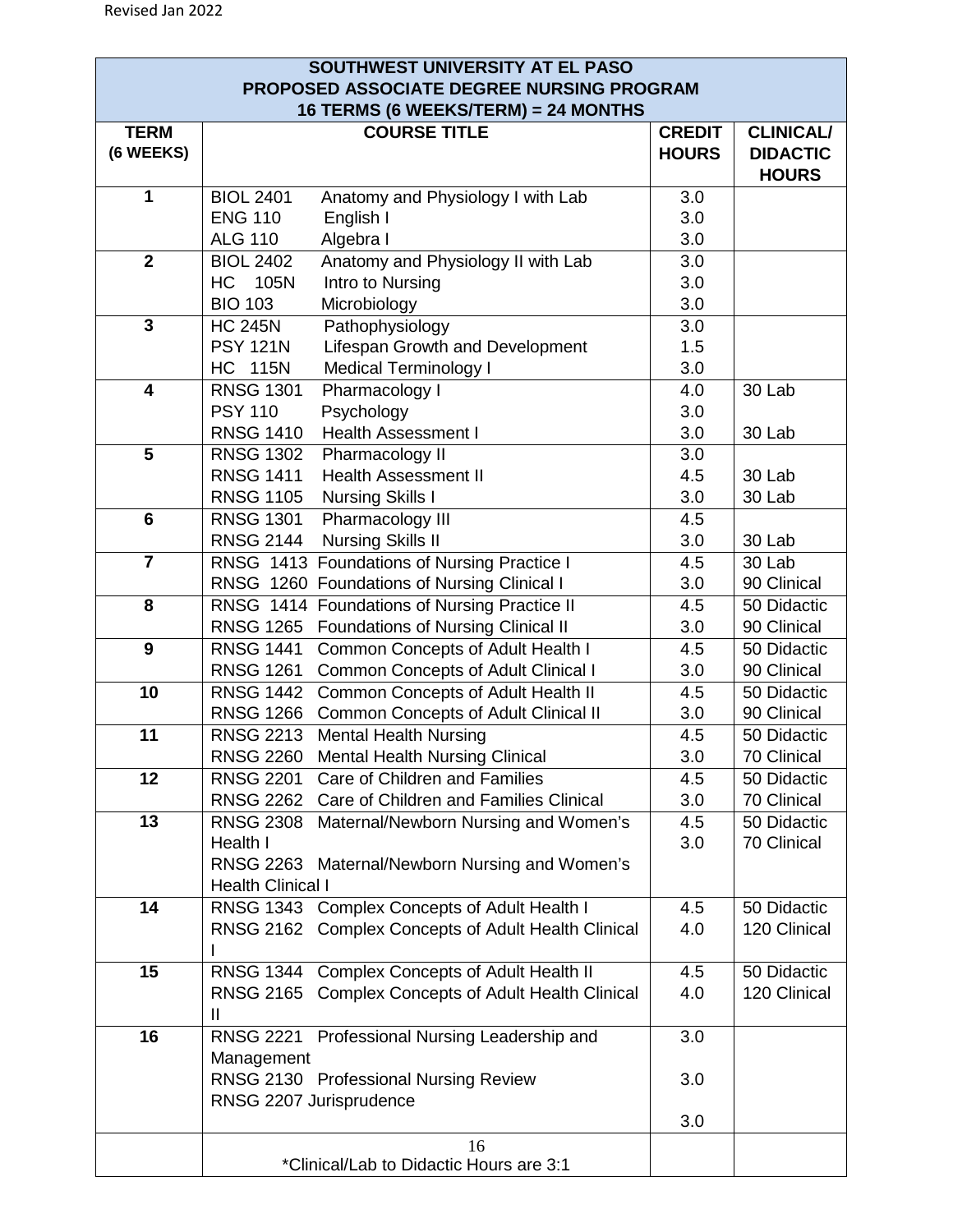## **Conceptual Framework**

The owners and faculty of SUEP believe nursing is a dynamic caring profession that provides an essential service to the El Paso community and all society. The service includes health promotion, health maintenance, and health restoration for individuals and their families within the context of the community. The nurse provides services with respect for human dignity and the uniqueness of the client without consideration of social or economic status, personal attributes, or the nature of their health problem. Nursing makes use of a unique body of knowledge based on theory, practice and research utilizing facts and concepts from biological, social, physical and behavioral sciences. From this body of knowledge, nurses provide nursing care through the identified four primary roles known as Differentiated Essential Competencies (DECs). Three major concepts are integrated into the conceptual framework:

#### First Concept

The first concept is the Roy Adaptation Model, which describes and gives defining characteristics to the person, environment, nursing and health. The Roy Adaptation Model, as it is utilized by SUEP, has been simplified for use at the Associate Degree Nursing level. The program's courses are organized into the traditional nursing areas of basic skills and fundamentals, common concepts (medical/surgical), mental health, pediatrics, maternal, complex concepts, and leadership. A health assessment course is embedded into the early phase of the curriculum prior to any clinical rotations to strengthen the student's ability to collect patient history and physical data. A jurisprudence course was added to the last phase of the program as a means for the students to comply with the Texas Nursing Practice Act and the Texas Board of Nursing by completing the Jurisprudence Exam.

#### Second Concept

The second concept is the Nursing Process, which is a critical tool that provides the structure for caring action. The five step problem-solving method utilized by the nursing profession to facilitate the care and teaching of clients and families through assessment, diagnosis, planning, implementation and evaluation. The patient/family needs are assessed according to Maslow's hierarchy of needs. Abraham Maslow's humanistic philosophy theory and the psychological theory of growth and development by Erik Erikson are foundations for the program of learning. According to Maslow, all individuals have similar needs arranged in a hierarchy with higher needs emerging as basic physiological needs are met. Individuals are unique biological, psychosocial and spiritual beings who strive to meet holistic needs. Society, a complex system that influences culture, value, and beliefs, provides direction and meaning to an individual's experiences throughout the lifespan. Basic needs and growth and development are integrated into the nursing care plan to provide students the opportunity to determine the relationship of their client's developmental stage to his/her need for nursing care. Nursing care plans reflect the growth of critical thinking skills throughout the program. As the threats to a client's well-being increase and become more complex, the student is required to use critical thinking and creativity to assist theclient.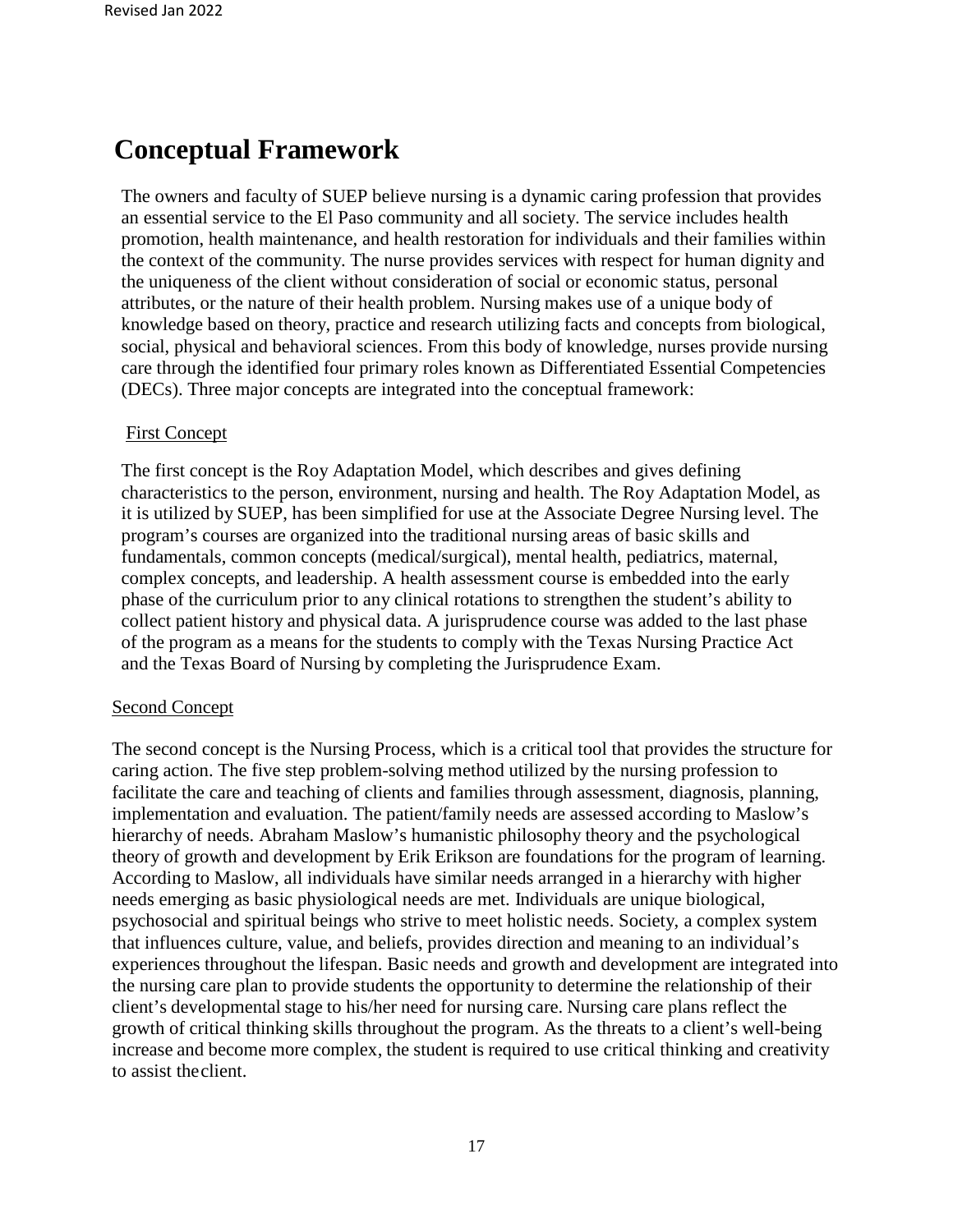#### Third Concept

The third concept is ADN roles/competencies, which are faculty implemented and assessed at the individual, and group levels. The learning environment consists of the classroom, skills laboratory, clinical simulation, case studies and scenarios, and a variety of clinical settings. Faculty serves as a role model responsible for creating an environment conducive to individual growth responsible for instruction, counseling, guidance, evaluation, and testing of individuals and groups in varied formats that address the diversity of the student population. The individual learner is responsible and accountable for achieving identified learning objectives and competencies that increase in complexitywith progression throughout the program. The process of nursing education is designed to stimulate students to seek knowledge and to develop cognitive, psychomotor, and affective behaviors as they progress from students to novice practitioners. Four interrelated roles of practice are: member of the profession, provider of patient-centered care, patient safety advocate, and member of the health care team with specific competencies for each role entitled Differentiated Essential Competencies (DECs) (Texas Board of Nursing, 2010). The QSEN safety competences will be included especially in all clinical based courses. The Faculty/Instructor Workload which reflects the core competencies as outlined by the National League for Nursing (NLN).

## **The Roy Adaptation Model**

#### **Person**

Humans are holistic, adaptive systems described as a whole with parts that function as unity for some purpose and includes individuals, groups, families, organizations, communities, and society (Roy, 2009).

#### **Environment**

Understood as the world within and around humans and defined as all conditions, circumstances, and influences surrounding and affecting the development and behavior of persons and groups, with particular consideration of mutuality of person and earth resources. Factors such as focal, contextual, and residual stimuli are environmental changes that demand an increase in energy to adapt to the situation.

#### **Health**

Health is a state and process of being integrated as a whole that reflects person and environment mutuality (Roy, 2009). Health is an inevitable dimension of a person's life which is represented by a health-illness continuum.

#### **Nursing**

Nursing is a health care profession that focuses on human life processes and patterns of people with a commitment to promote health and full life-potential for individuals, families, groups, and the global society (Roy, 2009).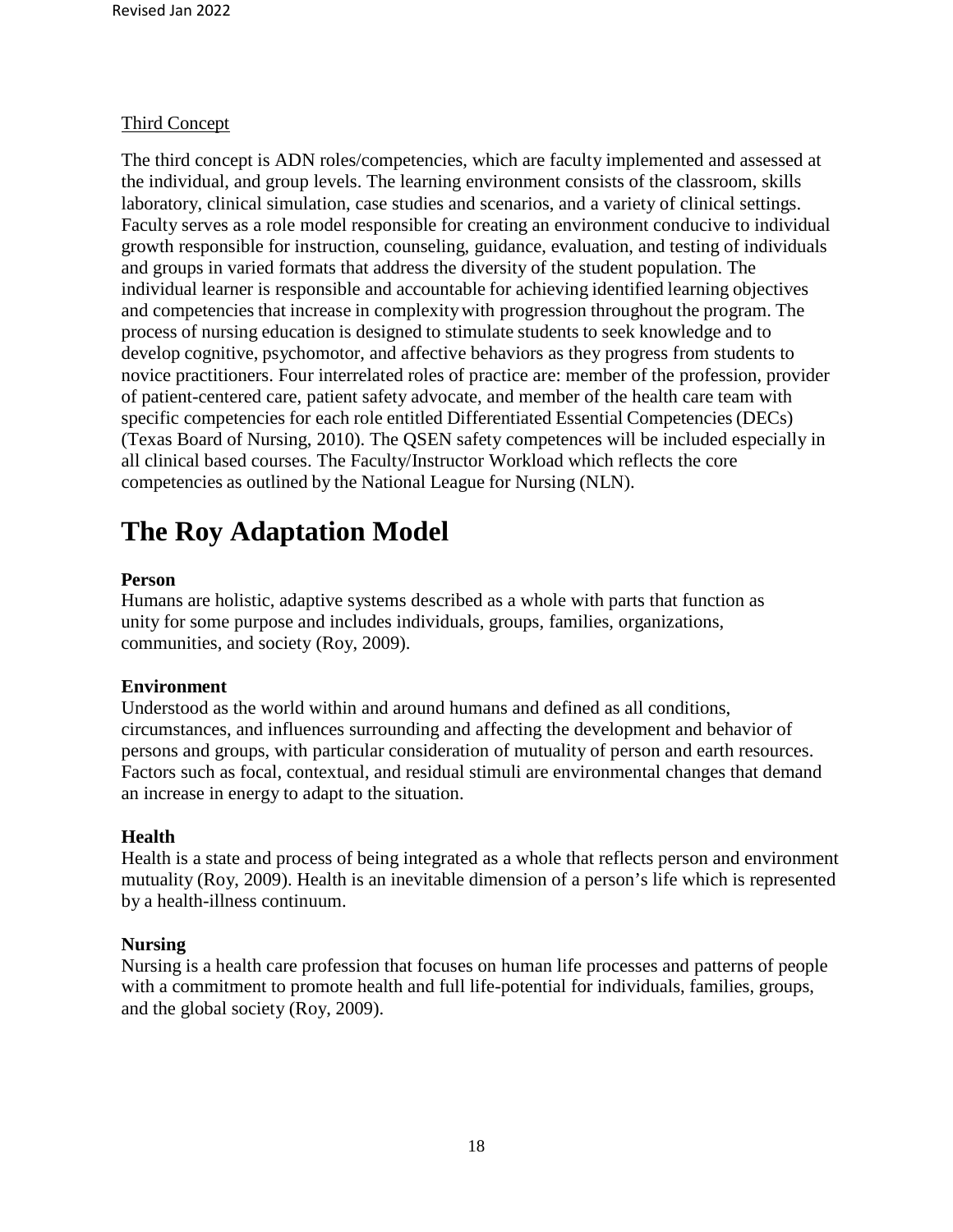## **The Nursing Process**

Nursing is an art, as well as, a science in which the holistic needs of the individual are met through utilization of the nursing process in a variety of settings. The nursing process incorporates scientific principles, interpersonal and psychomotor skills. The practice of nursing takes place in an ever-changing health care system and requires caring, critical thinking, competency, legal and ethical accountability, dedication to an evolving body of knowledge lifelong learning and client advocacy**.** It is a problem-solving approach for gathering data, identifying the capacities and needs of the human adaptive system, selecting and implementing approaches for nursing care, and evaluation of the outcome of care provided:

- 1. Assessment involves gathering data about behavior of the person as an adaptive system in each of the adaptive modes physiologic-physical, self-concept-group identity, role function, and interdependence. Assessment of stimuli involves identification of internal or external stimuli that influences the person's adaptive behaviors.
- 2. Nursing Diagnosis involves the formulation of statements that interpret data about the adaptation status of the person to include behavior and most relevant stimuli, which facilitate formulation of a statement of the outcomes of nursing care.
- 3. Intervention involves the determination of how best to assist the person in attainment of the established goal.
- 4. Evaluation involves judging the effectiveness of the nursing intervention in relation to the behavior or health status after the nursing intervention in comparison to the established goal.

#### **Member of the Profession**

Exhibits behaviors that reflect commitment to the growth and development of the role and function of nursing consistent with state and national regulations and with ethical and professional standards; aspires to improve the discipline of nursing and its contribution to society; and values self-assessment and the need for lifelong learning.

#### **Provider of Patient Centered Care**

Accepts responsibility for the quality of nursing care and provides safe, compassionate nursing care using a systematic process (also known as the nursing process) of assessment, analysis, planning, intervention, and evaluation, through the utilization of evidenced based practice, that focuses on the needs and preferences of the individual and his/her family while incorporating professional values and ethical principles into nursing practice.

#### **Patient Safety Advocate**

Promotes safety in the individual and family environment by: following scope and standards of nursing practice; practicing within the parameters of individual knowledge, skills, and attitudes; identifying and reporting actual and potential unsafe practices while complying with National Patient Safety Goals for reducing hazards to individuals in the healthcare setting.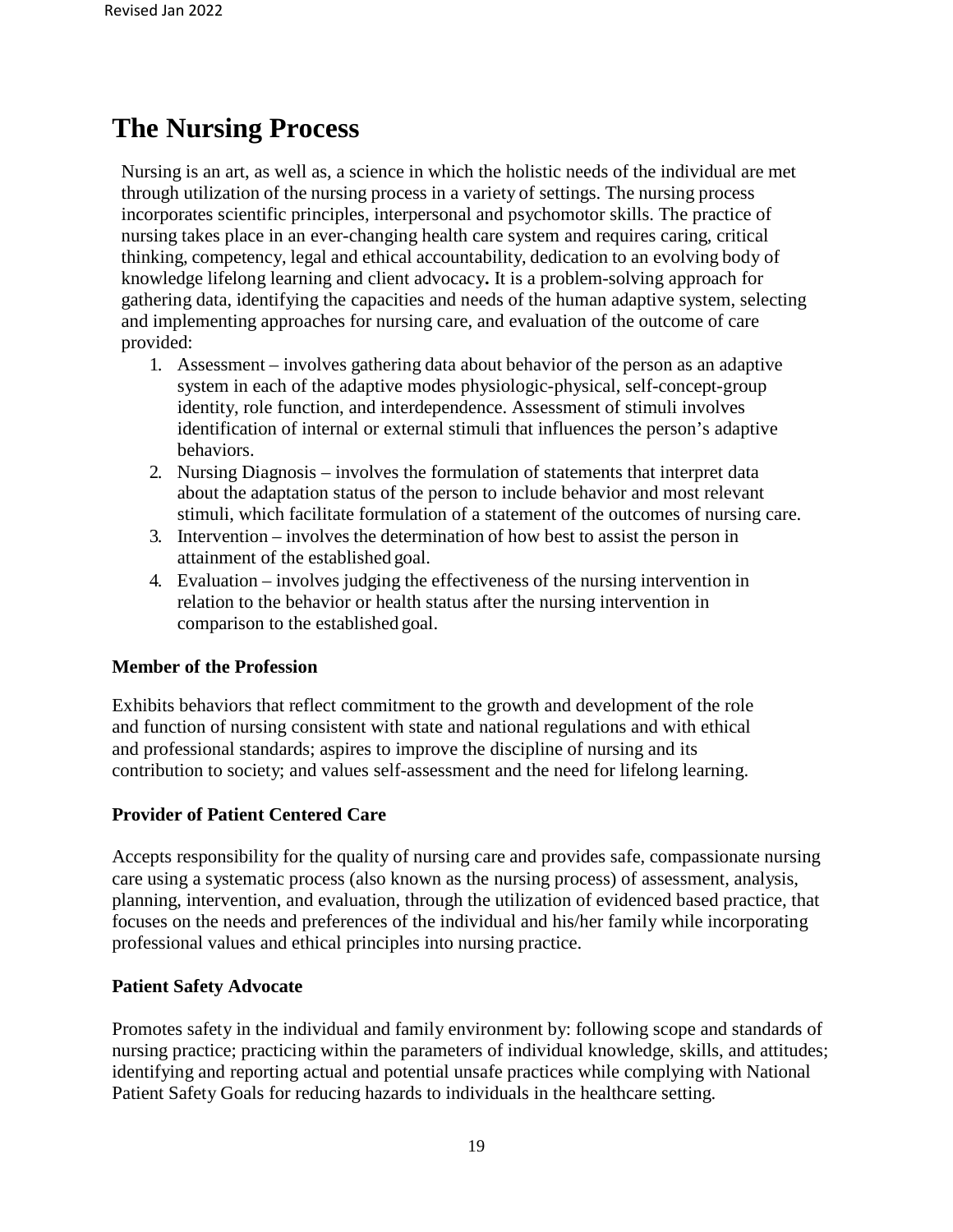#### **Member of the Health Care Team**

Provides patient-centered care by collaborating, coordinating, and/or facilitating comprehensive care with an interdisciplinary/multidisciplinary health care team to determine and implement best practices for the individual and their families, including the provision of culturally sensitive care. These identified roles provide the context for nursing and nursing practice. Nursing practice involves the use of the nursing process. The nursing process is systematic. The caregiver analyzes assessment data to identify problems, formulates goals/outcomes, and develops plans of care for individuals and their families, implements and evaluates the plan of care, while collaborating with those individuals, their families, and the interdisciplinary health care team. Nursing is interpersonal and is characterized by the implementation of the nursing process, management of a rapidly changing environment, need for clinical competency, effective use of communication and documentation, use of nursing informatics to promote quality improvement, acceptance of personal accountability and responsibility, and a commitment to the value of caring.

#### **INDIVIDUAL**

We believe the individual is a unique being and has inherent dignity, worth and the capacity for growth. Each individual has a blend of physiological, psychosocial, spiritual needs that influence the perception of self, others, and the world. All individuals have human needs and possess the right to make choices that affect health. Respect for differing viewpoints, opinions, beliefs and cultures are encouraged as students interact with individuals and their families, faculty, peers, and members of the health care team and community.

#### **LEARNING**

We believe learning is an active process characterized by a change in behavior, insights, and perceptions whereby students acquire and apply knowledge. The faculty guides learners by providing experiences that assist in meeting the outcomes of the nursing program. The student is responsible for acquiring the knowledge, skills and attitudes necessary to meet the outcomes of the nursing program. The nursing faculty acts as facilitators and role models recognizing and supporting each student's unique qualities, varying backgrounds, skills, and learning styles.

Students participate in learning through course activities that integrate previously learned concepts with newly acquired content. Self-motivation and responsibility are essential elements in the learning process. Students develop clinical reasoning and utilize nursing informatics to readily access and evaluate information. The students then contextually and effectively apply information to the nursing process to promote quality care and improvement in the patient care setting.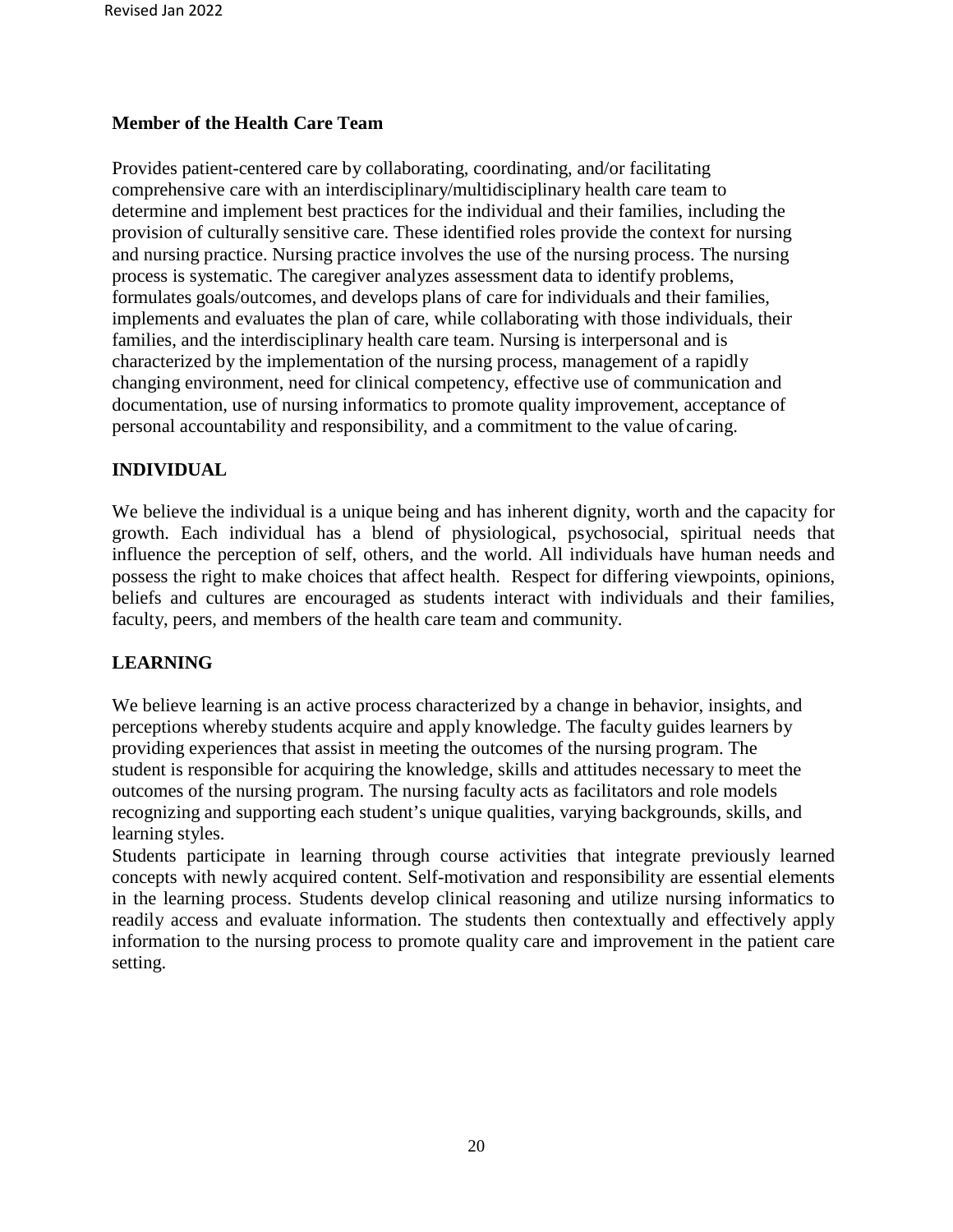#### **NURSING EDUCATION**

We believe the purpose of nursing education is to prepare graduates with the knowledge, skills and attitudes necessary for licensure in a rapidly changing profession in a technological age. Education is a stimulus for lifelong learning. The faculty designs and implements a current and relevant curriculum guided by community needs, professional organizations, accrediting bodies, and national and state governing bodies and evaluated by the Systematic Plan of Evaluation (SPE). The instructional processes reflect interdisciplinary collaboration, research, and best practice standards while allowing for innovation, flexibility, and technological advances.

#### **ADN GRADUATE**

We believe the ADN Graduate is prepared with the skills necessary for entry into nursing practice. The ADN graduate acts in a caring, professional manner within the legal and ethical frameworks of nursing and standards of professional practice in a variety of Practice settings. Beginning practice settings for the ADN graduate should provide direct access to more experienced practitioners with greater levels of clinical expertise. Settings for beginning practice of the ADN graduate should have clearly identified policies, procedures, protocols and lines of communication to support the new graduate. Within this environment, the new graduate has the opportunity and resources for the continuation of personal and professional growth.

#### **NURSING PROGRAM EDUCATIONAL OUTCOMES**

Upon graduation, the associate degree nurse is capable of functioning within four interrelated roles. These roles include: member of the profession, provider of patient- centered care, patient safety advocate, and member of the health care team. The four roles are identified as the Differentiated Essential Competencies (DECs) of Graduates of Texas Nursing Programs in accordance with the Texas Nurse Practice Act. Upon completion of the Associate Degree Nursing Program, the graduate should be able to:

#### **Member of the Profession**

- 1. Function within the nurse's legal scope of practice and in accordance with the policies and procedures of the employing health care institution or practice setting.
- 2. Assume responsibility and accountability for the quality of nursing care provided to patients, families, populations, and communities.
- 3. Promote the practice of professional nursing through leadership activities and advocacy.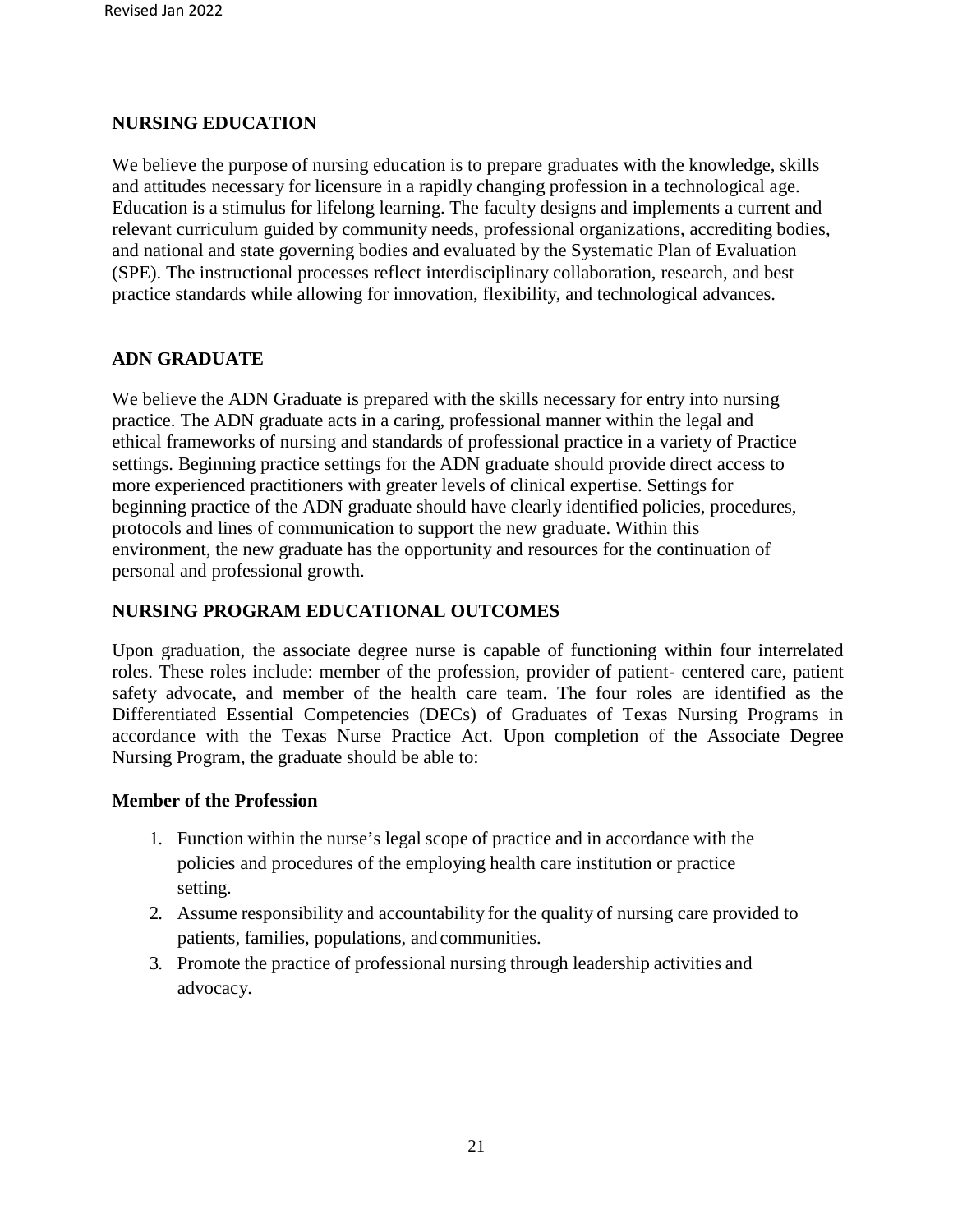#### **Provider of Patient Centered Care**

A licensed nurse (RN) based on educational preparation and scope of practice, accepts responsibility for the quality of nursing care and provides safe, compassionate nursing care using a systematic process of assessment, analysis, planning, intervention, and evaluation that focuses on the needs and preferences of patients and their families. The nurse incorporates professional values and ethical principles into nursing practice. The patients for RNs include individual patients and their families.

- 1. Use clinical reasoning and knowledge based on the baccalaureate degree nursing program of study, evidence based practice outcomes, and research studies as the basis for decision-making and comprehensive patientcare.
- 2. Determine the physical and mental health status, needs, and preferences of culturally, ethnically, and socially diverse patients, families, populations, and communities based upon interpretation of comprehensive health assessment findings compared with evidence-based health data and a synthesis of knowledge derived from a baccalaureate degree nursing program of study.
- 3. Evaluate and report patient, family, population, and community outcomes and responses to therapeutic interventions in comparison to benchmarks from evidencebased practice and research findings, and plan follow-up nursing care.
- 4. Provide safe, compassionate, comprehensive nursing care to patients, families, populations, and communities through a broad array of health care services.
- 5. Implement the plan of care for patients, families, populations, and communities within legal, ethical, and regulatory parameters and in consideration of disease prevention, wellness, and promotion of healthylifestyles.
- 6. Evaluate and report patient, family, population, and community outcomes and responses to therapeutic interventions in comparison to benchmarks from evidencebased practice and research findings, and plan follow-up nursing care.
- 7. Develop, implement, and evaluate teaching plans for patients, families, populations, and communities to address health promotion, maintenance, restoration, and population risk reduction.
- 8. Coordinate human, information, and material management resources in providing care for patients, families, populations, and communities

#### **Patient Safety Advocate**

A licensed nurse (RN) who promotes safety in the patient and family environment by: following scope and standards of nursing practice; practicing within the parameters of individual knowledge, skills, and abilities; identifying and reporting actual and potential unsafe practices; and implementing measures to prevent harm.

- 1. Demonstrate knowledge of the Texas Nursing Practice Act and the Texas Board of Nursing Rules that emphasize safety, as well as all federal, state, and local government and accreditation organization safety requirements and standards.
- 2. Implement measures to promote quality and a safe environment for patients, self, and others.
- 3. Formulate goals and outcomes using an evidence-based and theoretical analysis of available data to reduce patient and community risk.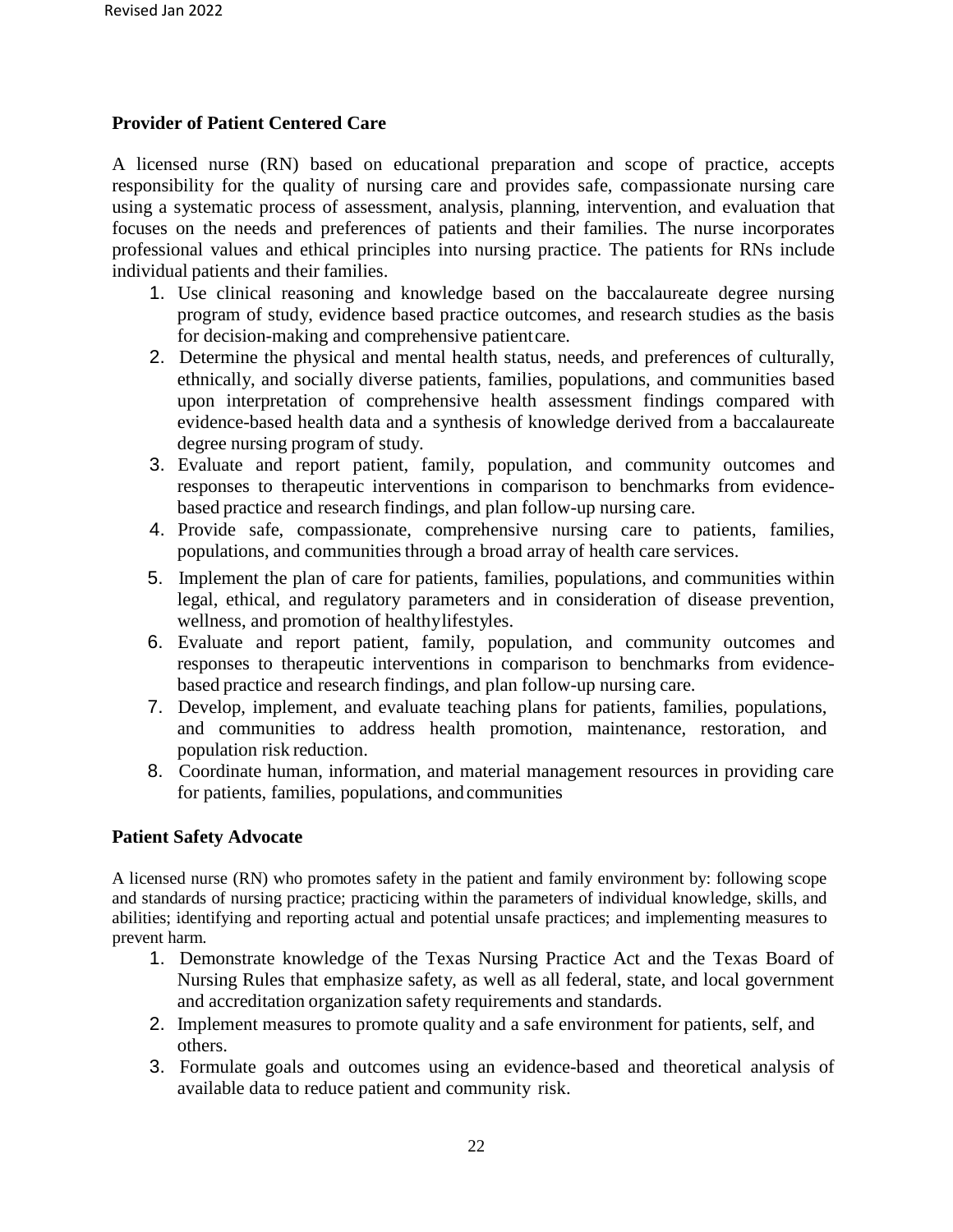- 4. Obtain instruction, supervision, or training, as needed, when implementing nursing procedures or practices.
- 5. Comply with mandatory reporting requirements of the Texas Nursing Practice Act.
- 6. Accept and make assignments and delegate tasks that take into consideration patient safety and organizational policy.

#### **Member of the Health Care Team**

A licensed nurse (RN) who provides patient-centered care by collaborating, coordinating, and/or facilitating comprehensive care with an interdisciplinary/multidisciplinary health care team to determine and implement best practices for the patients and their families.

- 1. Coordinate, collaborate, and communicate with patients, families, populations, communities, and the interdisciplinary health care team to plan, deliver, and evaluate care.
- 2. Serve as a health care advocate in monitoring and promoting quality and access to health care for patients, families, populations, andcommunities.
- 3. Use multiple referral resources for patients, families, populations, and communities, considering cost; confidentiality; effectiveness and efficiency of care; continuity and continuum of care; and health promotion, maintenance, and restoration.
- 4. Communicate and collaborate in a timely manner with members of the interdisciplinary health care team to promote and maintain optimal health status of patients, families, populations, and communities.
- 5. Communicate and manage information using technology to support decisionmaking to improve patient care and deliverysystems.
- 6. Assign and/or delegate nursing care to other members of the health care team based upon an analysis of patient or organizationalneed.
- 7. Supervise nursing care provided by others for whom the nurse is responsible by using best practices of management, leadership, andevaluation.

(Differentiated Essential Competencies of Graduates of Texas Nursing Programs Evidenced by Knowledge, Clinical Judgments, and Behaviors (DECs), Texas Board of Nursing, October 2010).

## **CURRICULUM DEFINITIONS**

| <b>CONCEPT</b>        | <b>DEFINITION</b>                                                                                                                                                                                                                                                                                      |  |
|-----------------------|--------------------------------------------------------------------------------------------------------------------------------------------------------------------------------------------------------------------------------------------------------------------------------------------------------|--|
| <b>Accountability</b> | Accepts responsibility for own learning, is on time, prepares adequately for<br>each class and clinical, and submits all learning assignments complete and on<br>time. To display the behavior of a professional nurse in image and<br>representation of self, Southwest University and the community. |  |
| <b>Activities</b>     | Learning opportunities and evidence-based practices incorporated into own<br>nursing practice as the basis for providing and promoting quality nursing care.                                                                                                                                           |  |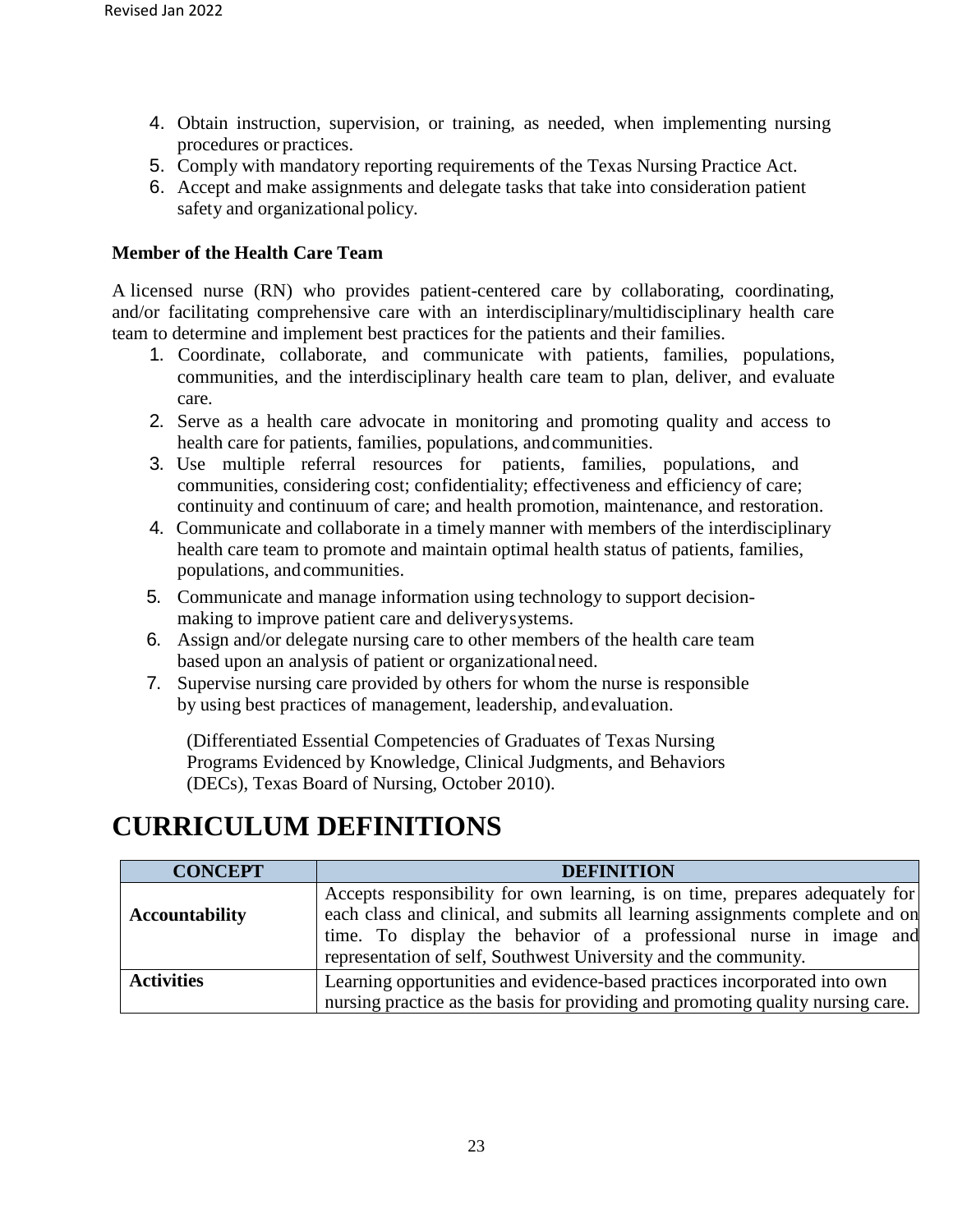| <b>Advocacy</b>              | The program promotes safe and effective treatment of selected individuals                                                                                      |
|------------------------------|----------------------------------------------------------------------------------------------------------------------------------------------------------------|
|                              | and their families by speaking out on behalf of patient rights and participating                                                                               |
|                              | with health care teams to provide continuity of care that is culturally sensitive                                                                              |
|                              | and by supporting the individual's right to self-determination choice and                                                                                      |
|                              | confidentiality.                                                                                                                                               |
| Caring                       | Actions that support a positive sense of regard and concern for individuals'                                                                                   |
|                              | families and groups which include promoting the client's dignity and self-                                                                                     |
|                              | esteem.                                                                                                                                                        |
| <b>Clinical Reasoning</b>    | A process of decision making active, logical and creative thoughts leading to<br>an analysis of information for differentiating fact from opinion, identifying |
|                              | assumptions and concepts, applying knowledge to new situations to problem                                                                                      |
|                              | solve and derive relevant conclusions                                                                                                                          |
| Collaborate                  | Work jointly on an activity, especially to produce or create something,                                                                                        |
|                              | especially in nursing in the form of producing a patient outcome.                                                                                              |
| <b>Community</b>             | Any group that comes together because of common values, interests, or                                                                                          |
|                              | locality; or is viewed as forming a distinct segment of society, also may refer                                                                                |
|                              | to a physical location and the associated environment or related health.                                                                                       |
| <b>Continuity of Care</b>    | Is a hallmark and primary objective of nursing care and is consistent with the                                                                                 |
|                              | delivery of quality patient care provided in a patient-centered environment.                                                                                   |
| <b>Culturally Sensitive</b>  | Is based on behaviors, attitudes and policies that come together in a system,                                                                                  |
| <b>Care (aka Cultural</b>    | agency or among professionals that affords the system or professionals to                                                                                      |
| Competence)                  | work effectively in cross-cultural situations. An ability to understand,                                                                                       |
|                              | appreciate and work with individuals from cultures other than your own.                                                                                        |
| <b>Evidence-Based</b>        | The integration of individual clinical expertise with the best available clinical                                                                              |
| <b>Practice</b>              | expertise, patient values, and the best research evidence into the decision                                                                                    |
|                              | making process for patient care.                                                                                                                               |
| Family                       | A group of individuals in society usually related with parent (s) and children                                                                                 |
| <b>Health Maintenance</b>    | or who the individuals define as family.<br>The goal of preserving, protecting, and supporting the health of individuals                                       |
|                              | and families in communities across a variety of health problems or life                                                                                        |
|                              | processes.                                                                                                                                                     |
| <b>Health Promotion</b>      | The goal of the healthcare provider is to protect, and support the health of                                                                                   |
|                              | individuals and families of the community to achieve or maintain wellness                                                                                      |
|                              | throughout a variety of health problems or life processes.                                                                                                     |
| <b>Health Restoration</b>    | The goal is to restore an individual to a previous level of functional health,                                                                                 |
|                              | while maintaining physical and mental function and the prevention of further                                                                                   |
|                              | deterioration through acute and rehabilitative care.                                                                                                           |
| <b>Individual</b>            | The person who is central to the goals of nursing care by being identified as                                                                                  |
|                              | having actual or potential health problems/life processes that can be assisted                                                                                 |
|                              | by nursing care.                                                                                                                                               |
| <b>Informatics (Nursing)</b> | The specialty that integrates nursing science with multiple information                                                                                        |
|                              | management and analytical sciences to identify, define, manage, and                                                                                            |
|                              | communicate data, information, knowledge, and wisdom in nursing places.                                                                                        |
| <b>Learning</b>              | The acquisition of knowledge or skills through experience, study, or by being                                                                                  |
|                              | taught.                                                                                                                                                        |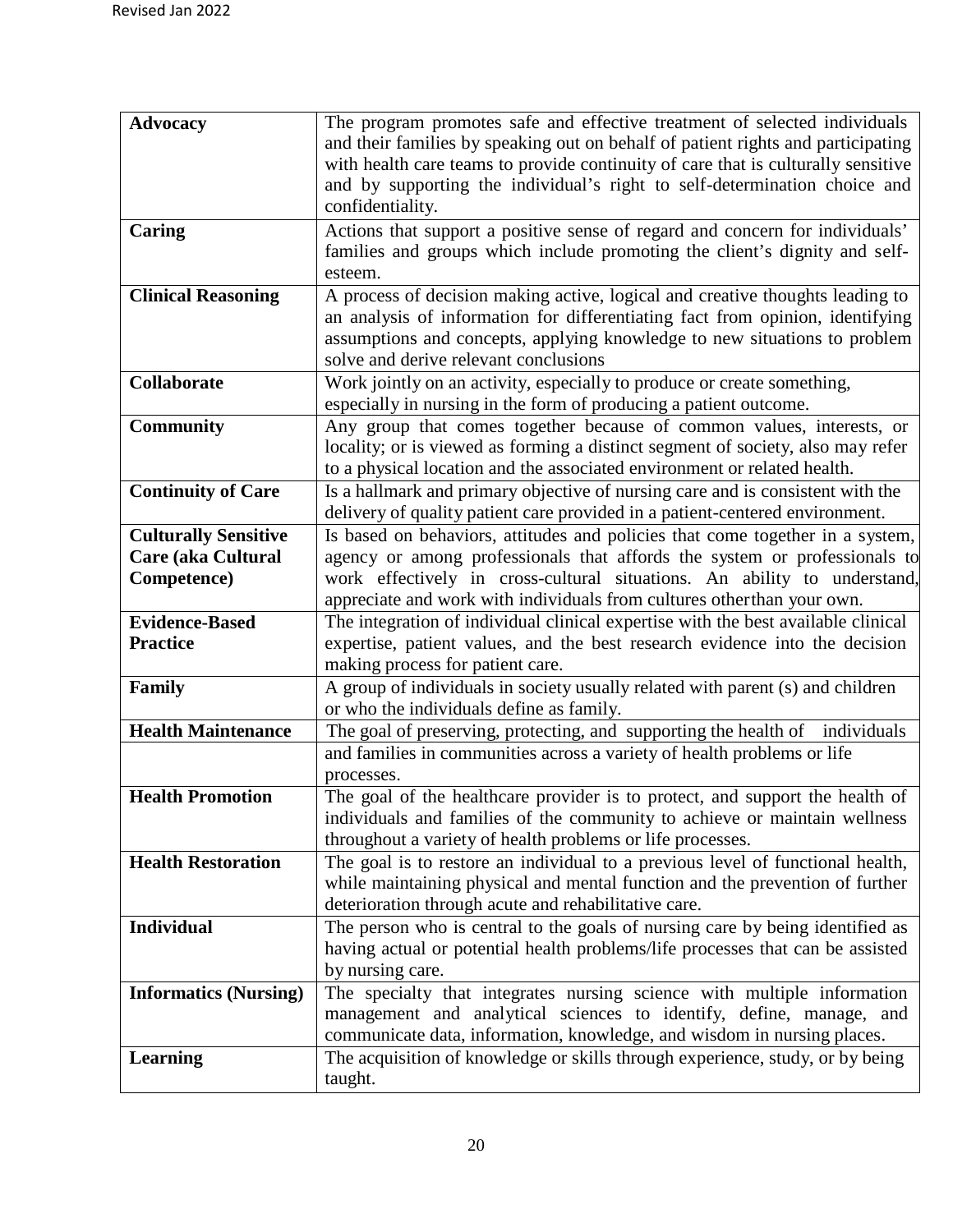| <b>Member of the Health</b>  | Provides patient-centered care by collaborating, coordinating, and/or                                                          |  |  |
|------------------------------|--------------------------------------------------------------------------------------------------------------------------------|--|--|
| <b>Care Team</b>             | facilitating comprehensive care with an interdisciplinary/multidisciplinary                                                    |  |  |
|                              | health care team to determine and implement best practices for the individual                                                  |  |  |
|                              | and family.                                                                                                                    |  |  |
| <b>Member of the</b>         | Exhibits behaviors that reflect commitment to the growth and development of                                                    |  |  |
| <b>Profession</b>            | the role and function of nursing consistent with state and national regulations                                                |  |  |
|                              | and with ethical and professional standards; aspires to improve the discipline                                                 |  |  |
|                              | of nursing and its contribution to society; and values self-assessment and the                                                 |  |  |
|                              | need for lifelong learning.                                                                                                    |  |  |
| <b>Needs</b>                 | The individual's psychosocial and spiritual requirements for<br>health                                                         |  |  |
|                              | promotion, maintenance, or restoration.                                                                                        |  |  |
| <b>Nursing</b>               | An integral part of the health care system, encompasses the promotion of                                                       |  |  |
|                              | health, prevention of illness, and care of physically ill, mentally ill, and                                                   |  |  |
|                              | disabled people of all ages, in all health care and other community settings.                                                  |  |  |
| <b>Nursing Care</b>          | Activities that focus on health promotion, health maintenance and or health                                                    |  |  |
|                              | restoration to assist individuals and families in community to attain and                                                      |  |  |
|                              | maintain health.                                                                                                               |  |  |
| <b>Nursing Decisions</b>     | Use clinical reasoning guided by evidence-based practice to determine and                                                      |  |  |
|                              | implement nursing interventions.                                                                                               |  |  |
| <b>Nursing Interventions</b> | Nursing actions based on theoretical knowledge that are performed to                                                           |  |  |
|                              | promote, maintain or restore health for individuals and their families.                                                        |  |  |
| <b>Nursing Process</b>       | A systematic method, using critical thinking, to identify and treat actual<br>and/or potential health problems/life processes. |  |  |
| <b>Patient Safety</b>        | Promotes safety in the individual and family environment by: following scope                                                   |  |  |
| <b>Advocate</b>              | and standards of nursing practice; practicing within the parameters of individual                                              |  |  |
|                              | knowledge, skills and attitudes; identifying and reporting actual and potential                                                |  |  |
|                              | unsafe practices while complying with Nation Patient Safety Goals for reducing                                                 |  |  |
|                              | hazards to individuals in the health care setting.                                                                             |  |  |
| <b>Problem Solving</b>       | A process of determining an effective solution/decision.                                                                       |  |  |
| Professionalism              | Multifaceted concept involving competency, legal and ethical responsibilities                                                  |  |  |
|                              | as well as honesty, teamwork, and integrity.                                                                                   |  |  |
| <b>Provider of Patient</b>   | Accepts responsibility for the quality of nursing care and provides safe,                                                      |  |  |
| <b>Centered-Care</b>         | compassionate nursing care using a systematic process (also known as the                                                       |  |  |
|                              | nursing process), that focuses on the needs and preferences of the individual                                                  |  |  |
|                              | and their families while incorporating professional values and ethical                                                         |  |  |
|                              | principles into nursing practice.                                                                                              |  |  |
| <b>Quality Improvement</b>   | Facility-specific processes participated in to promote quality nursing care.                                                   |  |  |
| <b>Responsibility</b>        | Moral, legal, or mental accountability; reliability & trustworthiness.                                                         |  |  |
| <b>Safety</b>                | A process of adopting vigilant surveillance to identify potential and actual                                                   |  |  |
|                              | errors from both system and individual perspectives.                                                                           |  |  |
| <b>Teaching</b>              | Facilitating the acquisition of knowledge, insight and skills.                                                                 |  |  |
| <b>Technology</b>            | The scientific method and material used to achieve an objective.                                                               |  |  |
| <b>Timeliness</b>            | The quality or habit of arriving or being ready on time.                                                                       |  |  |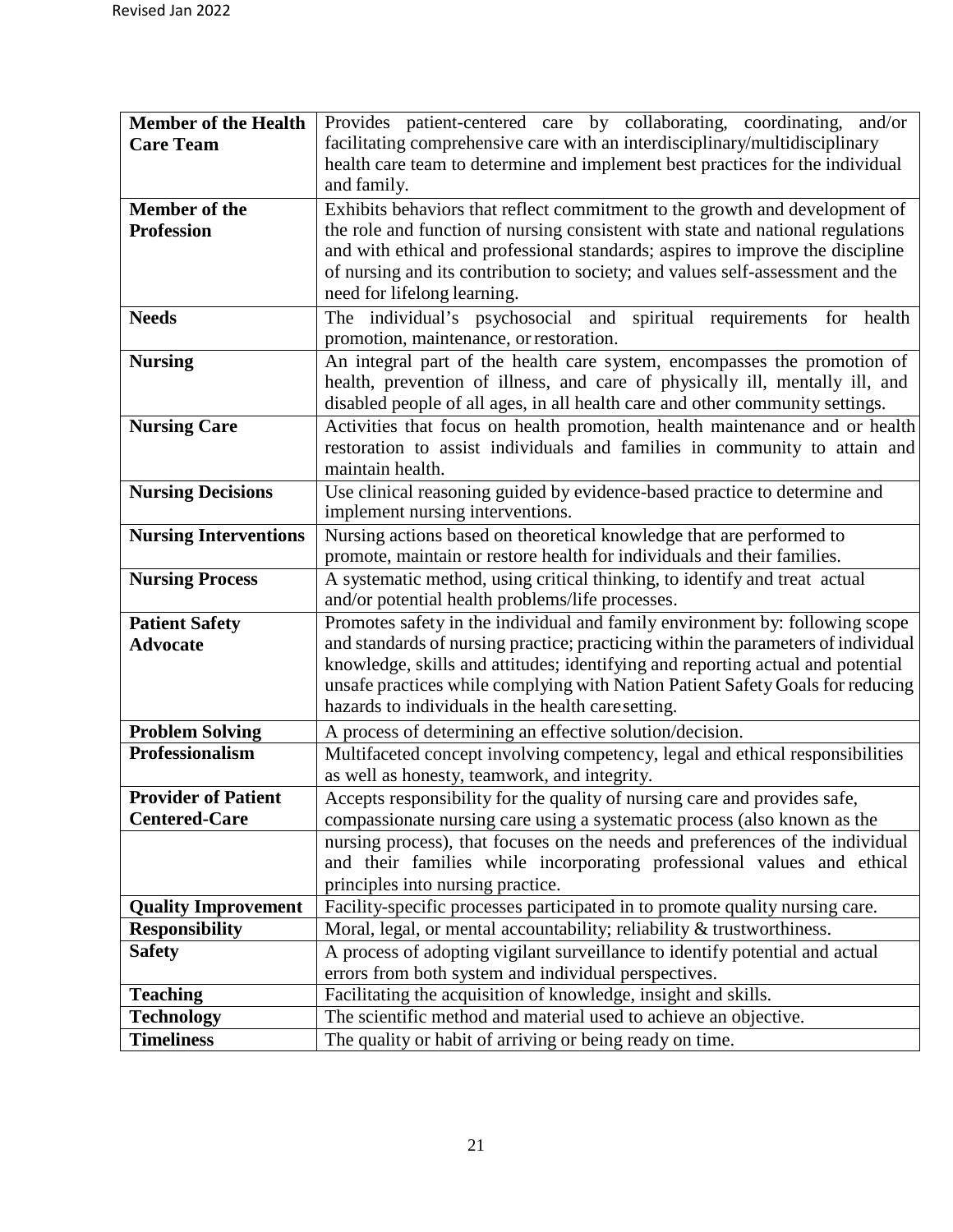## **PROGRAM INFORMATION**

#### **Criminal Background Checks**

All students entering the College of Nursing are required to complete a criminal background check as regulated by Texas Board of Nursing and Southwest University. Students are responsible for the cost of the background check and must follow policy designating background check procedures.

#### **Castle Branch**

All students offered acceptance to the program are required to complete all necessary program clearance procedures through Castle Branch. All necessary information will be provided by the program coordinator. The student is required to pay for these services prior to full admission to the designated program. You will be required to submit copies of your driver's license and social security card.

#### **Immunizations**

Before beginning clinical education, all students are responsible for showing proof of MMR and varicella immunity and a recent negative tuberculosis skin test or, if appropriate, follow-up care. If the student cannot provide assurance of immunity, the student must document MMR and varicella immunizations or appropriate blood titers. Hepatitis B vaccination is strongly encouraged but not required. Any student who elects to notreceive Hepatitis B vaccination must sign a form indicating this declination. Currently the COVID vaccination is strongly suggested but not required by the clinical site. If at any time the COVID vaccination becomes mandatory students will be required to receive the vaccination or if available show applicable exemptions.

#### **Substance Abuse and Drugs Testing**

Students may be required to submit to random drug screening, based on reasonable suspicion that the student is in violation of the University Code of Conduct. A student refusing or failing a drug test is subject to immediate disciplinary action, up to and including dismissal from the program.

Some clinical sites require drug testing prior to the beginning of the clinical rotations. Either the site requiring drug testing or the University may cover the cost of such testing, depending on the circumstances, the student is generally responsible for the costs of such checks. Refusing or failing a drug tests, resulting in denial of the beginning of a clinical rotation at a site, is treated as a dismissal from a clinical site.

The use of illicit drugs or intoxicants on campus or at any clinical education setting or entering the University or clinical education setting while under the influence of such is prohibited by the *Student Code of Conduct* contained in the University Catalog. All problems should be reported to the Program Director. Any student in violation of this policy is subject to immediate disciplinary action, up to and including dismissal from the Program.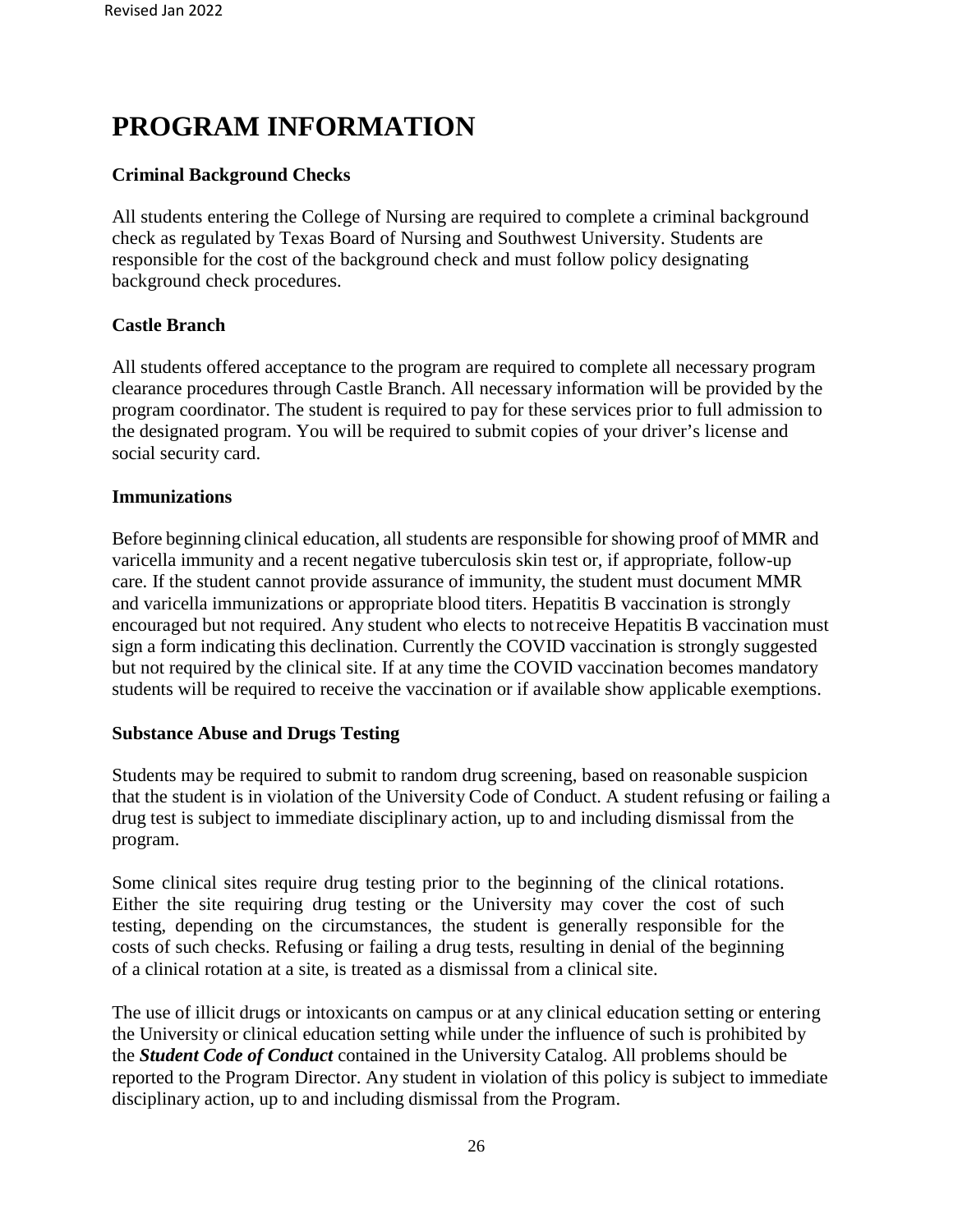#### **Health Insurance**

It is recommended that students enrolled in any of the nursing program obtain health insurance coverage prior to attendance. Formal student health insurance coverages are provided by the University at the students cost.

When deemed necessary by program or University officials, paramedics are called. Students in need of emergency medical care while at a clinical education setting are treated in the emergency room and billed for services. Students are personally responsible for the cost of such care.

Neither Southwest University at El Paso nor any of the clinical education settings assume responsibility for medical expenses that may be incurred for incidents that occur during the Program. The student is responsible for payment of such bills at the time of treatment.

Southwest University at El Paso provides accidental injury insurance for enrolled students. Submission of appropriate incident reports and receipts for medical expenses is required. Students are required to have health insurance to attend clinical. Students are required to hold eligible insurance to attend clinical.

#### **Flu Vaccine**

To protect patients and provide a safe environment for students, staff, and the public, all students participating in clinical/practicum experiences/courses in any facility may be required to provide documentation of the **seasonal flu vaccine.** Failure to have the immunization may have implications for clinical attendance. Students will be provided additional information when **indicated**.

#### **TB Testing and CPR Requirements**

All Nursing Students are required to provide the following documentation:

Initial Tuberculosis Screening must be validated by a negative two-step TB screening (Mantoux test) or **negative** blood assay (QFT, TSPOT) within the past 90 days prior to beginning the Program. TB test done prior to the 90-day period are not acceptable.

- o If a prior **positive** reactor to TST, must show documentation of a negative blood assay within 90 days.
- o If prior positive blood assay, present a negative chest x-ray within past 2 years this must not expire prior to, or during your first semester, be free of productive cough, night sweats or unexplained loss ofweight.
- o Annual Testing: TST single step skin test or blood assay, as indicated, for all students; OR if prior positive blood assay, provide health status documentation from health care provider.
- o Current CPR certification: must meet standards of the American Heart Association (AHA) Basic Life Support for the Healthcare Provider. The card verifying completion must be an AHAcard.

o All items must be current for the duration of theprogram and the student is required to sign and maintain the standards of the clinical attestation form.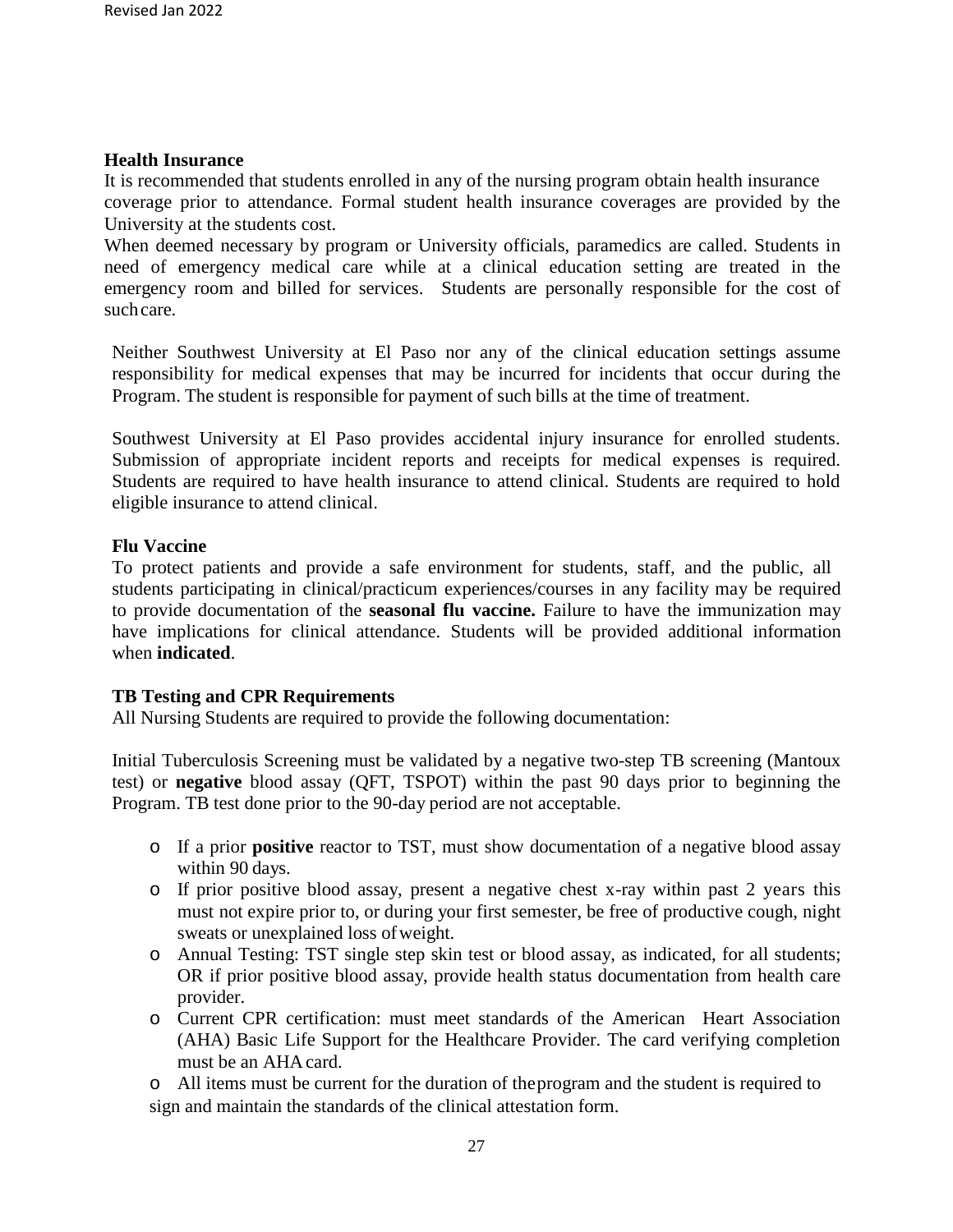#### **Professional Liability Insurance**

Southwest University at El Paso provides professional liability insurance for all students while engaged in scheduled clinical experience. There is no additional cost to the student for this insurance. The University policy does not cover students who are employed in institutions outside of scheduled clinical education nor will it cover students who participate in clinical education outside regularly scheduled clinical hours unless such hours have been approved in advance by the appropriate Clinical Coordinator.

#### **Pregnancy**

Declaration of pregnancy is voluntary. While radiographic procedures are performed at various clinical sites it is ultimately the responsibility of the student to remove themselves from any area while x-ray studies are being performed which may consist of, but are not limited to the bedside, Radiology and specialty procedure areas such as Surgery, Digestive Diseases (Endoscopy), Post Anesthesia Care, and Cardiac Catheterization.

#### **Medical Clearance**

In the event that a student is unable to attend class or clinical due to a personal medical reason, the student will contact the course instructor prior to the day (s). Personal medical absences are not considered excused absences. The student will not be able to return without proper medical documentation from his/her Primary Care Provider. Due to the acceleration of the nursing programs, one week is an excessive amount of time to miss from the program. Despite having a medical excuse, it may be necessary to enroll in the course again when it repeats. This situation must go before administration and be reviewed on a case by case basis. Students who are granted permission to return to academic and clinical studies must not impose a health risk to themselves or others.

#### **Communicable Disease**

Any student who suspects he or she might be a carrier of a communicable disease is required to consult a physician and receive clearance to return to school. If exposed to a communicable disease at a clinical education setting, the student should report the exposure to the appropriate clinical coordinator, who will provide instructions for appropriate follow- up.

#### **Student Resource Services**

- o Financial aid for qualified students
- o MAC Book/ IPad with IT support service (\*limited)
- o Library Services
- o Open Study Labs
- o Study Areas
- o Free Parking
- o Onsite Coffee House

\*Information Technology is not responsible for the maintenance and upkeep of the student's individual computer, although they may assist with access to university related classes and programs.

#### **Financial Aid**

Students who need to access any financial aid or programs costs may visit any financial aid representatives at the University's financial aid department. Representatives are available to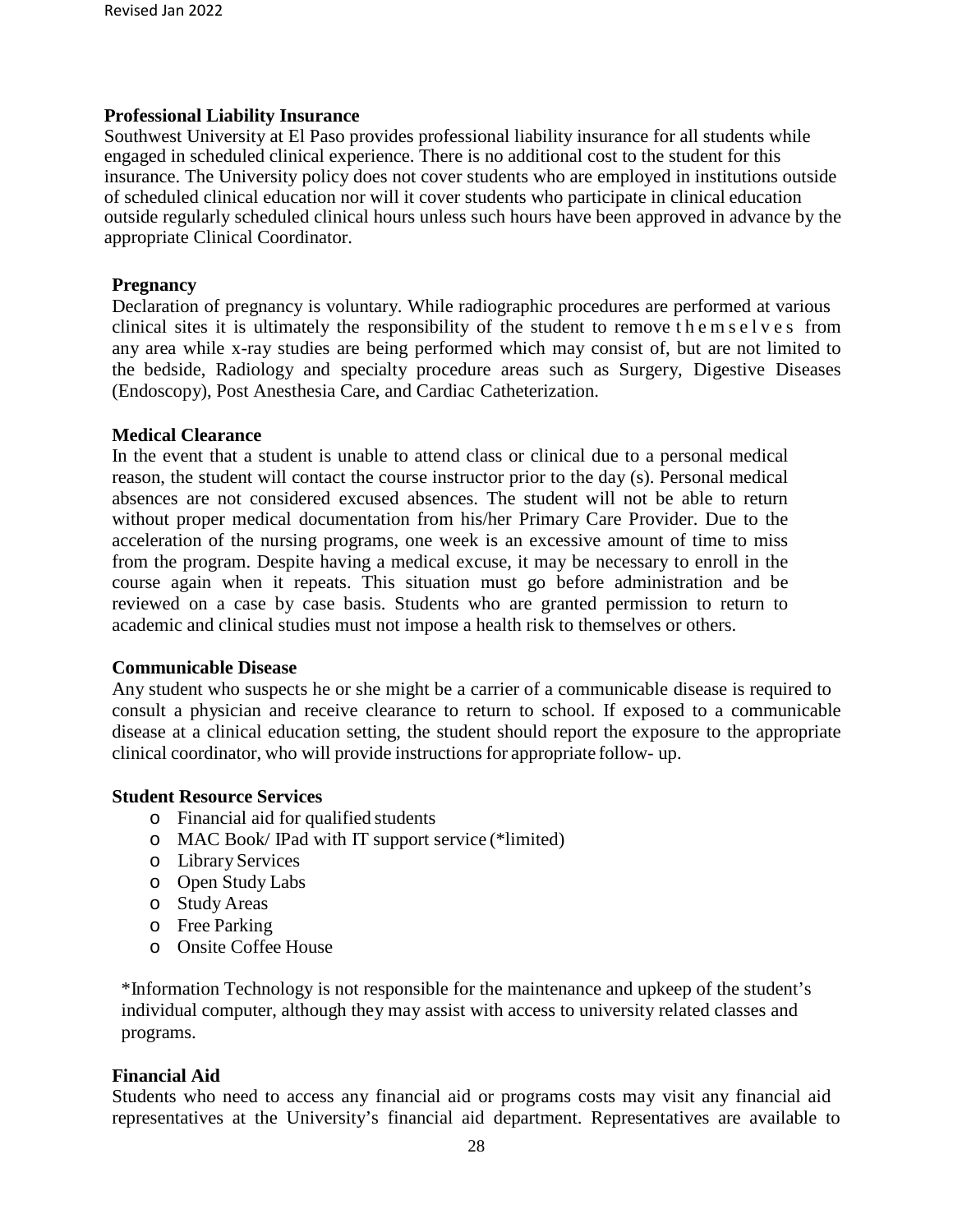answer questions concerning student tuitions, loans, and related financial aid issues during regular business hours Monday- Friday 8 am -5pm, or byappointment. If a student is locked out of their account for financial aid reasons/failure to pay the student is responsible for academics.

#### **Workplace Hazards**

Appropriate instruction in chemical, electrical, and fire safety is provided during classroom instruction. Students are advised to review this material carefully and, when faced with a situation, respond as indicated. Students in clinical education settings will be provided with the institution's policies and procedures related to chemical, electrical, and fire safety as part of the orientation to the facility.

#### **Freedom from Harassment**

The program strives to provide an educational environment that is free from all forms of discrimination and conduct that can be considered harassing, coercive, or disruptive, including sexual harassment. It expects all faculty and students to treat others with dignity, respect, and courtesy.

If a student believes he or she is being subjected to comments or conduct of a sexual nature, where the behavior tends to threaten, offend, or create a hostile environment, the student should immediately report such conduct to the Program Director or, if in a clinical education setting, to the appropriate Clinical Coordinator. If the offense is perceived to be on the part of the Program Director or Clinical Coordinator, then the conduct should be reported to that individual's immediate supervisor.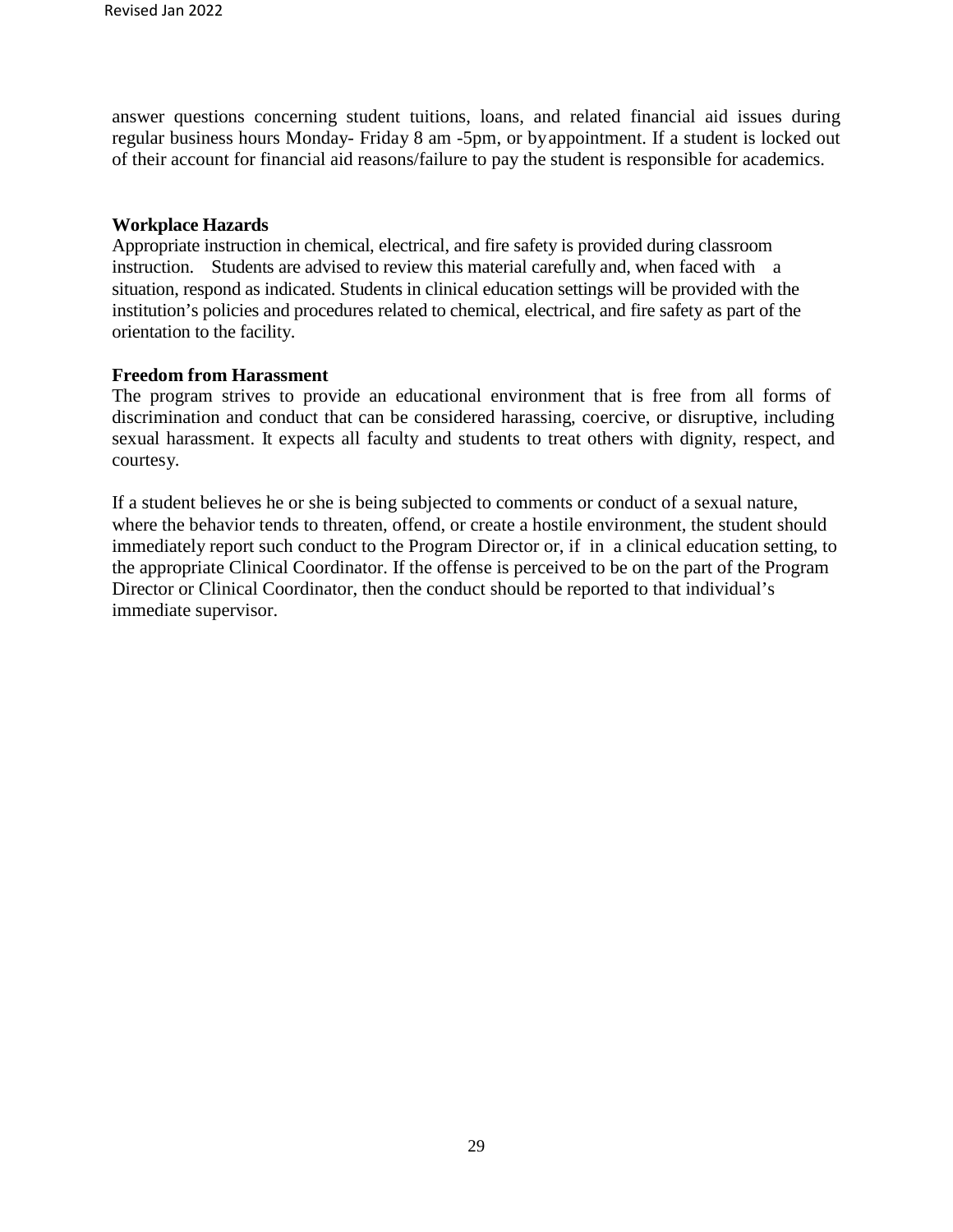Revised Jan 2022

# **Clinical Experiences**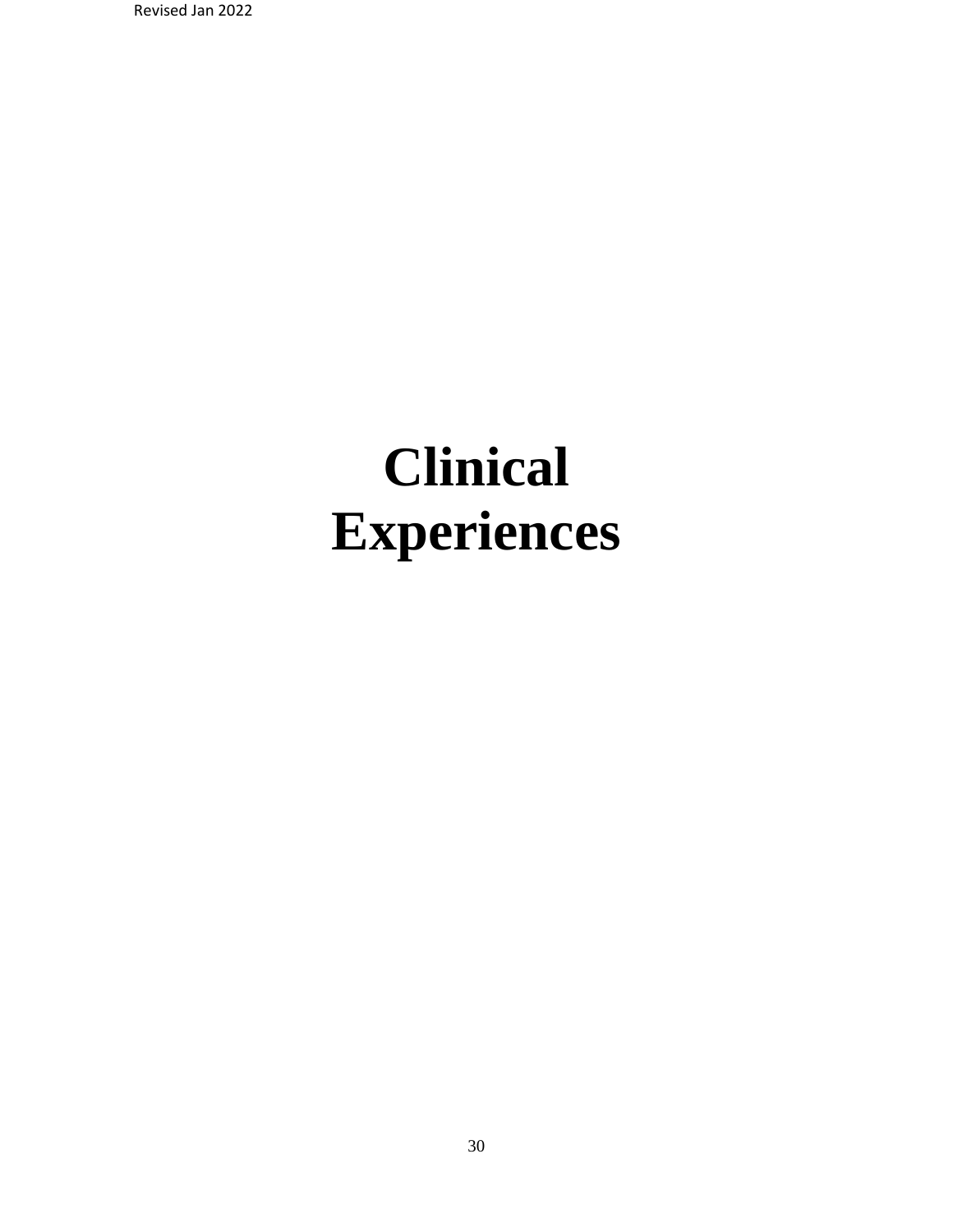#### **Clinical Preparation**

Students are required to prepare for each clinical experience. This preparation includes but is not limited to:

Having the following equipment for all clinical experiences except when designated:

- o Watch with a second hand
- o Stethoscope
- o Pen light
- o Ink pen (usually black ink)
- o Calculator
- o Scissors (bandage type)
- o Drug Handbook
- o Goggles when appropriate
- o Written preparation as indicated by the faculty

If a student is unprepared to safely carry out clinical assignment, the student may be sent home. At a minimum, the student will receive a verbal warning and the disciplinary policy will be enforced. If a student is sent home, the student must meet with the faculty for a written conference and is required to complete a comparable alternative learning experience.

#### **Critical Skill Performance Mastery**

All students are required to demonstrate skill mastery according to the established departmental criteria. If a student has not demonstrated mastery of a skill, the student may not perform that skill in the hospital setting. When a student reenters the program, the student will perform the skill mastery with each entry. These tasks will be completed during the scheduled skills performance check-offs. The Mastery Skills Check-Off is scheduled according to departmental guidelines and during the Skills I and Skills II courses. Students who are unsuccessful in this demonstration adhere to the following procedure;

#### 1ST UNSUCCESSFUL DEMONSTRATION

- o The student meets with the instructor for a formal performance conference to review written documentation of the deficiency and criteria for meeting the requirements for performance mastery as well as a plan for remediation.
- o The student repeats a skill demonstration as a specified time\* after the opportunity for remediation. \*

#### 2ND UNSUCCESSFUL DEMONSTRATION

o The student meets with the instructor and department coordinator to discuss educational options.

O The student will receive a performance grade of "F." and will not be cleared to attend clinical thus resulting in them failing the clinical course.

\*Failure to keep an appointment for a repeat skill demonstration is the same as an unsuccessful demonstration.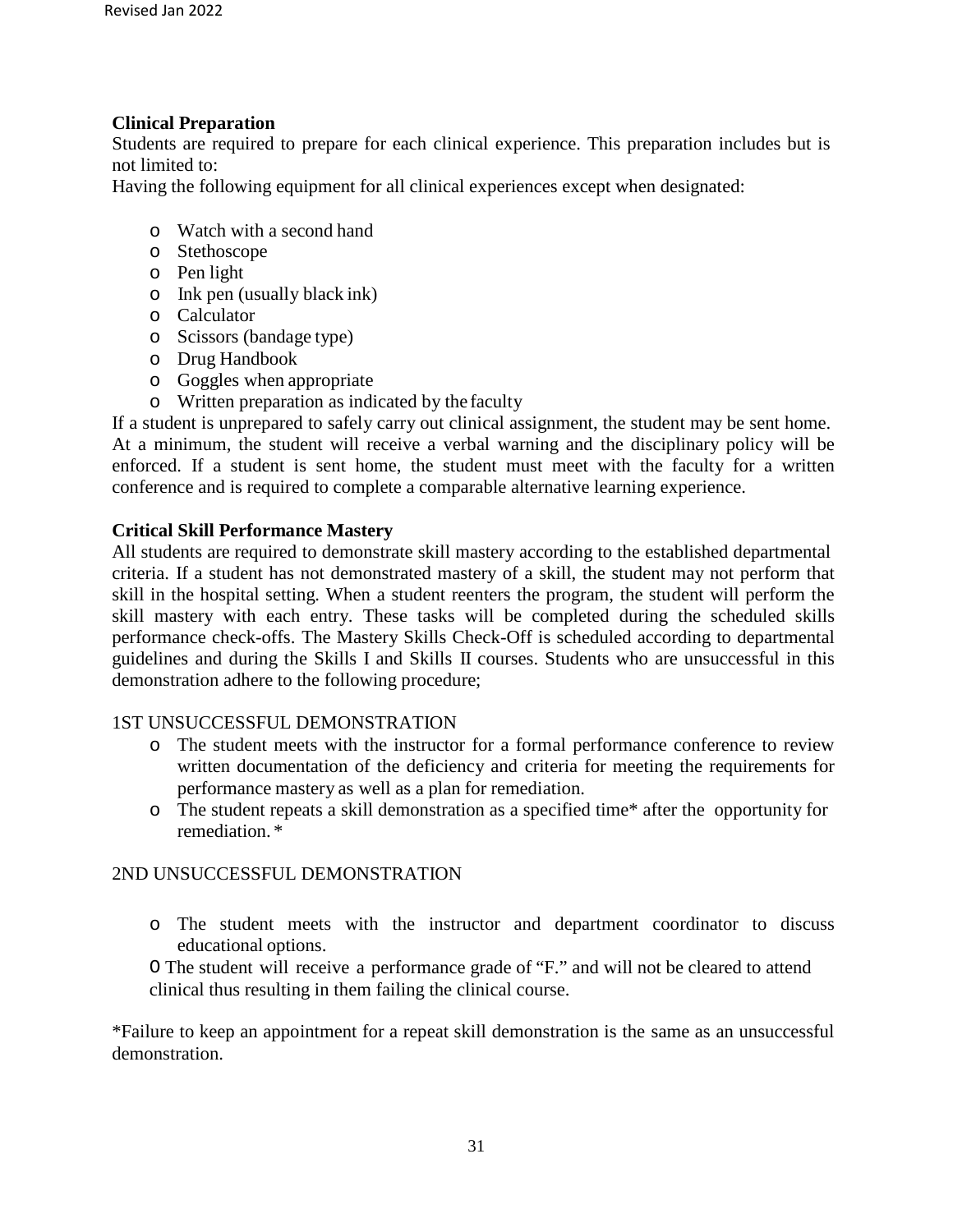## **Technical Standards**

The Program is committed to providing education to qualified individuals without regard to disability provided that technical standards are met. Due to the requirements of the profession and to assure patient safety, the technical standards represent the essential nonacademic requirements a student must meet. Successfully completing the ADN Program of SUEP means the graduate has been educated to competently practice nursing in all healthcare settings and to apply for RN licensure. The education of a future nurse requires assimilation of knowledge, acquisition of skills, and development of judgment through patient care experiences in preparation for independent, semi-autonomous practice where making appropriate decisions is required.

The curriculum requires students to engage in diverse, complex, and specific experiences essential to the acquisition and practice of essential nursing skills and functions. Unique combinations of cognitive, affective, psychomotor, physical, and social abilities are required to satisfactorily perform these functions. In addition to being essential to the successful completion of this program, these functions are necessary to ensure the health and safety of patients, fellow students, faculty and other healthcare workers.

Physical and emotional health are also critical to the successful progression and completion of this Program. Physical health is defined as the ability to perform both fine and gross motor skills, being able to perform normal weight-bearing activities, and be free of communicable diseases. Emotional health is defined as reacting appropriately to stressful situations, understanding one's own ability to cope with stressful situations, and behaving appropriately within the current environment.

The essential abilities necessary to acquire or demonstrate competence in a discipline as complex as nursing and needed for successful progression by nursing, (in addition to the standards of behavior and conduct set forth by SUEP), include but are not limited to the following:

#### **Motor Skills**

Students should have sufficient motor function so they are able to execute movements required to provide safe effective general care and treatment to patients in all health care settings. [For example: For the safety and protection of the patients, the student must be able to perform basic life support, including CPR, and function in an emergency situation. The student must have the ability, within reasonable limits, to safely assist a patient in moving, for example, from a chair to a bed, or from a wheelchair to a commode.

• Mobility – possess physical abilities sufficient to move from room to room, maneuver in small spaces and stand and walk for extensive periodsof time.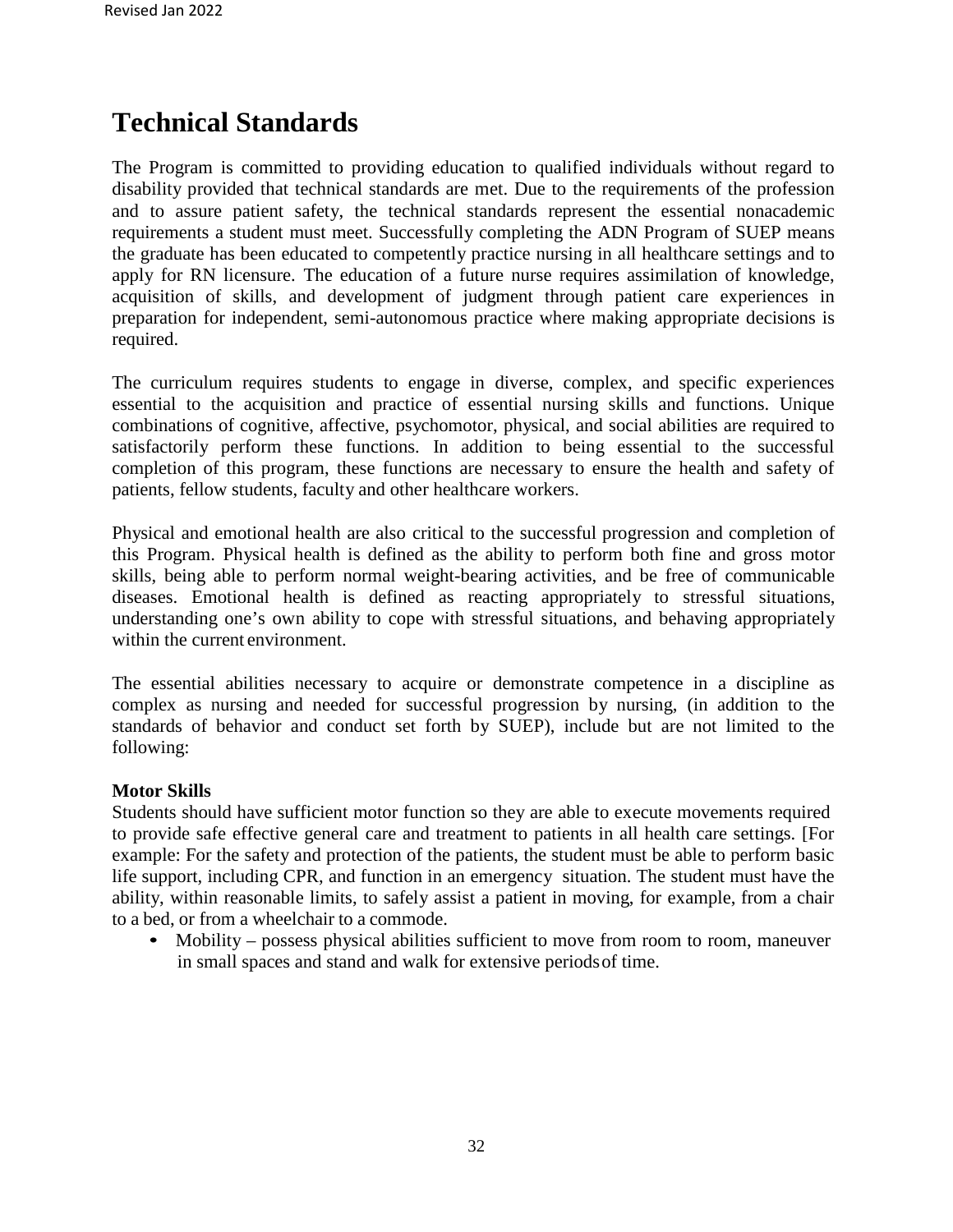• Weight-Bearing – possess ability to lift and manipulate and move 45-50 pounds (22) Kg) sometimes daily.

#### **Sensory/Observation**

Students must be able to acquire the information presented through demonstrations and experiences in the basic and nursing sciences. He or she must be able to observe a patient accurately, at a distance and close at hand, and observe, and appreciate non-verbal communications when performing nursing assessments and interventions or administering medications. The student must be capable of perceiving the signs of disease and infection as manifested through physical examination.

- Hearing possess auditory ability sufficient for observation and assessment. For example, hear monitor alarms, emergency signals, auscultatory sounds and cries for help.
- Visual possess visual ability sufficient for observation and assessment. For example, observe patient responses to interventions.
- Tactile possess tactile ability sufficient for physical assessment. For example, perform palpation, functions or physical examination and/or related therapeutic intervention, and insertions of various catheters.

#### **Communication**

Students must communicate effectively and sensitively with other students, faculty, staff, patients, family, and other professionals. He or she must express his or her ideas and feelings clearly and demonstrate a willingness and ability to give and receive feedback. A student must be able to: convey or exchange information at a level allowing development of a health history; identify problems presented; explain alternative solutions, and; give directions during treatment and post-treatment. The student must be able to communicate effectively in oral and written forms. The student must be able to process and communicate information on the patient's status with accuracy in a timely manner to members of the health care team. The appropriate communication may also rely on the student's ability to make a correct judgment in seeking supervision and consultation in a timely manner.

#### **Cognitive**

Students must be able to measure, calculate, reason, analyze, integrate and synthesize in the context of the nursing curriculum. The student must be able to quickly read and comprehend extensive written material. He or she must also be able to evaluate and apply information and engage in critical thinking in the classroom and clinical setting. Students must organize responsibilities and make appropriate decisions.

• Critical Thinking/Clinical Reasoning – process critical thinking and clinical reasoning ability sufficient for clinical judgment. For example, must be able to identify causeeffect relationships in clinicalsituations.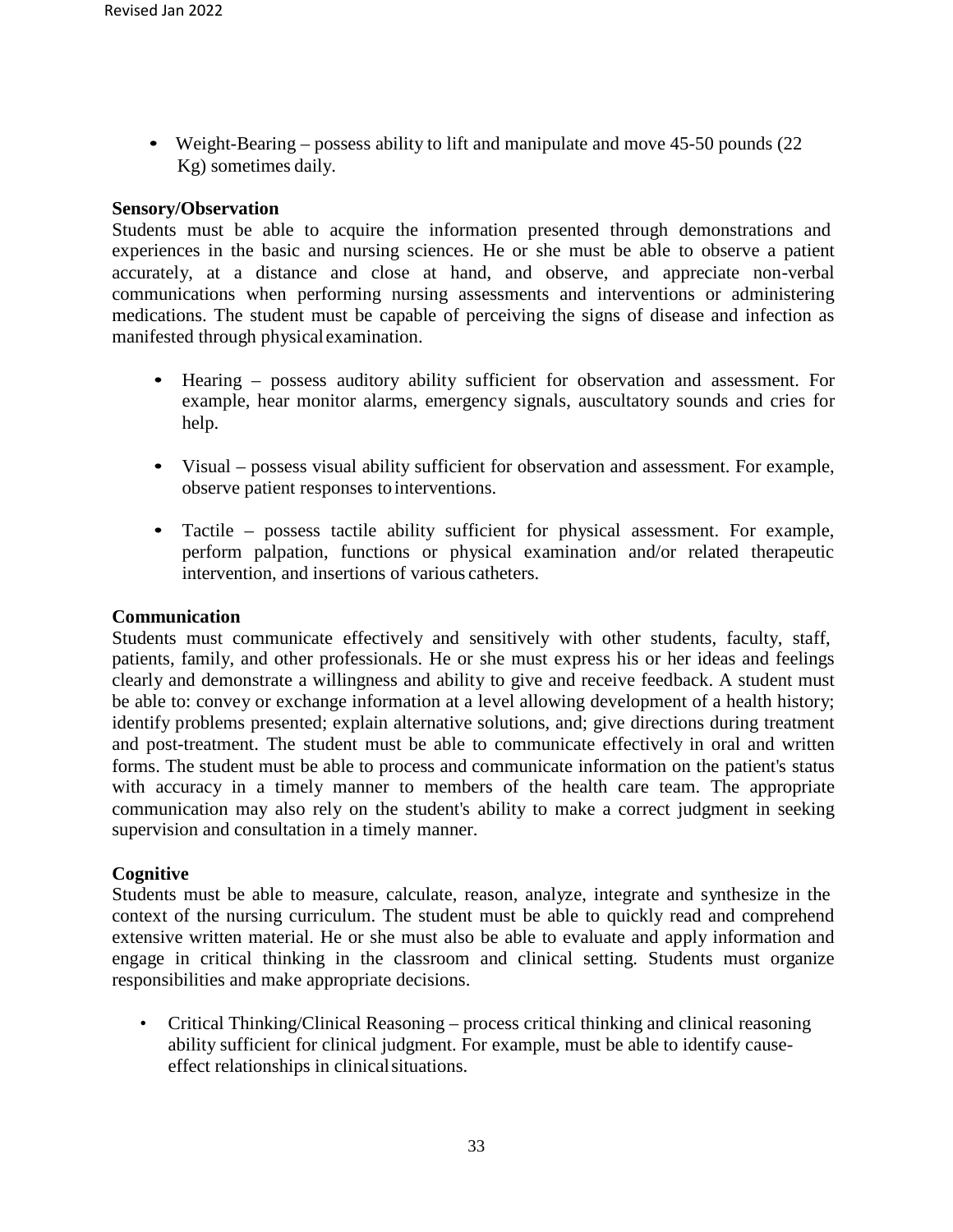#### **Behavioral/Emotional**

Students must possess the emotional health required for the full utilization of his or her intellectual abilities, the exercise of good judgment, the prompt completion of all responsibilities attendant to the diagnosis and care of patients and families. In addition, he or she must be able to maintain mature, sensitive, and effective relationships with patients, students, faculty, staff and other professionals under all circumstances (with different social, intellectual, and cultural backgrounds) including highly stressful situations. The student must have the emotional stability to function effectively under stress and to adapt to an environment that may change rapidly without warning and/or in unpredictable ways. The student must be able to experience empathy for the situations and circumstances of others and effectively communicate that empathy. The student must know that his or her values, attitudes, beliefs, emotions, and experiences affect his or her perceptions and relationships with others. The student must be able and willing to examine and change his or her behavior when it interferes with productive individual or team relationships. The student must possess skills and experience necessary for effective and harmonious relationships in diverse academic and workingenvironments.

#### **Professional Conduct**

Students must possess the ability to reason morally and practice nursing in an ethical manner. Students must be willing to learn and abide by professional standards of practice. Students must not engage in unprofessional conduct, and must possess attributes that include compassion, empathy, altruism, integrity, honesty, responsibility and tolerance.

Students must be able to engage in patient care delivery in all settings and be able to deliver care to all patient populations including but not limited to children, adolescents, adults, developmentally disabled persons, medically compromised patients, and vulnerable adults.

#### **Ethical Behavior**

Students are expected to demonstrate ethical behavior as specified in the ANA Code for Nurses described below. The Code for Nurses adopted by the American Nurses' Association in 1950 and was revised in 1960, 1968, 1976, 1985, 1995, 2001, 2008, and 2015.

The Code, consisting of nine provisions and the accompanying interpretive statements:

- o Provides a concise statement of the ethical values, obligations, and duties of every individual who enters the nursing profession.
- o Serves as the profession's nonnegotiable ethicalstandard.
- o Expresses nursing's own understanding of its commitment tosociety.

Provision 1: The nurse practices with compassion and respect for the inherent dignity, worth, and unique attributes of every person.

Provision 2: The nurse's primary commitment is to the patient, whether an individual, family, group, community or population.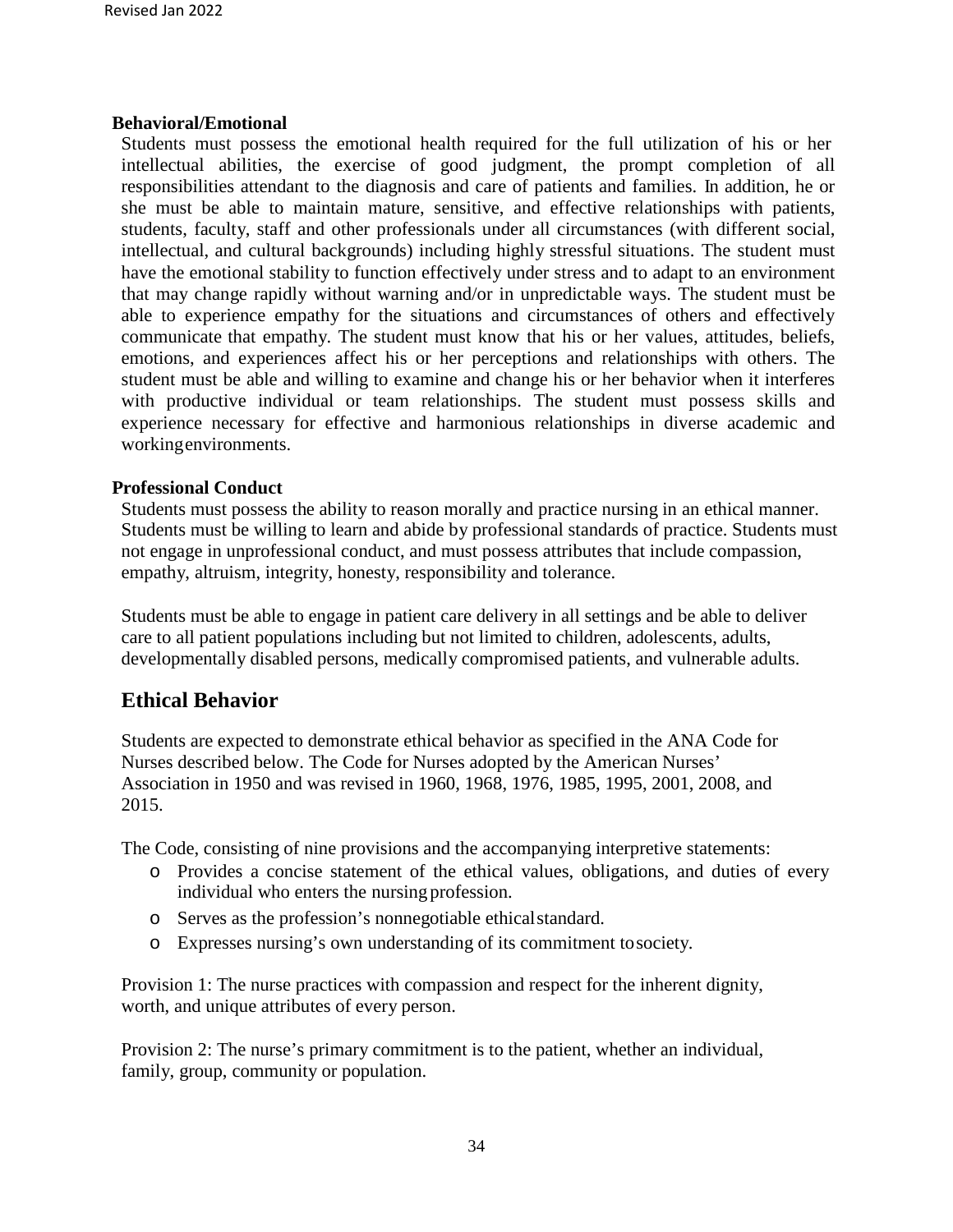Provision 3: The nurse promotes, advocates for, and protects rights, health, safety, and of the patient.

Provision 4: The nurse has authority, accountability, and responsibility for nursing practice; makes decisions; and takes action consistent with the obligation to promote health and to provide optimal care.

Provision 5: The nurse owes the same duties to self as to others, including the responsibility to promote health and safety, preserve wholeness of character and integrity, maintain competence, and continue personal and professional growth.

Provision 6: The nurse, through individual and collective effort, establishes, maintains, and improves the ethical environment of the work setting and conditions of employment that are conductive to safe, quality health care.

Provision 7: The nurse, in all roles and settings, advances the profession through research and scholarly inquiry, professional standard development and the generation of both nursing and health policy.

Provision 8: The nurse collaborates with other health professionals and the public to protect human rights, promote health diplomacy, and reduce health disparities.

Provision 9: The profession of nursing, collectively through its professional organizations, must articulate nursing values, maintain the integrity of the profession and integrate principles of social justice into nursing and health policy.

American Nurses Association, Code of Ethics for Nurses with Interpretive Statements, Washington, D.C.: American Nurses Publishing, 2015

#### **HIPAA ( Health Insurance Portability and Accountability Act) Federal Law**

This law protects patients' rights regarding their health information, including the right to review it and make decisions about how it is used and disclosed and requires health care providers to implement safeguards to ensure privacy of patient's health information.

PHI = Protected Health Information

Protected health information (PHI) is confidential and protected from access, use or disclosure except to authorized individuals requiring access to such information. Attempting to obtain or use actually obtaining or using, or assisting others to obtain or use PHI, when unauthorized or improper, will result in counseling and/or disciplinary action up to and including dismissal from program.

Students are not to write the name of the patient, as it is acceptable to write the initials. Do not take any of the patients PHI home.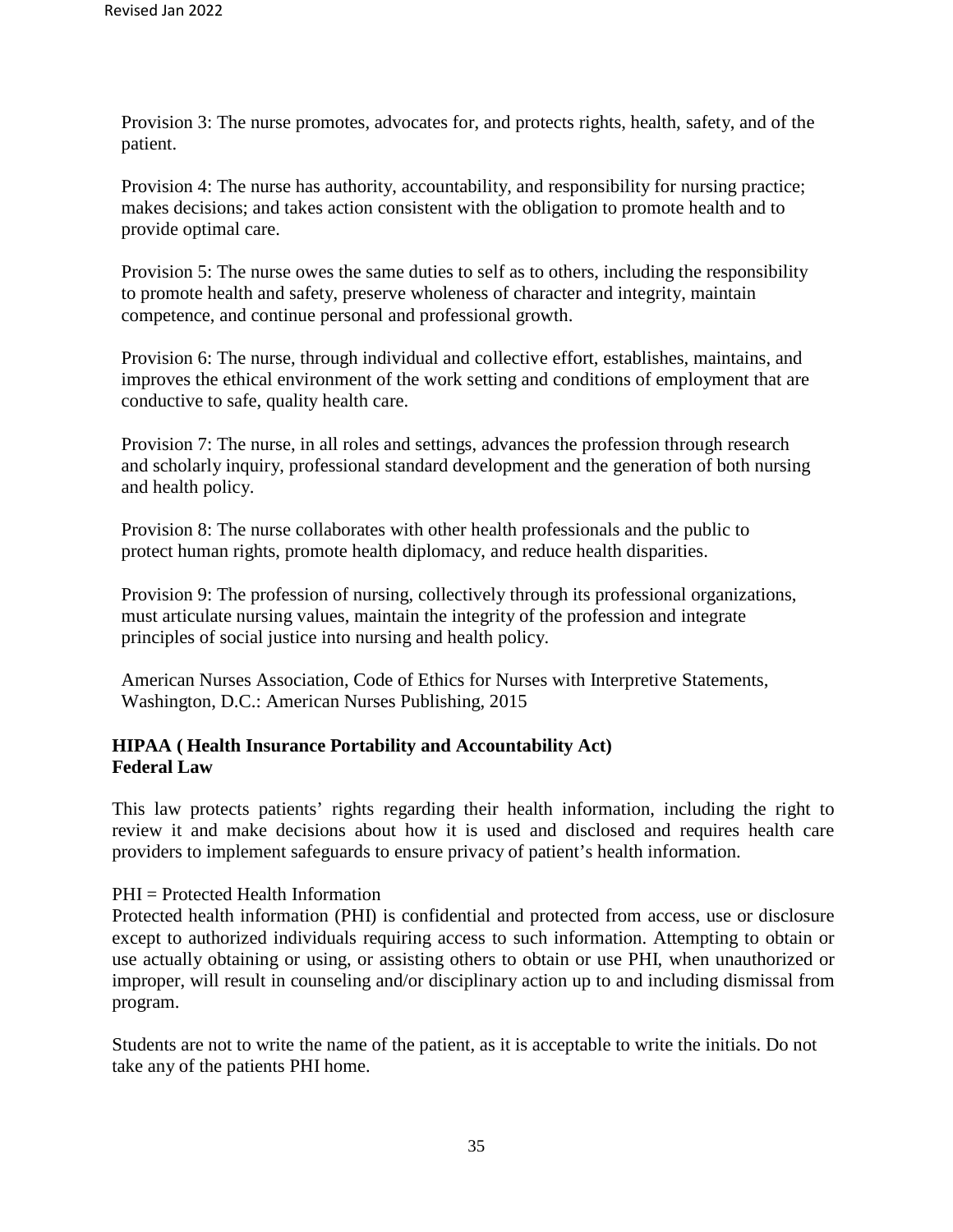Do not discuss patients in public, in the elevator, lunch room, with family or friends Any of the patient identifiers such as hospital ID numbers, SS number, etc. are considered PHI. The student nurse will never utilize a phone to take a picture or photo copy any of the patients PHI. Students are responsible to take the time to research and comply with the laws as identified byHIPAA.

#### **Clinical Experience**

Prior to clinical placement, the student must successfully pass all courses and document NCLEX-required didactic competencies in CPR, vital signs, sterile and aseptic technique, and venipuncture (obtained in the clinical portion of the nursing program). The student must also demonstrate to the satisfaction of the nursing faculty the professionalism required of a health care worker.

#### **Site Placement**

The assignment of students to specific clinical sites is at the discretion of the faculty. By enrolling in the program, the student has agreed to accept placement at any facility to which he or she is assigned.

Every effort is made to notify students of their upcoming clinical placement at least two weeks in advance of the beginning of the term. Because unforeseen changes in personnel and/or schedules at clinical sites can adversely affect the educational environment, placement cannot always be predicted in advance.

The Program reserves the right to change clinical education assignments at any time if, in the opinion of the faculty, such a move is necessary to assure successful outcomes for all students.

#### **Site Clearance**

Students must show documentation of vaccines and titer results as required by each individual clinical facility. Students not meeting expectation will not be allowed to go to the clinical site and cannot complete the program.

#### **Transportation**

The student is responsible for providing reliable transportation to clinical education settings. Transportation difficulties cannot be used as an excuse for absence or tardiness problems.

#### **Hospital Visitation**

Students are permitted in the hospital in the role of "Nursing Student" only during the designated clinical rotation and clinical preparation times. Additional time on the nursing unit must be arranged with the clinical instructor. When not in the role of "Nursing Student," students assume the role of visitor and abide by hospital regulations. Uniforms, lab coats, or name tags should not be worn while the student is in the role of visitor.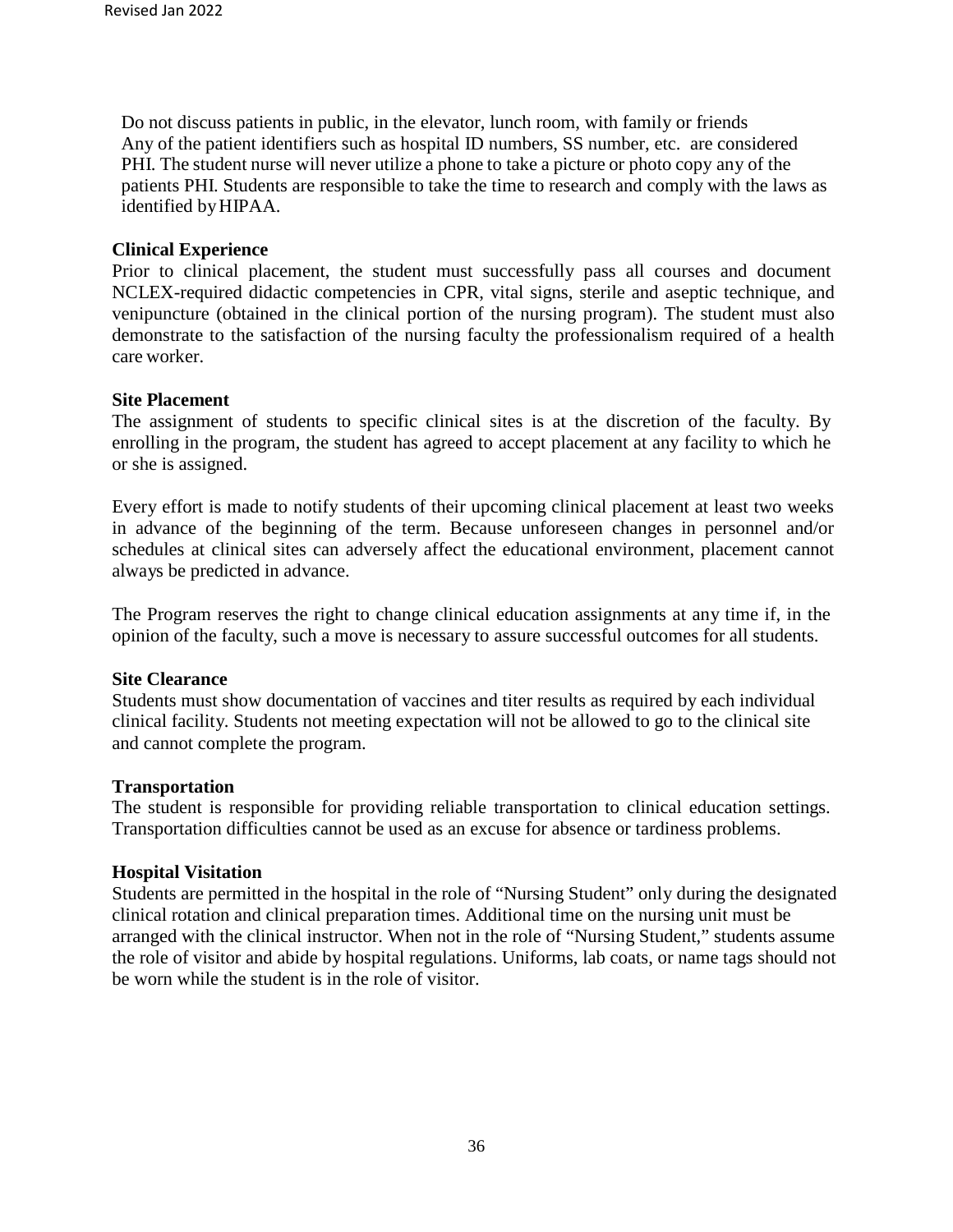## **Academic and Clinical Information**

## **Attendance**

#### **Classroom**

The classroom is the center of instruction for courses categorized as didactic. While textbooks and references provide information, it is in the classroom where this information is discussed, clarified, and supplemented. A student's presence and participation in classroom activities is necessary to facilitate his or her learning progress.

Accordingly, students are expected to attend **all** scheduled classes and laboratory sessions and to remain in class until the class is dismissed. Attendance will be taken at every session and records of attendance will be recorded and maintained for all classes and labs. Absence from class and/or recurrent tardiness may result in a reduced or failing grade regardless of other class performance. Students will be given daily quizzes and activities that cannot be made up regardless of whether or not absence is excused or not excused with a physician's note. These activities contribute to the student's overall grade in the course. Unexcused absences may result in the student being dismissed from the program. Absences are cumulative over the duration of the program.

The Nursing Program has established a programmatic attendance policy that will help facilitate the learning of required knowledge, technical skills, and patient care vital to success in the Nursing profession. The program acknowledges that emergency circumstances (i.e. serious illness, deaths, and funeral of immediate family member) can occur; such events will be taken under advisement by the Faculty and the Program Director. However, students must provide Faculty and the Program Director with documentation supporting their reason for being late and or absent. It is required that students contact their instructor ahead of time if they will not be able to attend class/clinical or will be arriving late. Excused absences are reviewed by the Faculty and the Program Director on an individual base.

Instructors can refuse to admit students who are tardy, as well as refuse to allow students to make up work missed due to the tardy. Tardiness constitutes arriving after class has started. Employment is not a legitimate reason and or excuse for absence. Scheduled class time and clinical rotation hours are subject to change and or fluctuate at any time. Instructors may refuse to allow assignments to be made up due to an unexcused absence when documentation or prior notification were not provided.

#### **Clinical**

Students are expected to report promptly for all assigned educational experiences. Required clinical hours must be performed as assigned.

Regular attendance is an essential expectation of a nurse. There is no grace period. If a student is scheduled to be in the clinical setting at a specific time, the program and the clinic expect that the student is ready to start performing examinations at that time. Clinical is mandatory and only excused absences will be allowed makeup at the discretion of the instructor. Any excused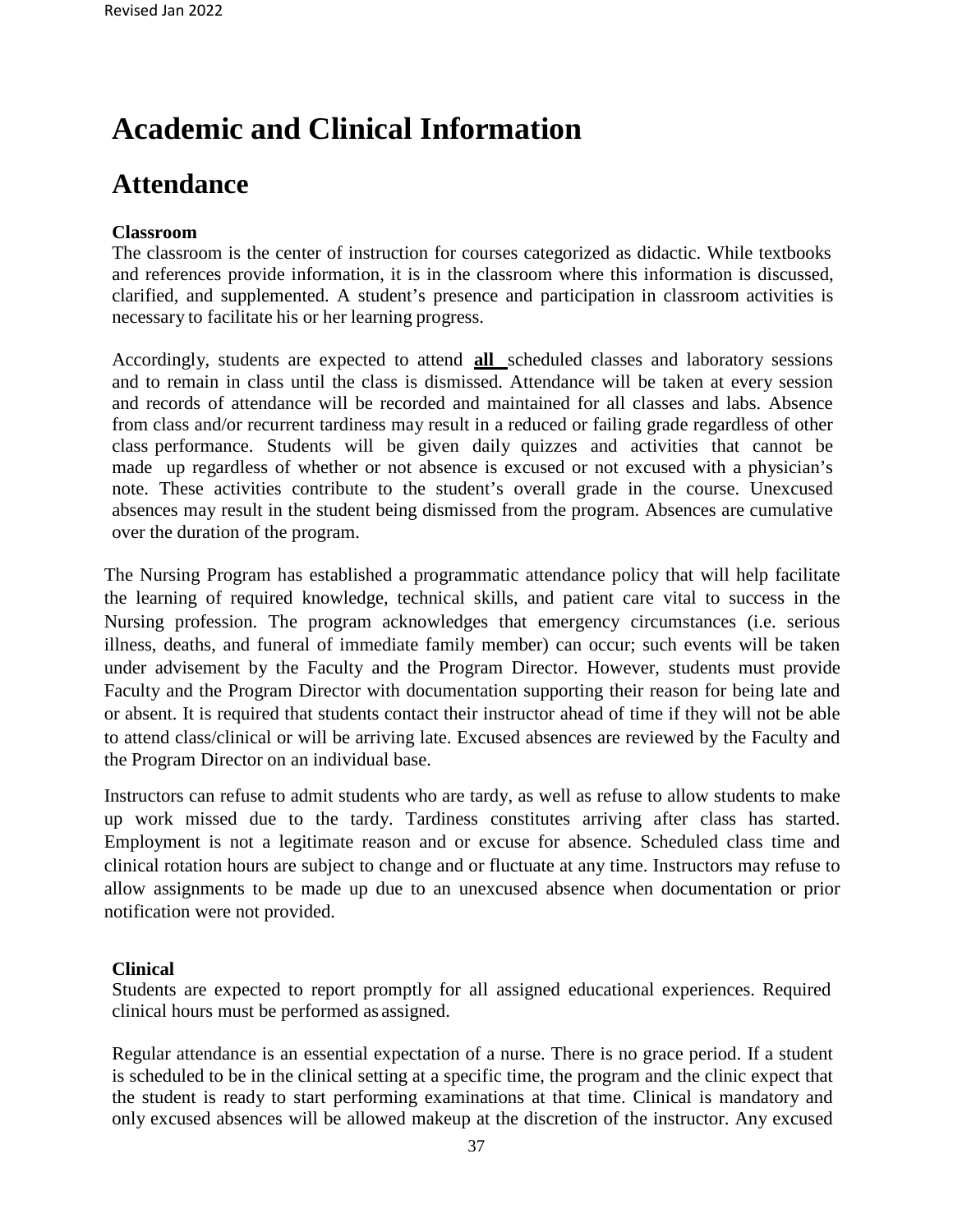clinical hours must be made up before the end of the current term.

Students are required to complete program clearance through Castle Branch (a third party vendor) and are responsible for the cost of these services.

(Please see Clinical Attestation for more information)

#### **Orientation**

Students can be provided with additional orientation which is at the discretion of the assigned facility. These orientations may include facility conducted presentations or webinars based on the specific clinical setting.

#### **Punctuality**

Punctuality is an important factor in the clinical setting as it prevents interruptions in the continuity of patient care. Students must be in class and at clinical education settings at the scheduled starting time and cannot leave before the scheduled ending time. Not only does the student miss information when arriving late, but entering a class already in progress is a disruption and discourtesy to others. Clinical education settings cannot delay scheduled patient procedures to accommodate a tardy student. Classroom and clinical instructors will take punctuality into account in evaluating each student, and course grades may be reduced or a grade of "F" assigned due to excessive tardiness or leaving early regardless of the student's performance in other areas. Student missing daily activity or quiz because of tardiness will not be allowed to make up missed activities (Please see attendance policy above).

#### **Test Administration/ Remediation and Make-up**

Test dates are made known to all students in advance by announcement or printed schedule. It is the student's responsibility to be aware of these dates. Students shall make every effort to be present on scheduled test dates. Make-up exams and related penalties are at the discretion of individual instructors. The instructor policy will be set forth in the course syllabus and on the first day of class. If a student is not able to take a test as scheduled, it is the student's responsibility to follow up with the instructor to make arrangements for any allowed make-up. Any student who does not achieve a minimum of 75 on an exam is required to meet with their course instructor/ Retention Specialist for remediation prior to the next scheduled exam date.

#### **Tardiness**

Tests and quizzes can be given at the beginning of class sessions for specified periods of time. Late arrival distracts other test/quiz takers and diminishes the amount of time available to a student for completion of the test or quiz. It is at the instructor's discretion whether a late arriving student will be permitted to take a test/quiz, allowed to do a make- up test/quiz, or will receive a zero.

Quizzes and exams administered online will be restricted to specific dates and times. It is at the instructor's discretion whether to allow a student who is late to take the quiz or exam, but additional time may not be addedfor completion.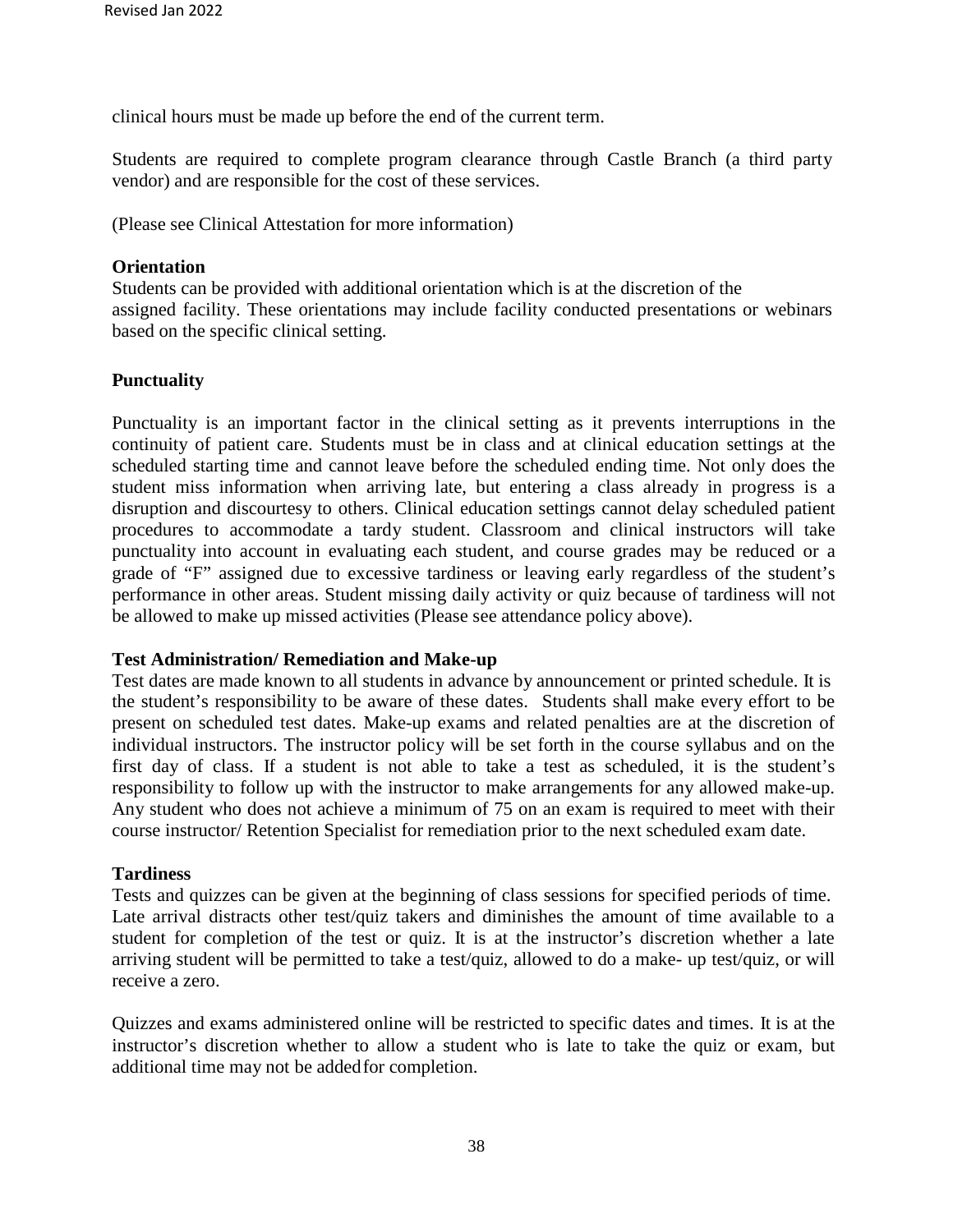#### **Committee Representation**

Student representation is requested for standing faculty committees:

- SUEP CON Advisory Board: Minimum one student volunteer.
- Student Affairs Committee: Minimum one student volunteer.

#### **Course/Faculty Evaluation**

Students are given opportunities to evaluate specific courses, theory and clinical instructors and the nursing program as a whole. Constructive student feedback is important in improving the curriculum and instruction. Evaluation forms/links and directions will be provided by course instructor (s).

#### **Outside Employment**

Students who work must modify their hours of employment as necessary to avoid conflicts with scheduled classes, laboratories, seminars, and clinical assignments while enrolled in the nursing program. Outside work does not in any way mitigate performance problems, absence, or tardiness. Absence from class, failure to be prepared for class, or absence from clinical assignment due to conflicts with outside work, or performance issues resulting from fatigue or distraction due to outside work will result in discipline, up to and including dismissal from the program, as set forth elsewhere in this Handbook. It is the student's responsibility to avoid conflict between school and work by limiting or arranging outside work accordingly. Due to the intensity of nursing school and this accelerated program it is strongly suggested that students do not work.

#### **Textbooks**

Program costs include the required textbooks and other required course materials, which are provided to students at the appropriate time for each course. Many textbooks are used for more than one course and may be used in more than one term. Because of this and the need for study references in preparation for the NCLEX examination that follows graduation, students are advised to keep all books for future reference. Should a replacement be required for any course materials provided, the student will be charged for the cost of the replacement. Students within the nursing program are required to utilize Ebooks with designated resources on the Evolve platform and are expected to bring all necessary technology to all course instructional time periods. Students will be required to have internet access to complete assigned course work both on and off campus.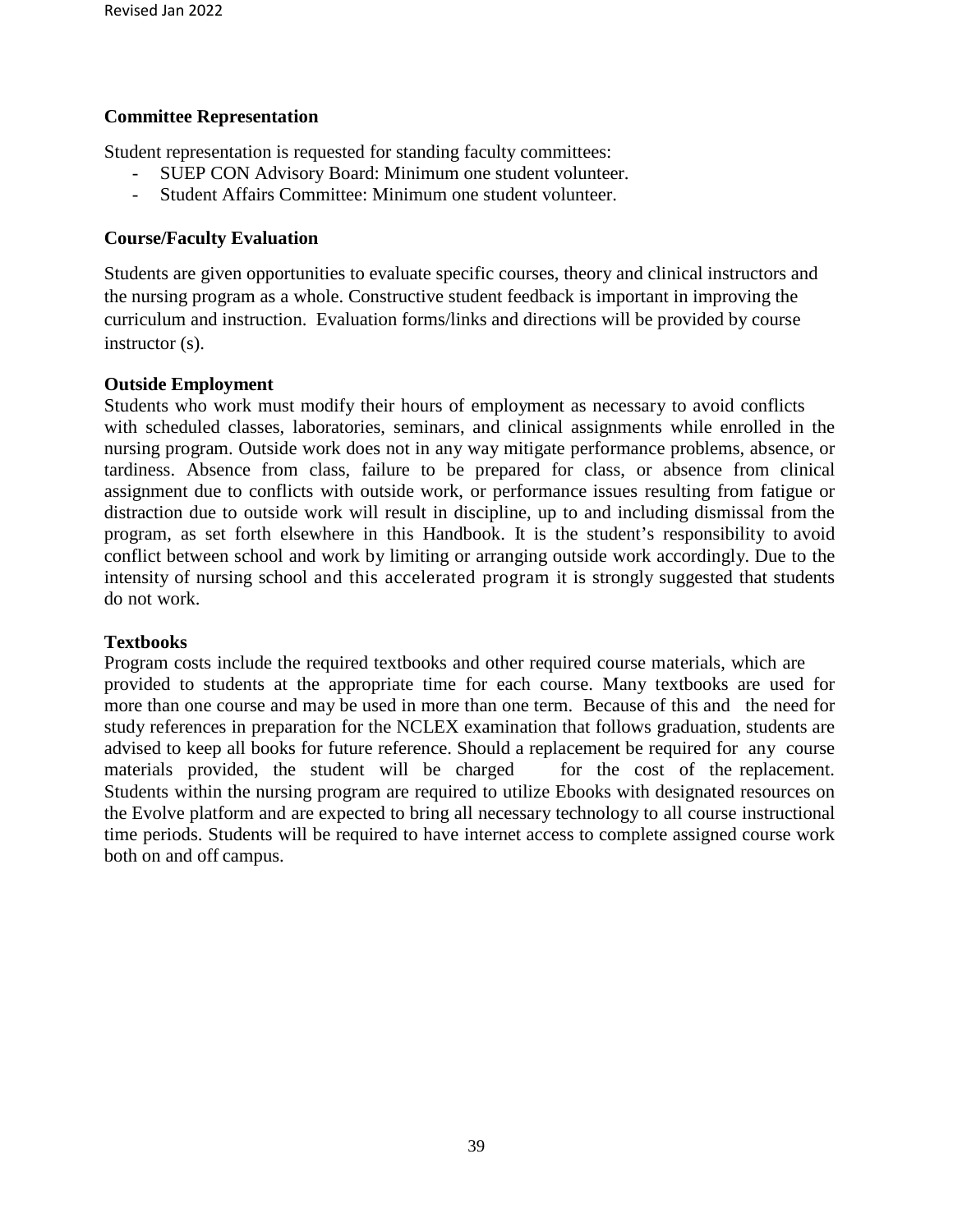#### **Cell Phones**

No cell phone use, smart watch use, ear bud(s), or text messaging will be allowed in the classroom, labs, exams/quizzes, or during clinical. If your cell phone rings or vibrates during a test, the test will be picked up and graded where it was completed. If a student is unauthorized to use a cell phone, smart phone, or smart watch during class or lab hours, the instructor has the option of deducting 5 points off the checkoff competencies for the corresponding skill being covered. If any of the above devices are used during clinical rotations, the instructor will have the student leave the facility and deduct 10 points off the final grade for the clinical competencies. If utilizing a computer, it must be for class use only. If there is an emergency, you may notify the instructor.

#### **Instructional Methods**

Most classroom presentations are conducted in standard lecture-discussion method. All nursing courses will have course objectives on the syllabus as well as DECs and QSEN competencies. A variety of audiovisual aids and laboratory experiments is used when appropriate to supplement instruction. Reading, library, and other required assignments are determined by the instructor.

The nursing laboratory contains a nursing unit capable of standard procedures. Program faculties supervise students as they practice. These nursing procedures may be made by using Simulators designed for that purpose. Laboratory competency testing is required of students before they are assigned to clinical education settings.

#### **Grading**

Students are evaluated in each class or lab throughout the term by means of tests, quizzes, assignments, participation, attendance, etc. The following grading system will be utilized in the ADN Program for nursing courses:

| <b>Letter Grade</b> | <b>Numeric*</b> Grade | <b>Grade Points</b> | <b>Interpretation</b>          |
|---------------------|-----------------------|---------------------|--------------------------------|
| H                   | $90 - 100$            | 4.0                 | Excellent                      |
|                     | $80 - 89$             | 3.0                 | Good                           |
|                     | $75 - 79$             | 2.0                 | Satisfactory                   |
| $*$ $\mathbb{D}$    | $65 - 74$             | 1.0                 | Failing: Unable<br>to Progress |
|                     | Below 64              |                     | Failing                        |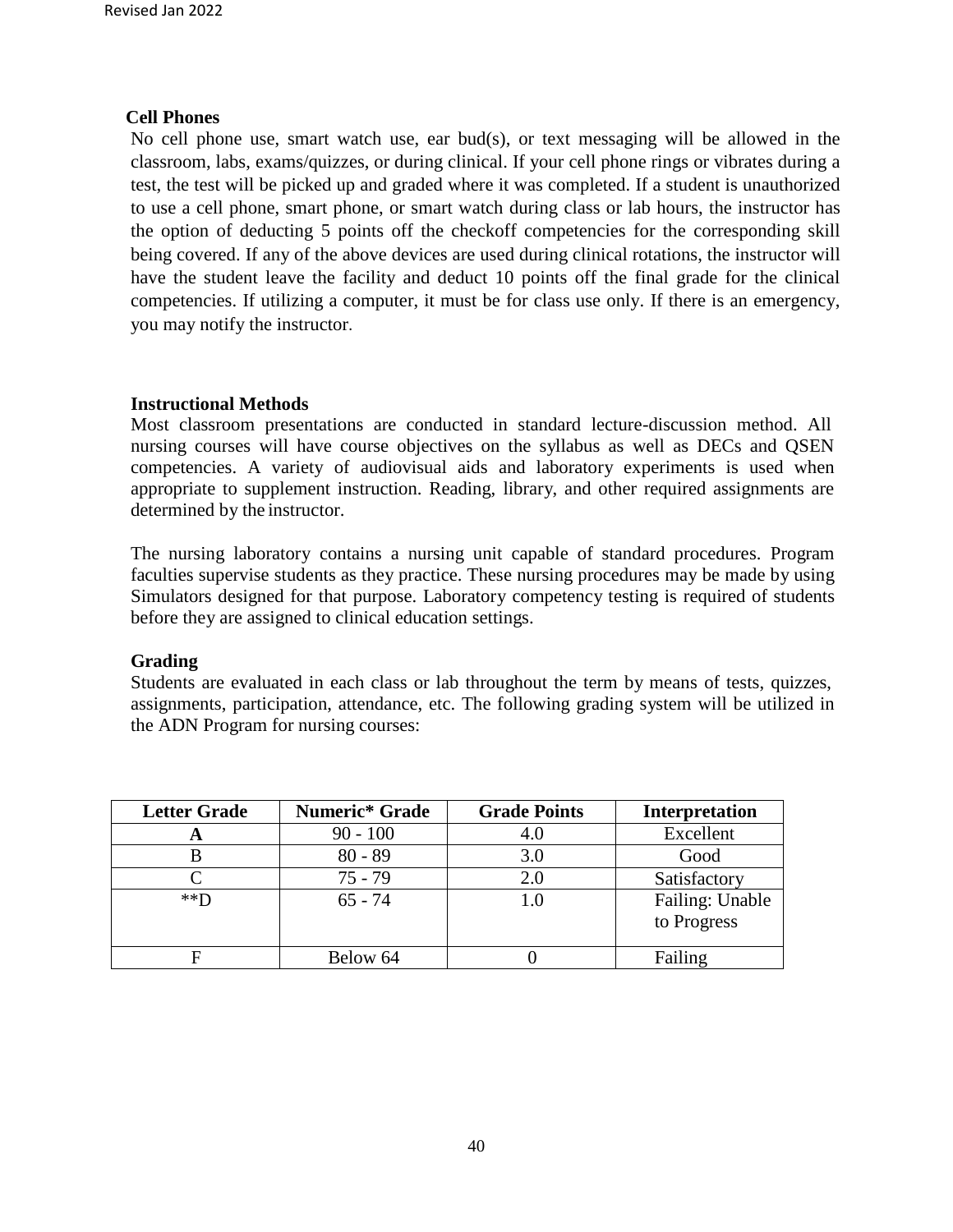\*There will not be any rounding at any time.

\*\*Please note that the grade of "D" does not exist in the nursing courses (RNSG or NURS designated courses or General Education Courses with an "N" notation) as any point value below 75 represents a failure.

STUDENTS ARE REQUIRED TO MAINTAIN A STAND-ALONE EXAM AVERAGE OF 75% OR HIGHER IN EACH COURSE TO SUCCESSFULLY PROGRESS IN THE PROGRAM.

#### *ROUNDING OF THE FINAL EXAM SCORE IS NOT PERMITED*

A "C" represents the minimum passing grade and thus the minimum level of knowledge or skill expected.

In didactic and laboratory courses, instructors will evaluate the cognitive domain (primarily in classroom courses) and/or the psychomotor domain (primarily in laboratory courses) and use that evaluation in assigning a letter grade. In addition, the instructor will evaluate each student's progress in the affective domain and counsel students who demonstrate less than satisfactory performance in that domain. Students graded as "unsatisfactory" in the affective domain may receive an "F" for the course regardless of performance in the cognitive or psychomotor areas. In clinical courses, the clinical staff and clinical coordinators will evaluate the student's overall performance in cognitive, psychomotor, and affective domains and assign a letter grade based on aggregate performance. Students receiving an "unsatisfactory" rating in any one or more of these domains at the end of a term will receive a failing grade for the term.

#### **Academic Standing**

To be in good standing in any of the Nursing Programs, the student must be in compliance with all policies and procedures as listed in this handbook. Grading is an extremelyimportant factor and is listed in a table above.

The student is also advised to be familiar with the University's Standards of Satisfactory Progress, as described in the University Catalog.

The academic standing of each student in the program is reviewed at the conclusion of each term. Students whose Nursing course grades or cumulative GPA are found to be below the minimal acceptable level will be notified that they may not continue in the program until the inadequacy is corrected. All general education courses must be passed with a "C" grade or better for the student to progress into nursing courses. Nursing course(s) completed with grades less than "C" must be repeated before further nursing courses can be taken. Any grade below a "C" is considered an "F" and the course must be retaken. Courses that must be repeated due to unsatisfactory grades may not be immediately available to the student for repeating. The University will admit students to repeat courses only when space is available. This may result in the student being withdrawn from active enrollment until such time as the course is available to the student. No student progressing normally through the program will be denied a seat in a course to make room for a student who is required to repeat a course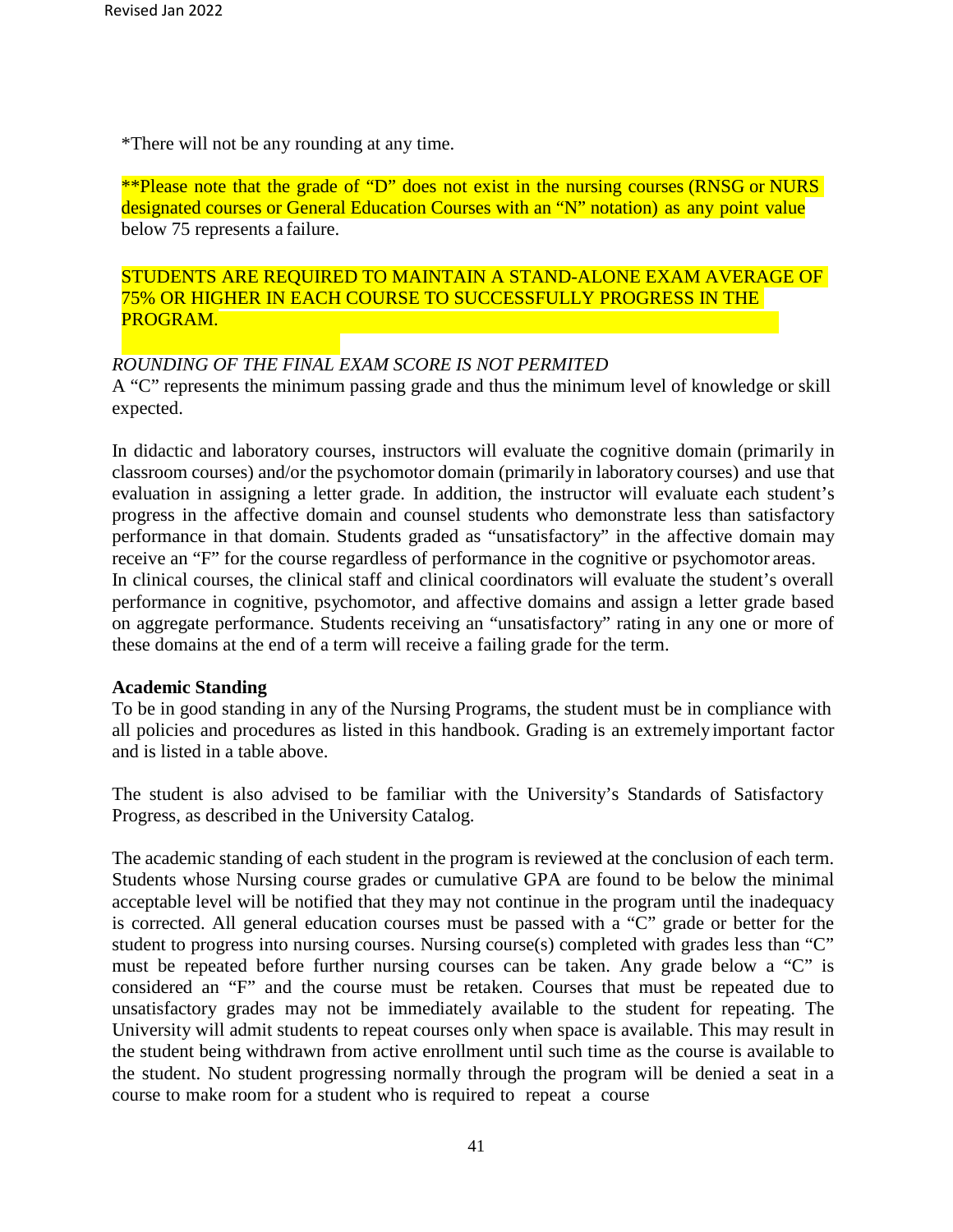#### **Academic Advisement**

The purpose of academic advising is to assist students with any issues that might impact the students' success in completing the program. The program Retention Specialist serves as the academic advisor to all students enrolled in the program. Students may also seek academic advising from student services for general education classes and scheduling conflicts. Students may meet with individual course instructors during office hours or by appointment for issues related to exams, etc. in a particular course. It is the responsibility of the student to make and keep appointments at the frequency as mandated and documented by the advisor.

#### **Tutoring**

Although the ultimate responsibility for learning rests with each individual student, the faculty is committed to fostering and contributing to student success. Students who encounter difficulty in any class are *STRONGLY ENCOURAGED* to discuss any issues with the instructor. Faculty will tutor students as appropriate at no additional cost to the student. Faculty welcome the opportunity to work individually with students as needed to ensure student success, but an appointment may be required in an effort to meet the needs of all students.

#### **Remediation**

Any student not scoring above 75% on each individual course exam is required to complete remediation with designated instructor and/or Retention Specialist prior to next unit exam. Scheduling is at the discretion of the faculty member. Faculty have the right to require a student to attend remediation based on their discretion.

#### **Graduation Requirements**

Southwest University at El Paso awards both an Associate Degree in Nursing and Bachelor's Degree in Nursing (via the RN to BSN) to students meeting all graduation requirements for each respective program.

The student should carefully read and understand the graduation requirements set forth in the University Catalog. They include completion of all courses in the Nursing Programs with a grade of "C" or better and a GPA of 2.50 on a 4.00 scale upon the completion of all courses, fulfillment of 870 clinical hours (for ADN students ONLY), and completion of all nursing required competencies. Please reference the programs progression policy for more information.

\*Students are required to have a 75% or better test average in each course to progress within the curriculum.

#### **Dosage Calculation** *Proficiency*

Students must demonstrate continued proficiency in dosage calculations by passing a dosage calculations quiz with the required minimum score in each clinical course prior to the first day of clinical as a mandate of the program for medication administration in the clinical setting.

Students will have two (2) opportunities to demonstrate proficiency as indicated by the following guidelines:

- 1. First unsuccessful demonstration per course specific requirement:
	- The student meets with the instructor in a formal performance conference to review written documentation and the criteria for meeting the requirements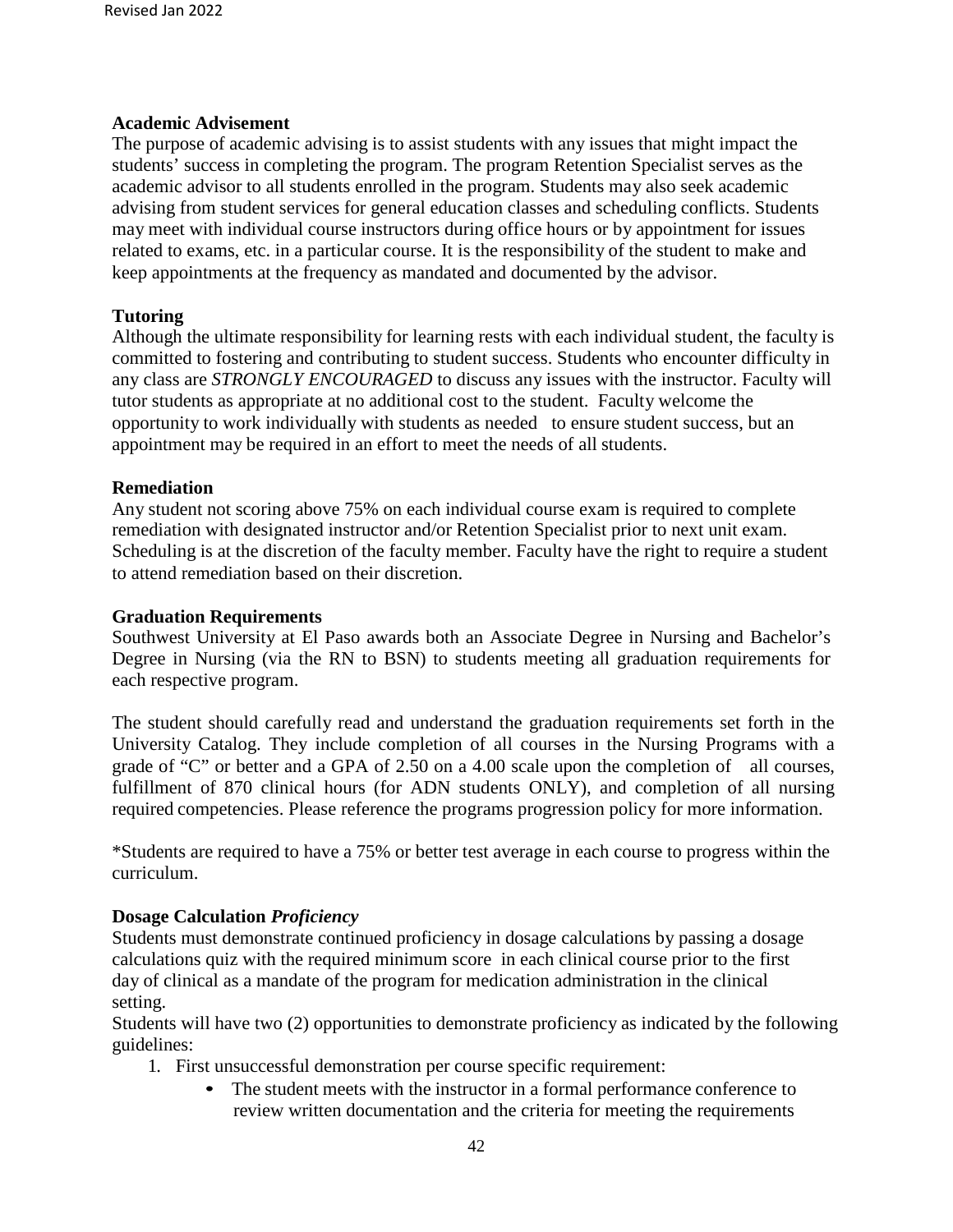for proficiency as well as a plan forremediation.

- The student retests within a specified time\*period.
- 2. Second unsuccessful demonstration per course specific requirement:
	- The student meets with the instructor for a formal probation conference/report to review documentation, criteria for meeting the requirements as well as a plan forremediation.
	- The student will not be allowed to progress in the course and must meet with the program director to discuss progression.

\*Failure to keep an appointment for a repeat demonstration is the same as an unsuccessful demonstration.

#### **Clinical Evaluations of Student Performance**

Students will receive clear information as to the requirements to successfully meet the objectives of clinical and/or the demonstration of skills, competencies, including items that are graded as Pass or Fail. The information is available in the course syllabi that is issued to students within 24 hours of the course beginning. A clinical evaluation tool will be utilized by faculty with a companion rubric that clearly explains how points are achieved and the maximum obtainable in any given category.

All students are required to demonstrate skill mastery according to the established departmental criteria in each level. If a student has not demonstrated mastery of a skill, the student may not perform that skill in the hospital setting. The student must schedule an appointment with the instructor for monitored practice followed by successful demonstration of skill before ability to perform in clinical setting.

Critical elements that are reflected in the tools include such items as: safe administration of medications, reporting changes in client condition, and use of systematic approach to planning, implementing and evaluating client care.

#### **Withdrawal**

Students have the right to withdraw from the program at any time. However, students are strongly encouraged to discuss such plans with the Program Director before taking any such action.

To withdraw, the student must submit a withdrawal form to the Registrar office. In the event of withdrawal, the student will be charged tuition based on the refund policy in the University Catalog. Students who withdraw from a nursing course and intend to return to the nursing program will be required to re-apply to the program for the next available start date.

#### **Readmission**

Any student who wishes to re-enroll in the any of the nursing programs following any interruption in enrollment must petition for readmission. The petition consists of a letter (typed, dated, and signed by the student) requesting readmission for a specific term and a statement explaining the reason for the original withdrawal and a plan for change to resolve the cause(s) of withdrawal. The Program Director may request that the student support the petition with documents or testimony from witnesses and may require the student to appear for an interview. To be considered for readmission, the student's request letter and statement must be received by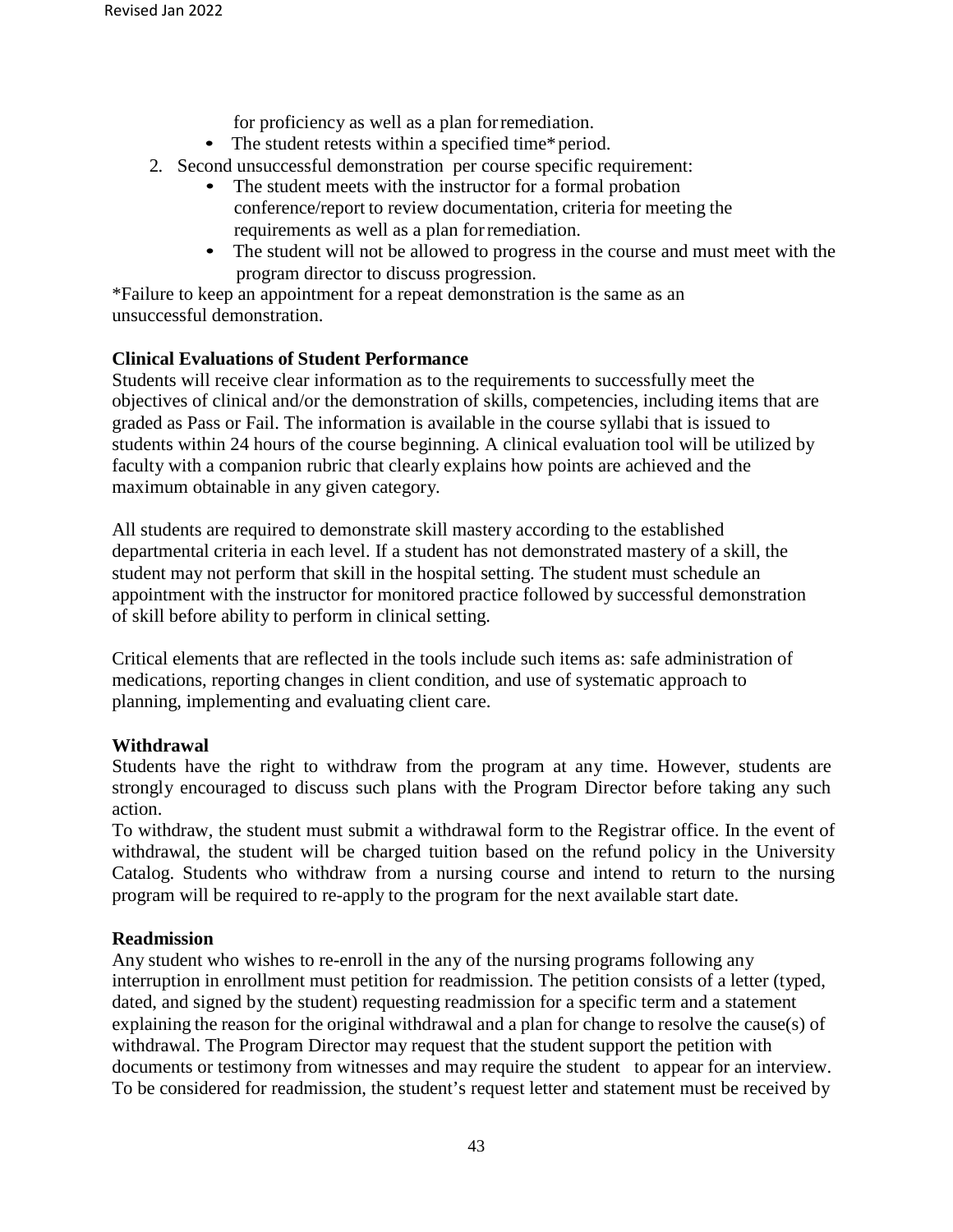the Program Director no later than midterm of the term prior to the one in which the student is seeking readmission.

The Program Director will consider the petition and may accept the petition and allow reenrollment, accept the petition and allow re-enrollment only under specifically stated conditions, or deny the petition. A primary consideration in determining eligibility for readmission will be a careful examination of the reason for the prior withdrawal. Readmission will be offered only in circumstances where it is apparent the reason or reasons for prior withdrawal have been resolved and where it can be determined that the student is now more capable of and more likely to succeed in meeting all Program requirements. If terms or conditions of re-enrollment are given, the student may accept such terms or decline the offer of re-enrollment.

If readmission to the program is offered, the timing will be based on availability of space at the point in the program where the student is to return. No student progressing normally through the program will be denied a seat in any class or any clinical assignment to accommodate a student returning after withdrawal. If no space is available at the time the student wishes to return, readmission may be denied on that basis. The student may submit a new petition for readmission for a later term.

A student can be readmitted to the program only once. If a student drops out, is dismissed, or fails to maintain good academic standing after readmission, that student will not be considered for readmission again.

Students who have been dismissed from the University as a result of violations of the "Student Code of Conduct" found in the University Catalog; actions that violate law; actions that are disruptive to others or the educational process; actions that violate the Code of Ethics of the American Association of Colleges of Nursing; physical endangerment of others; theft of University or hospital property; possession of weapons or illegal substances on University or hospital property; criminal activity; taking or being under the influence of drugs or alcohol during classes, labs, seminars or clinical assignments; and actions or omissions that are a reoccurrence of behavior that was a subject of prior verbal or written warnings are not eligible for readmission to the Program.

#### **ADN Examination Eligibility**

Information is available at the TXBON web site: https:[//www.bon.texas.gov/](http://www.bon.texas.gov/) or from the Program Director.

#### **Records**

Academic and health information pertinent to each nursing student is maintained by the Nursing program in separate files for three years after the student graduates or withdraws from the program although the records are only kept on campus while the student is actively enrolled. Records that are not on campus will be stored in accordance to usual university policy.

Students may access their academic and health files by arranging an appointment with Student Services. No copy of health records is provided to students. Students are encouraged to retain a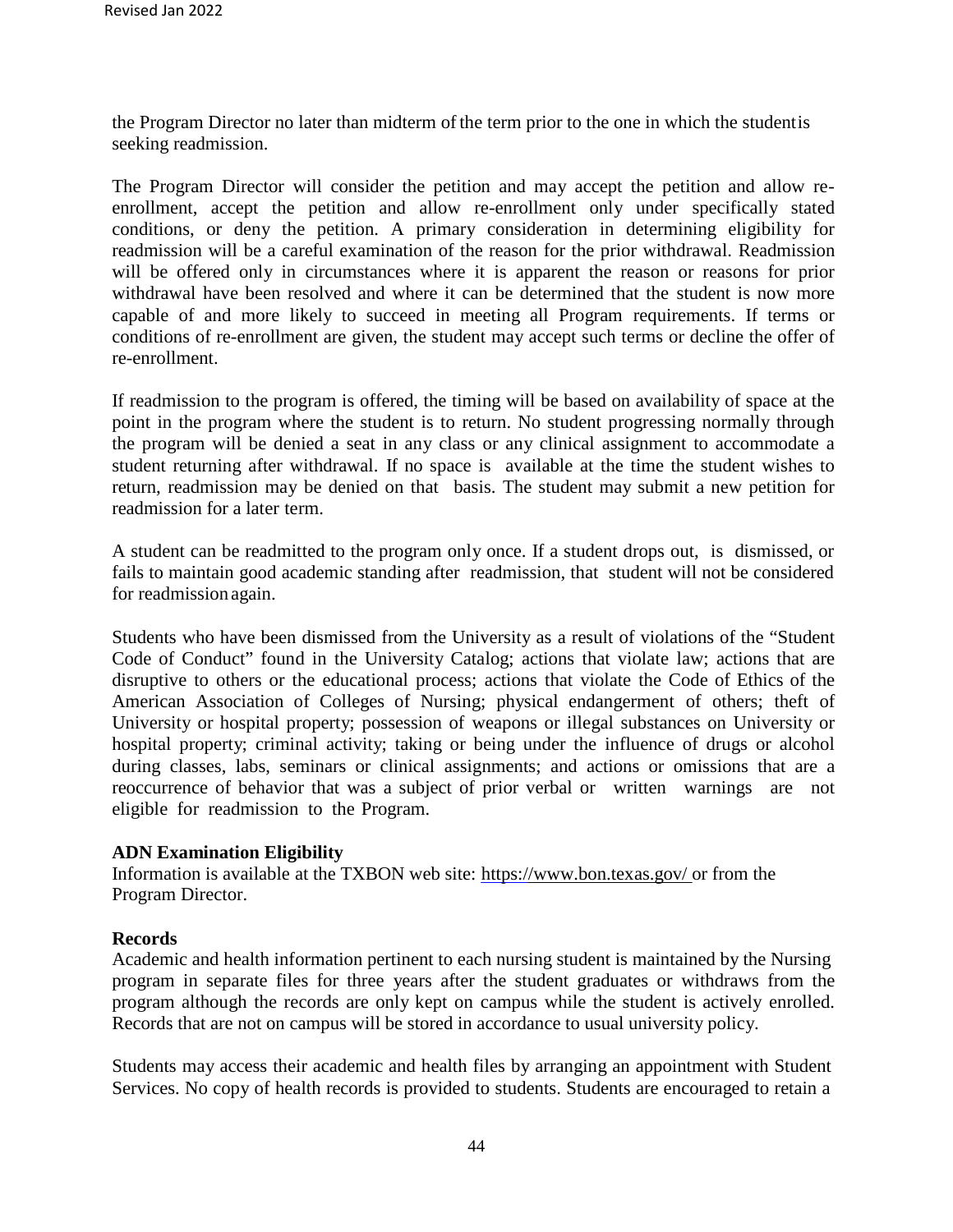personal copy of health records. Students are expected to keep all files information current in case emergency notification becomes necessary. Student files are stored to protect the file and the information contained in the file. Any public inquiries concerning a student will be referred to the Program Coordinator.

Academic records may include:

- o Application(s)/Transcripts
- o HIPAA
- o HESI test scores
- o CPR training documentation
- o Correspondence to and from the student
- o Clinical evaluation tools
- o Conference forms
- o Confidentiality forms
- o Licensure/certification
- o Probation forms
- o Student information sheet
- o Documentation of any requirements of affiliatinginstitutions

Health records may include:

- o Physical examination form
- o Immunization records
- o Correspondence to and from the student or health care provider(s)
- o Medical releases

#### **Social Media**

Please be advised that it is never acceptable to post on social media anything related with the patients and the clinical site of contact as this is a HIPPA violation.

#### **Testing**

Students must adhere to the following testing guidelines in order to ensure a quiet testing environment free from distraction and to limit the opportunity for or appearance of academic dishonesty.

#### **Computer Testing and Written Examinations**

- 1. All personal belongings will be placed at the front of classroom upon entering.
- 2. To the extent possible, students will be seated throughout the room.
- 3. No hats or hooded shirts, sweaters, vest, etc. or sunglasses allowed in the testing environment.
- 4. Absolutely no communication to take place among students while test is in progress.
- 5. No use of cell phone for any reason should take place during the exam or in the class setting.
- 6. Students are responsible for the accuracy of selected responses and time management during the test. All omitted responses will be graded as a wrong response.
- 7. Scores displayed at the completion of a test are considered tentative until the exam results have been reviewed by thefaculty.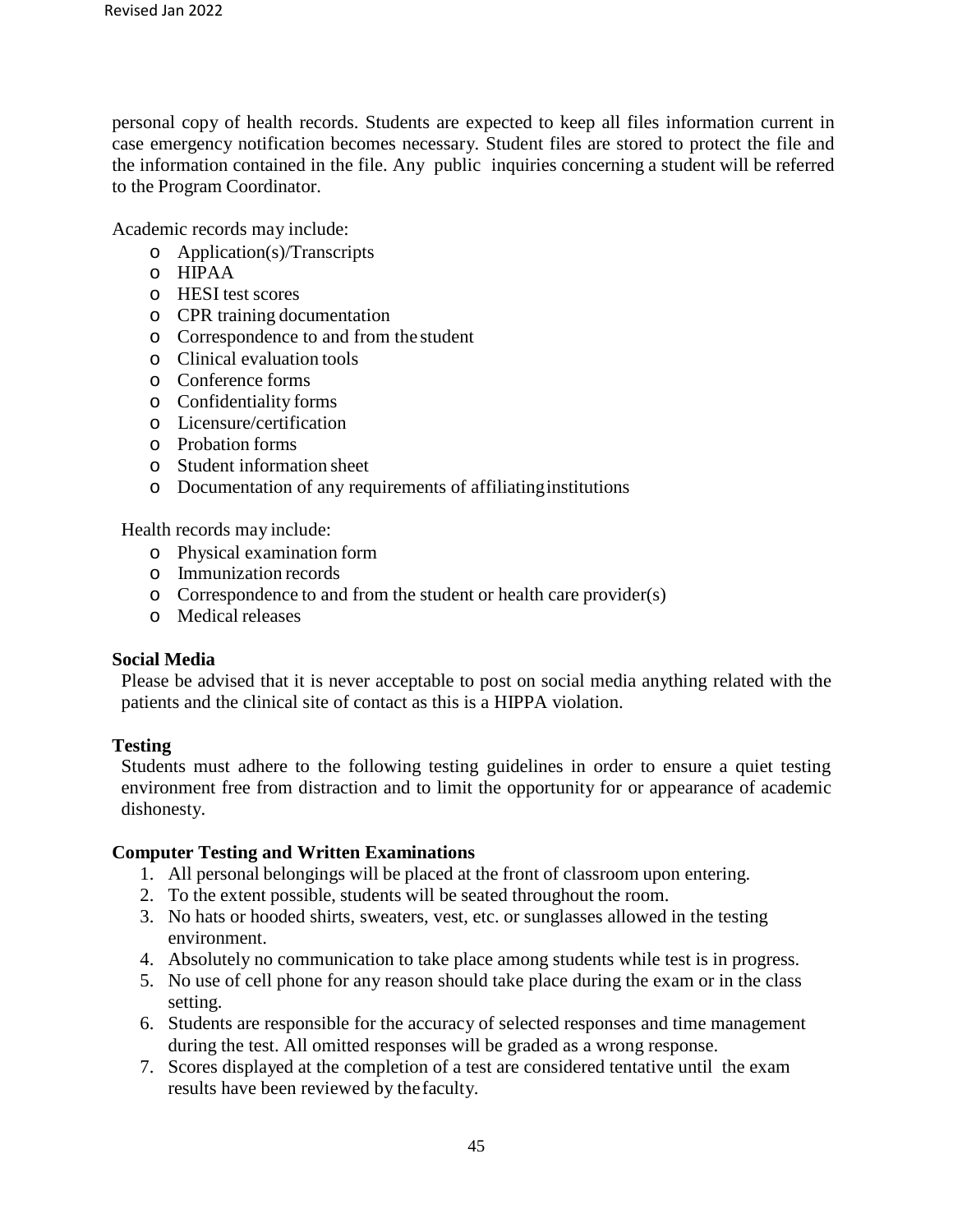Students are responsible for raising their hands immediately if there is a malfunction of their computer during testing.

#### **Missed Exams**

Students are expected to be present for all exams. If a student is unable to take a scheduled exam, the student must notify the course facilitator/instructor as soon as possible prior to the beginning of the scheduled exam time. If a student does not notify the instructor, the grade will be a zero (0). No student may enter the testing area to begin testing after any student has completed the test and left the room. Arriving late to an exam forfeits your right to take the exam resulting in a grade of "0".

#### **Academic Integrity**

Academic integrity is an essential component of professional behavior in health sciences programs. Health science students are expected to possess a sense of responsible professional behavior and accountability for their actions.

#### **Program Progression**

To ensure successful progression through the nursing program the student must:

- o Complete pre-requisite courses before progressing in the program.
- o Follow and receive credit for the courses as listed in the nursingprogram.
- o Be aware that failure of any nursing course requires the course to be repeated without progression to the next course until failed course is completed with a grade of 75 or above (to include a standalone exam average of 75).
- o A student who withdraws from a general education, pre-requisite, or co-requisite course during the term is not eligible for progression to the next term until that course is completed.
- o Achieve a minimum grade of "C" in all courses in the degree plan.
- o Satisfactorily meet course objectives.

## **Student Discipline**

#### **Expectations**

Nursing students are expected to adhere to the "Student Code of Conduct" and all other University policies, rules, and regulations as published in the Southwest University at El Paso catalog and/or student handbooks. Violations of the code of conduct on the University campus, at any clinical education setting, or during any University sponsored event shall be subject to discipline.

Students are required to have a 75% or better average to progress within the curriculum. Most exams will be multiple-choice but other question styles may be utilized.

#### **Disciplinary Actions**

Students who violate policy or procedure established by the Program or Southwest University at El Paso shall be subject to disciplinary action.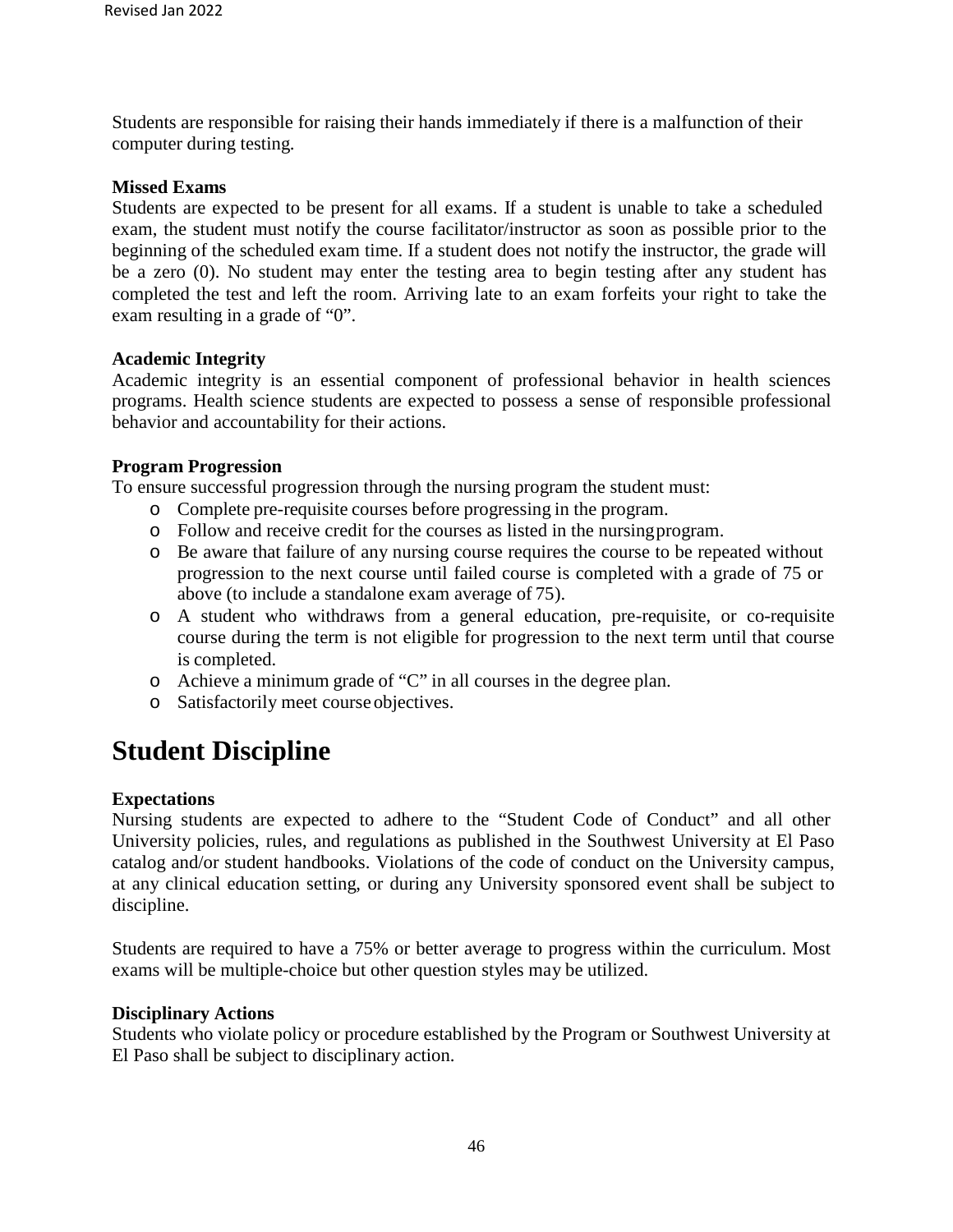There are four levels of disciplinary actions.

- 1. verbal warning
- 2. written warning
- 3. suspension from the Program
- 4. dismissal from the Program

The type of action is dependent on the nature of the offense and circumstances under which it occurred. This means that severe offenses can result in level two or three actions whether or not it is a first offense and whether or not there have been any prior efforts to advise the student concerning the behavior.

Verbal warnings are used to call a student's attention to minor offenses. Once warned, it is expected that the student will avoid further violations. These warnings are recorded on a counseling form that is signed by the Program Director or an instructor.

Written warnings are used for more serious offenses or instances when a student fails to heed a prior verbal warning. A written warning consists of a form or letter to the student from the Program Director or Clinical Coordinator. The form or letter specifies the violation and may set forth specific standards of performance or conduct the student must maintain in order to avoid further disciplinary action. A copy of the warning letter or form is placed in the student's file until graduation. The program reserves the right to dismiss any student who accumulates more than two (2) write ups.

## **Substance Abuse**

The use of illicit drugs or intoxicants on campus or at any clinical education setting or entering the University or clinical education setting while under the influence of such is prohibited by the *Student Code of Conduct* contained in the University Catalog. All problems should be reported to the Program Director. Any student in violation of this policy is subject to immediate disciplinary action, up to and including dismissal from any of the programs.

## **Dismissal**

Students shall be dismissed from the nursing programs for serious or repeated violations of program or University policies and procedures, including policies regarding attendance or tardiness.

Although clinical affiliates or affiliate personnel cannot dismiss students from the program, they do have the right to ask for removal of a student if, in their opinion, the student is not performing up to his or her level of education or if the student fails to act professionally. If a student is asked to leave a clinical site prior to the end of a term, the program cannot guarantee another placement that allows the student to successfully complete the term. The student will receive another placement as soon as one becomes available, but the out-of- sequence student will be lowest in priority for clinical assignment. *If a student is asked to leave or removed from a clinical site, the student may be dismissed from the Program.*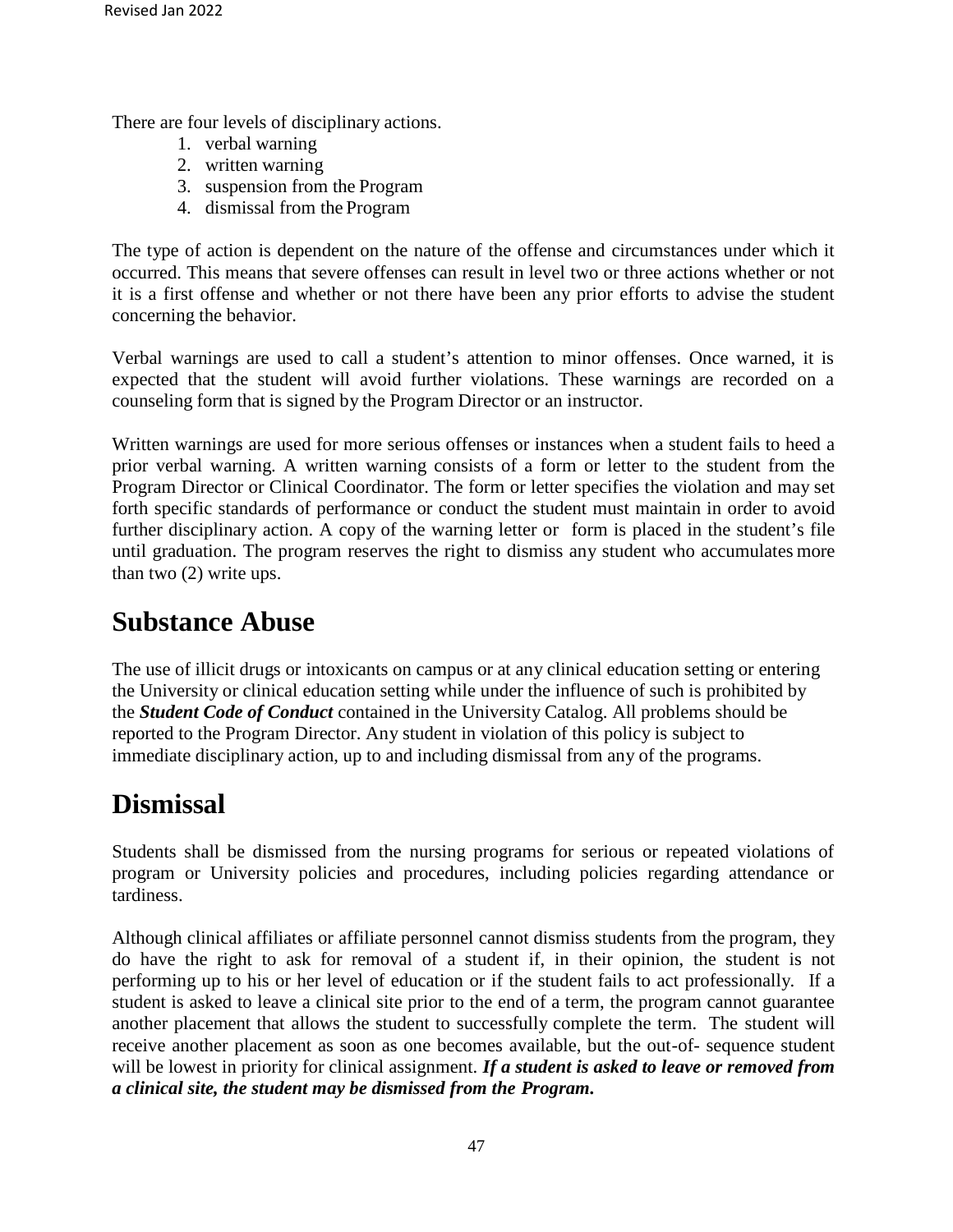## **HESI**

All students are required to take a HESI exam for designated courses. The student will have two attempts to achieve the required score of **900**. For all prerequisite courses leading to RNSG 2130 a conversion table will be used. Students requiring two attempts to score above a 900 will receive the average of the two scores. All students are required to complete assigned remediation twice (After each attempt). Remediation will consist of packet completion, case study completion and time standards. The final score will be determined using the conversion table. **For RNSG 2130 the student must score a 900 on one of the two attempts or they will be required to meet with the Director of Nursing to determine course of action and progression.** 

| <b>HESI</b> score | Grade |                                                                                               |
|-------------------|-------|-----------------------------------------------------------------------------------------------|
| 1025- and Above   | 100   | A <i>minimum</i> exam <b>average of 75%</b><br>must be maintained to pass nursing<br>courses. |
| 1000-1025         | 95    |                                                                                               |
| 950-999           | 90    |                                                                                               |
| 925-949           | 85    |                                                                                               |
| 900-924           | 80    |                                                                                               |
| 850-899           | 75    |                                                                                               |
| 800-849           | 70    |                                                                                               |
| 750-799           | 65    |                                                                                               |
| 700-749           | 60    |                                                                                               |
| 650-699           | 55    |                                                                                               |
|                   |       |                                                                                               |

#### HESI Conversion score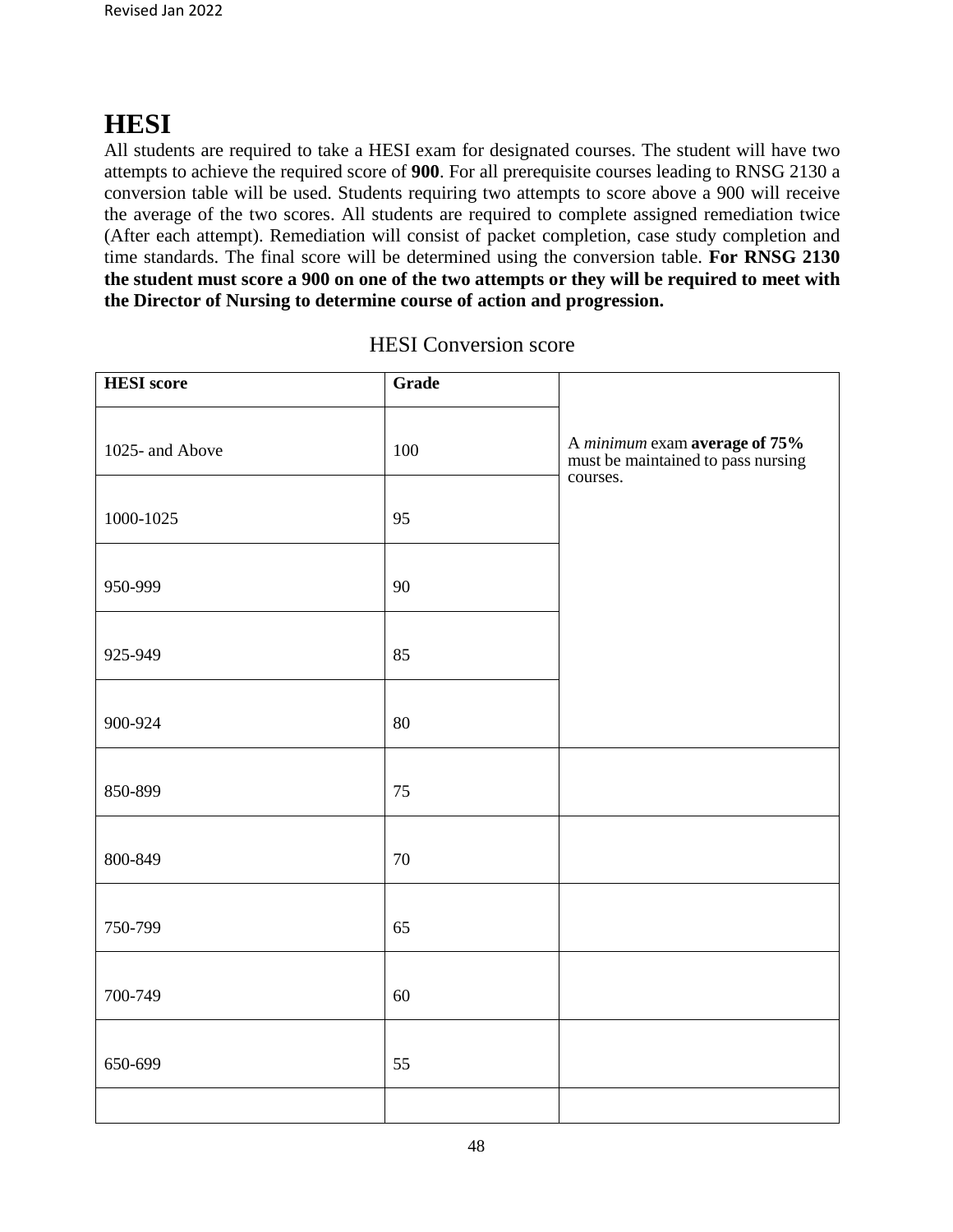| 600-649    | 50               |  |
|------------|------------------|--|
| 550-599    | 45               |  |
| 549- Below | $\boldsymbol{0}$ |  |

**\*\*\*\* All students are required to take both versions of the Hesi for assigned course with the intent of scoring above a 900 on each attempt. Students will be required to complete remediation after both attempts as assigned by course faculty. Upon completion of version one any student who fails to**  complete assigned remediation will be required to sit for 2<sup>nd</sup> attempt but receive a score of 0. In the **event that the student is able to show evidence that the remediation was completed as required the 0 will be changed to the earned score. Any student assigned remediation for their 2nd attempt will receive a score of 0 on 2nd attempt if they do not complete assigned remediation by due date. The Hesi exam average will be averaged with all course exams to calculate the final exam average for the course.**

## **NCLEX**

The Texas Board of Nursing has identified circumstances that may render a potential candidate ineligible for licensure as a Registered Nurse in the state of Texas. Please visit the TBON website for more info:

#### **[www.bne.state.tx.us/applications\\_graduates\\_and\\_nclex\\_examinations.asp](http://www.bne.state.tx.us/applications_graduates_and_nclex_examinations.asp)**

Students are required to pay the fees associated with the NCLEX, Pearson Vue and Jurisprudence exam as regulated by Texas Board of Nursing. **The student will be required to pay these fess in their last term and will not be allowed to pass the program until these steps are complete.**

## **Student Safety, Health, and Welfare**

The School of Nursing takes the safety and welfare of its students seriously. The following policies and procedures are part of faculty efforts to assure student safety.

#### **Nursing/Patient Safety**

Students in any of the Nursing programs shall practice appropriate safety procedures in protecting patients, themselves, and others from unnecessary harm and exposures at all times.

## **Student Rights**

#### **Non-discrimination**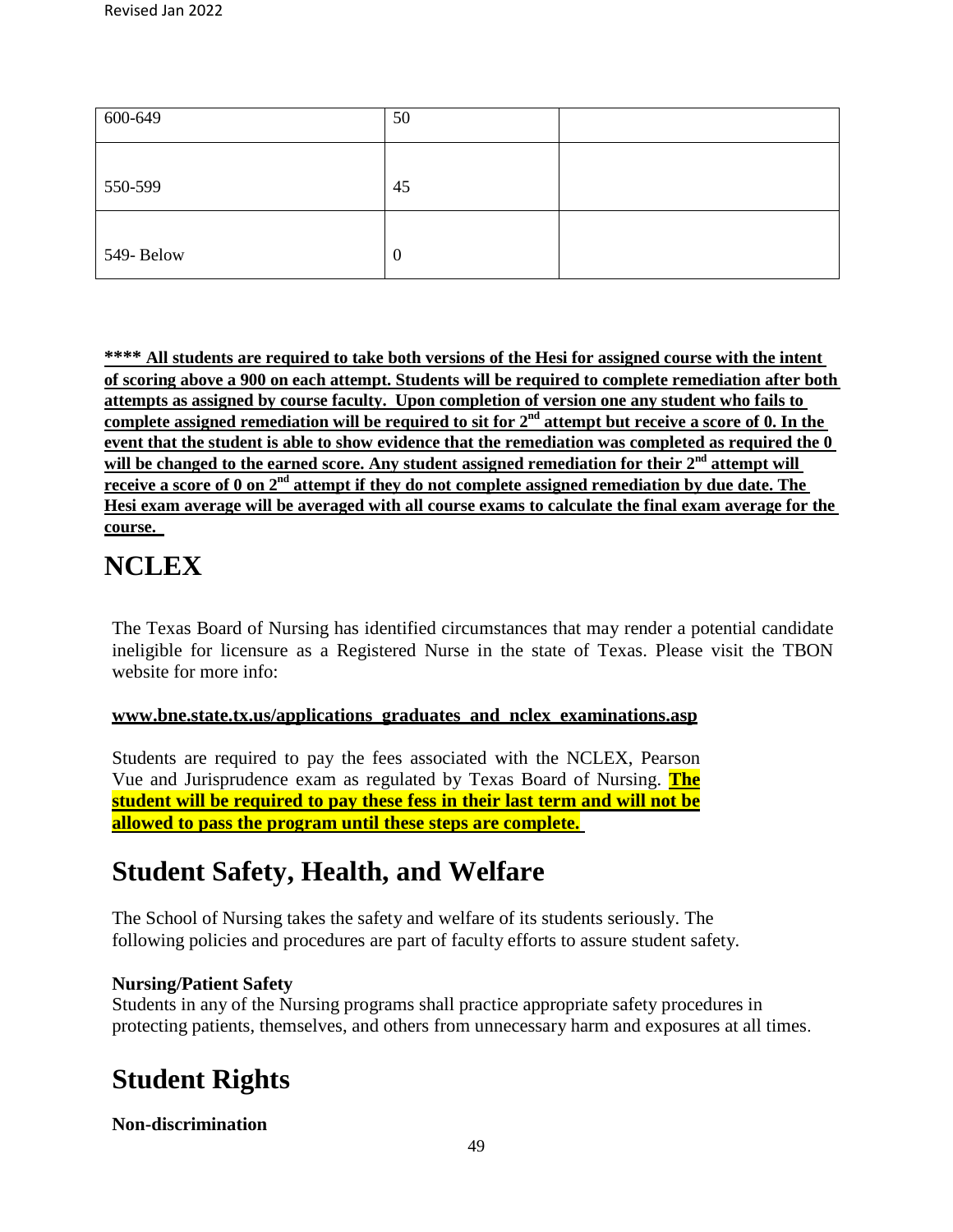The Nursing Programs adhere to institutional policy regarding non-discrimination. No person shall be excluded from or denied benefits of any program or activity on the basis of sex, color, race, creed, age, religion, natural or regional origin. In addition, no qualified handicapped person shall be excluded from or denied the benefits of any program or activity as long as he/she meets the technical standards as described on page in this Handbook.

Admission procedures and ongoing operations are conducted in accordance with this policy. Each of the recognized clinical education settings also supports non- discrimination.

Any student who feels he or she is being discriminated against in violation of this policy is encouraged to bring the complaint to the immediate attention of the Program Director.

## **Americans with Disabilities Act**

The Nursing Programs adhere to the Americans with Disabilities Act (ADA) of 1990. Any student requiring accommodation for a documented disability must meet with the Program Director to request that accommodation at the beginning of the program. The student will be required to provide documentation of the disability from an appropriate health care provider.

#### **Accommodating Students with Disabilities**

Two primary federal laws that protect people with disabilities from discrimination in higher educational settings like colleges and universities are again the ADA and Section 504 of the Rehabilitation Act of 1973 (Rehabilitation Act). Title III of the ADA covers private colleges and vocational schools. If a school receives federal dollars, including federal financial assistance, regardless of whether it is private or public, it is also covered by the Rehabilitation Act. Because SU receives federal financial assistance, it must comply with both the ADA and the Rehabilitation Act.

The ADA and the Rehabilitation Act prohibit schools from discriminating against individuals with disabilities. Moreover, the ADA gives students with disabilities the right to the same goods, services, facilities, privileges, advantages as nondisabled students, in the most integrated setting appropriate to their needs.

Schools cannot have eligibility requirements that screen out people with physical or mental disabilities. Moreover, the application forms cannot ask applicants if they have a history of mental illness or any other disability. Schools must also make sure that all programs that it offers, including extracurricular activities, are accessible to students with disabilities. In addition to the architectural access outlines above, the school should provide aids and services necessary for effective communication, and by modifying practices, policies, and procedures.

To ensure that their programs and activities are fully accessible to students with disabilities, colleges and universities are required to provide "reasonable accommodations". Specifically, they are required to make reasonable modifications in their practices, policies and procedures, and provide auxiliary aids and services for persons with disabilities, unless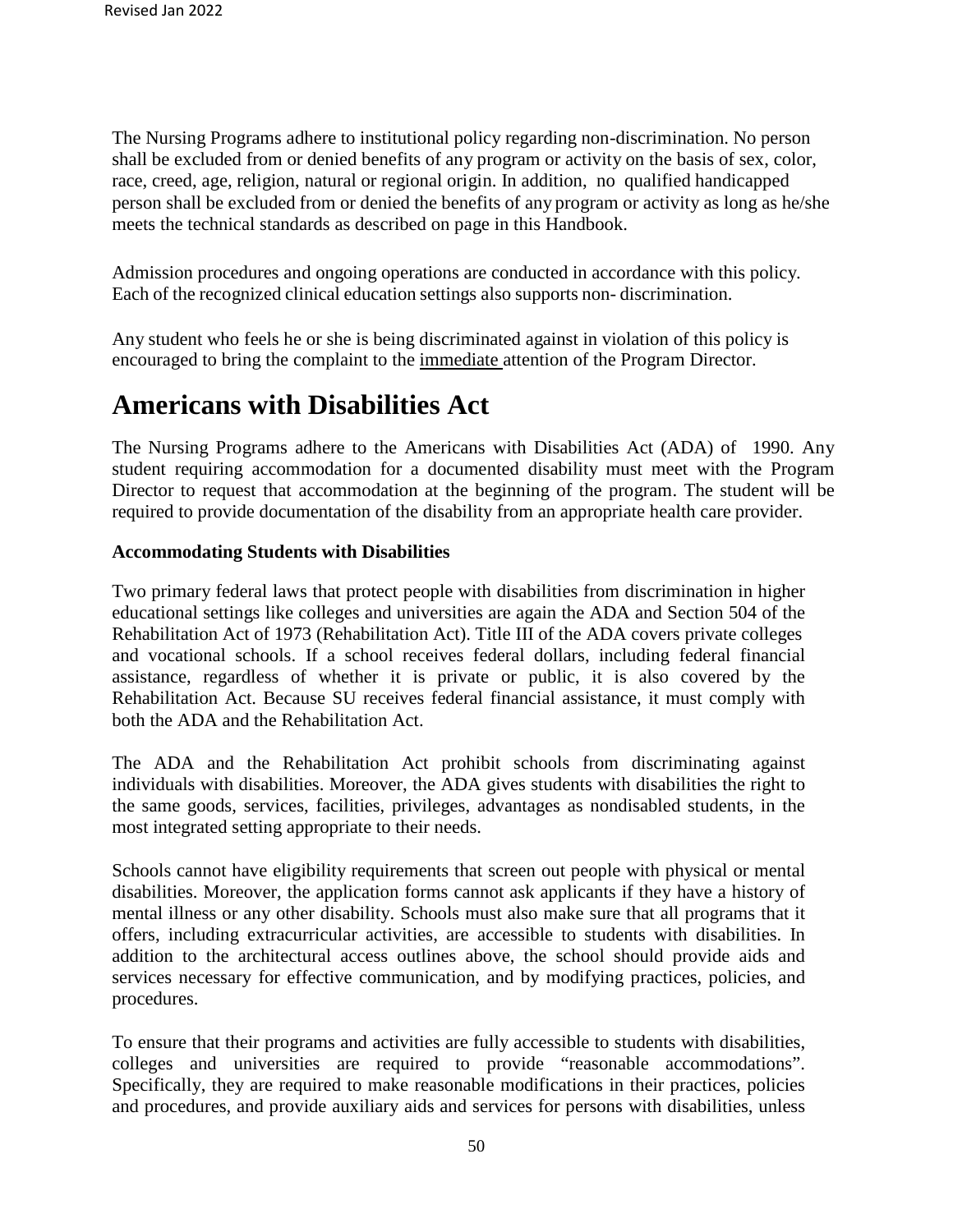to do so would fundamentally alter the nature of the goods, services, facilities, privileges, advantages and accommodations they offer, or would result in an undue financial or administrative burden on the institution.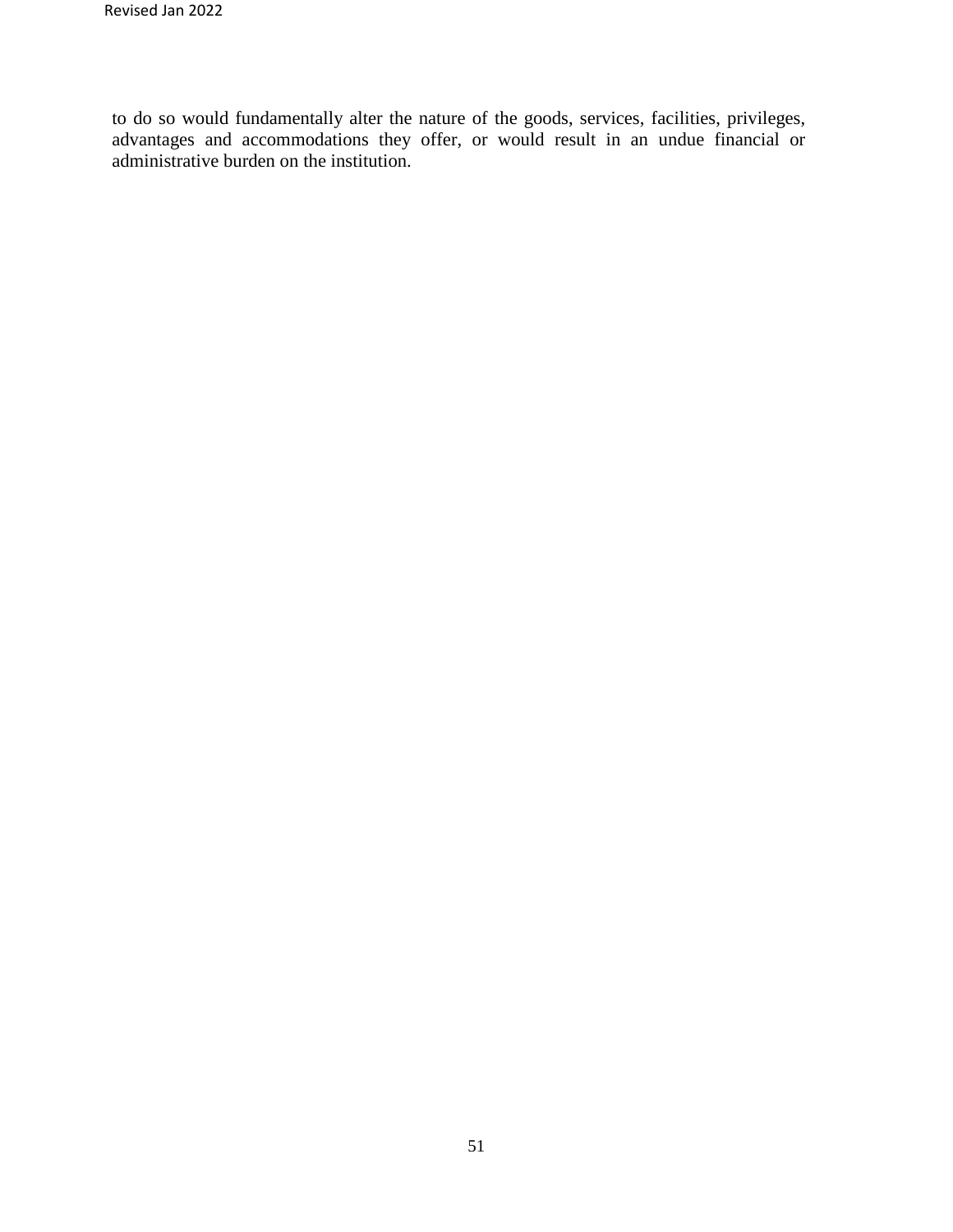Reasonable accommodations to policies, practices and procedures include:

- Allowing extra time on exam
- Allowing a reduced course load and extend time within which to complete degree requirements'
- Rescheduling classes to an accessible location;
- Early enrollment options for students with disabilities to allow time to arrange accommodations'
- Providing students with disabilities with syllabus prior to beginning of class
- Allowing students to use tape record lectures.
- Qualified readers, tape-recorded or digitally recorded texts, or other effective methods of making visually delivered materials available to individuals with visual impairments or learning disabilities
- Acquisition or modification of equipment or devices

Under limited circumstances the school may refuse to provide a student with accommodations requested. The ADA and Section 504 only require schools to provide accommodations that are reasonable. The school can refuse to provide an accommodation, if it can show that:

- Providing the accommodation would create an undue financial or administrative burden for the school
- Providing the accommodation would fundamentally alter the school's academic program.
- The requested accommodation is of a personal nature (for example, assistance with eating or help with toileting)

Students who feel they will require assistance with any disabilities will be referred to Mrs. Valerie Crusoe. 915-778-4001.

## **Grade Appeals**

A student who believes the final grade assigned for a course is not appropriate must first contact the instructor who assigned the grade to discuss the matter. The student must schedule this meeting within three (3) days of the grade being submitted. If following this discussion, the student continues to believe the grade is not appropriate, the student may challenge the final course grade assigned in any course by writing a letter to the Program Director explaining clearly and concisely the reason the grade is not appropriate. Written challenges to grades must be received by the Program Director within a calendar week of the final discussion between the student and the course instructor. The Program Director will, whenever possible, issue a written response to the student's appeal within one week of its submission. If the student continues to believe the course grade is unfair, the student may submit a written appeal to the Director of the University within one week of receiving the Program Director's decision. The University Director will consider the request and provide a written decision to the student within one week of its receipt. The University Director decision is final with regard to grade appeals. If the Program Director assigned the grade in question, the same procedure is followed using the University's Director whose decision will be final.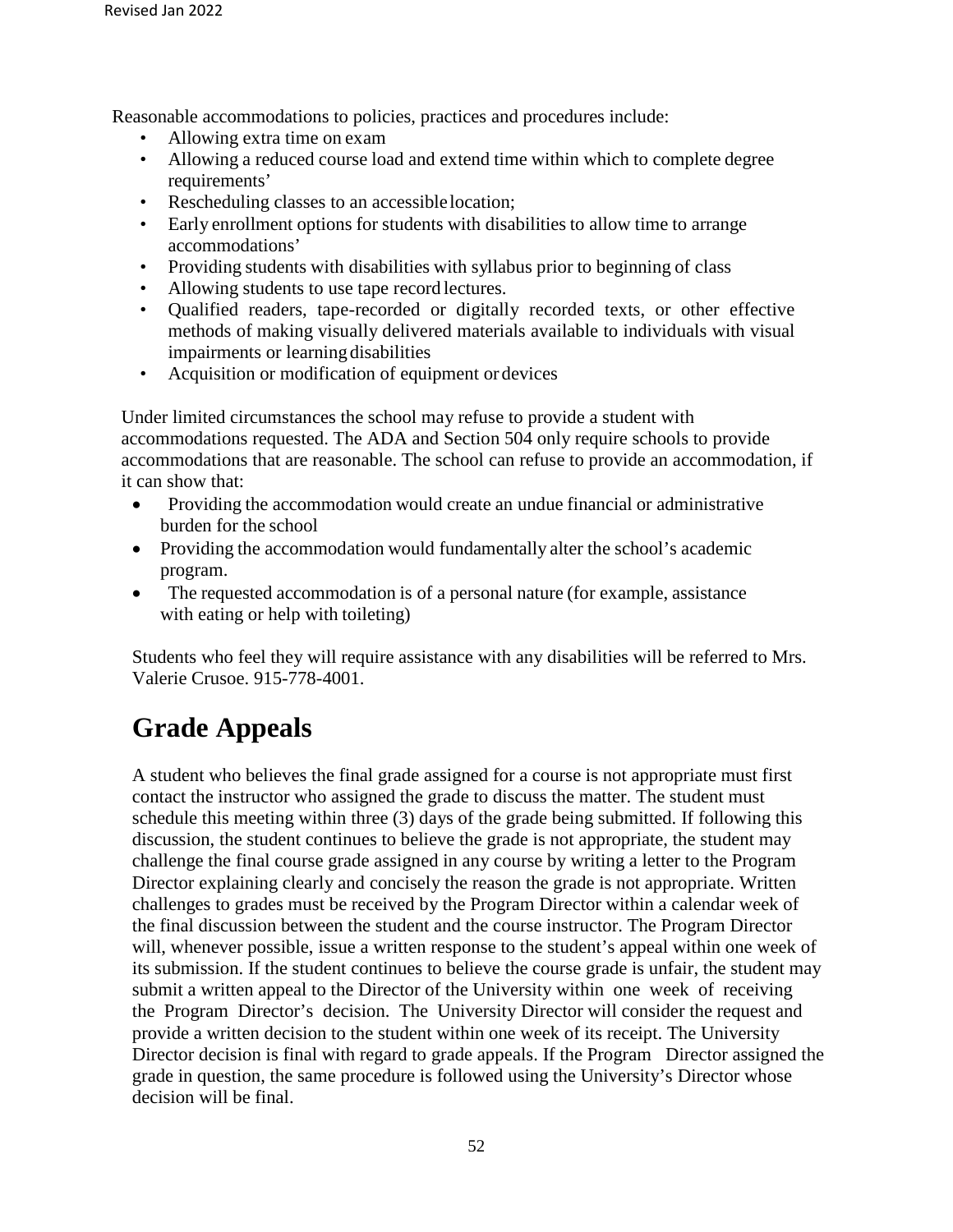### **Grievance Procedure**

The purpose of this student complaint/grievance procedure is to provide a mechanism for resolving student complaints against faculty, staff and administrators.

Procedures for initiating Grievance Complaints: This procedure has been established to provide a method to resolve student' grievances-at the lowest administrative level in a fair and expeditious manner. For the purpose of this procedure, grievances are limited to alleged violations of Southwest University policy or procedures by Southwest University or its employees, disputes with faculty and/or alleged unfair treatment. This method is usually used to appeal a grade the student feels was not justified. Under no condition should these policies be used when the student has allegedly violated the code of conduct. Any student who believes that he/she has been unjustly treated within the academic process may proceed as far as necessary in the steps detailed below:

Step One: The student confers with the involved person in an effort to resolve the issue informally. **In instance of harassment, refer to the section entitled Student Complaint Procedures (Harassment).**

Step Two: If the complaint is not resolved at the informal conference, the student may file a written complaint with the appropriate program director. The complaint should be provided in writing and detailed within ten (10) working days of receipt of the complaint informal conference. The complaint should be in writing and detailed. The program director will also inform the Vice President of the Institution of the status and progress of the complaint a teach stage in the process.

Step Three: The program director will acknowledge receipt of the complaint, explain the complaint process to the student, conduct an investigation, and attempt to resolve the complaint. The director should respond to the student with the results of his/her investigation within ten (10) working days of receipt of the complaint.

• If the complaint is valid, appropriate administrative action will ensue. Such administrative action is not public information, except when disclosure is compelled by law.

Step Four: If the director's written statement is unsatisfactory to the student, the student may appeal to vice president with five (5) working days of receiving the decision from the program director.

Step Five: the vice president will render a final decision of receiving the appeal. If the vice president was involved with the second step, then an appeal to the University President is permitted. Such an appeal must be filed in writing with the President's office within five (5) working days of the student being notified of the Vice President's decision. The President is to respond to the appeal within ten (10) working days of receiving the written complaint. The President's decision is final.

If a resolution is not reached the student may submit a written complaint to TWC.

These additional steps can be found in the grievance procedure available in the Southwest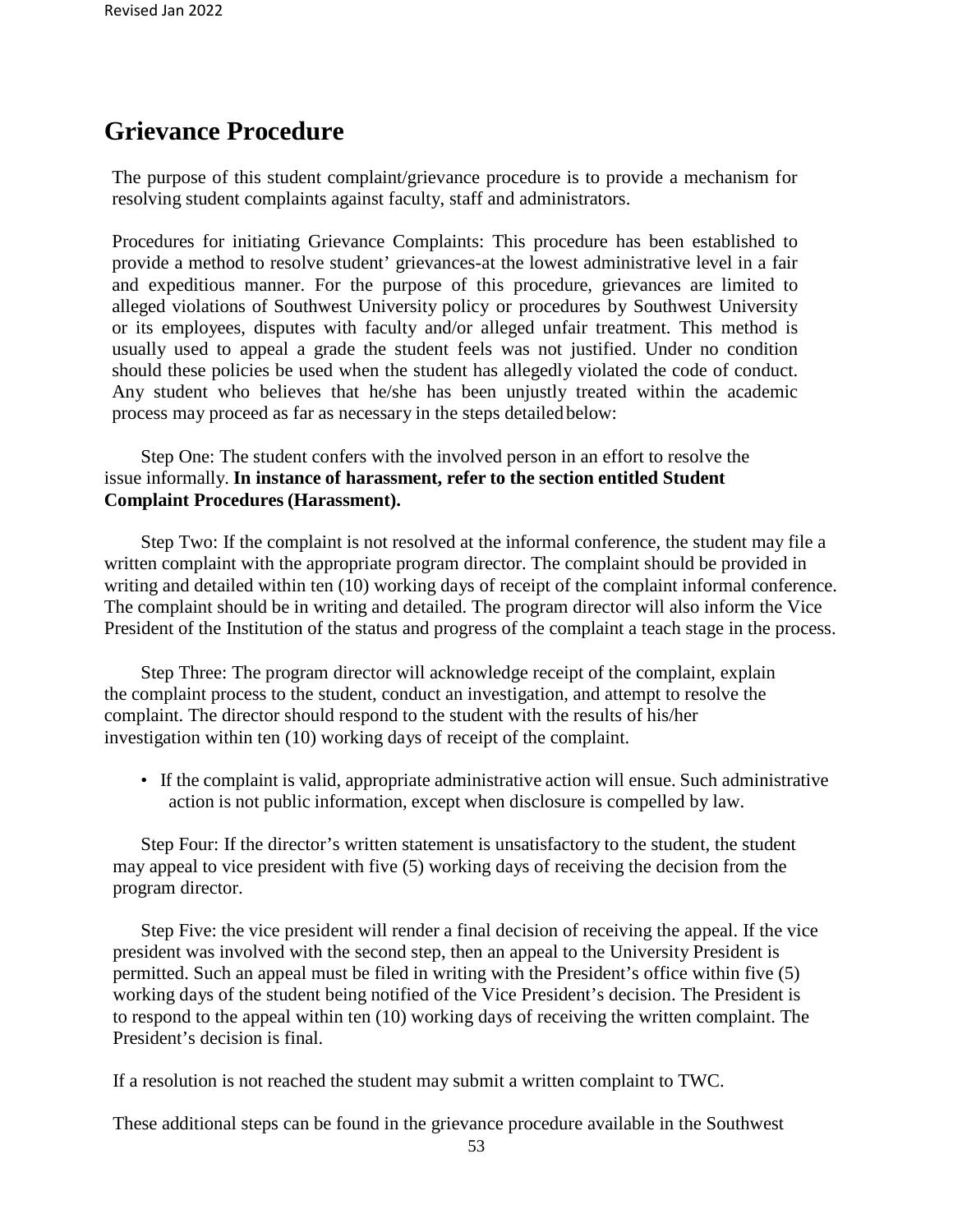University at El Paso Student Handbook at [www.southwestuniversity.edu](http://www.southwestuniversity.edu/)

The procedure regarding student complaints are grouped in two categories:

- 1. Student grade complaints
- 2. Student complaints regarding non-academicmatters

The purpose of these student procedures is to provide a mechanism for resolving student complaints against faculty, staff and administrative offices concerning the following:

- Discrimination or intimidating treatment, including harassment on the basis of race, gender, age, weight, height, religion, sexual orientation, national origin, and/or disability, including but not limited to the Americans with Disabilities Act, Section504 of the Rehabilitation Act of
	- 1973, and Title IX of the Education Amendment of 1972.
- Any other seemingly arbitrary, capricious, unreasonable, or unprofessional conduct toward a student or group of students by facultyor staff member, or an administrative officer of the University

Any and all allegations of program noncompliance to the *Standards* will be given prompt, fair, and continued consideration until resolved and must be submitted in writing to the Program Director. The written complaint/grievance must include the following: name of student (or other individual) filing allegation, specific *Standard* of noncompliance, date(s) and example(s) of when and how the program was non- compliant with the *Standard*, and date of submission. Within ten (10) working days, the Program Director will provide a written response to the student (or other individual) indicating how the complaint of non-compliance was resolved. The Program Director will keep a record of all complaints and resolutions of alleged noncompliance.

## **Student Complaints**

The student who has any question, concern, or complaint should immediately contact the Program Director for an appointment to discuss the matter. If the student remains dissatisfied following discussion with the Program Director, the student may initiate a formal grievance proceeding as set forth in the Southwest University at El Paso Catalog. If the issue remains unresolved at the campus level, the student can contact the accrediting agenc[y](http://www.abhes.org/) [\(www.abhes.org\)](http://www.abhes.org/) to file a formalcomplaint.

## **Professionalism**

## **Expectations**

As students in a professional education program, Nursing students shall conduct themselves in a professional manner during all classes, labs, seminars, and clinical rotations. This includes showing respect for faculty, patients, clinical personnel, and other students; prompt attendance for all classes, labs, and clinical assignments; and avoidance of any behavior that disrupts or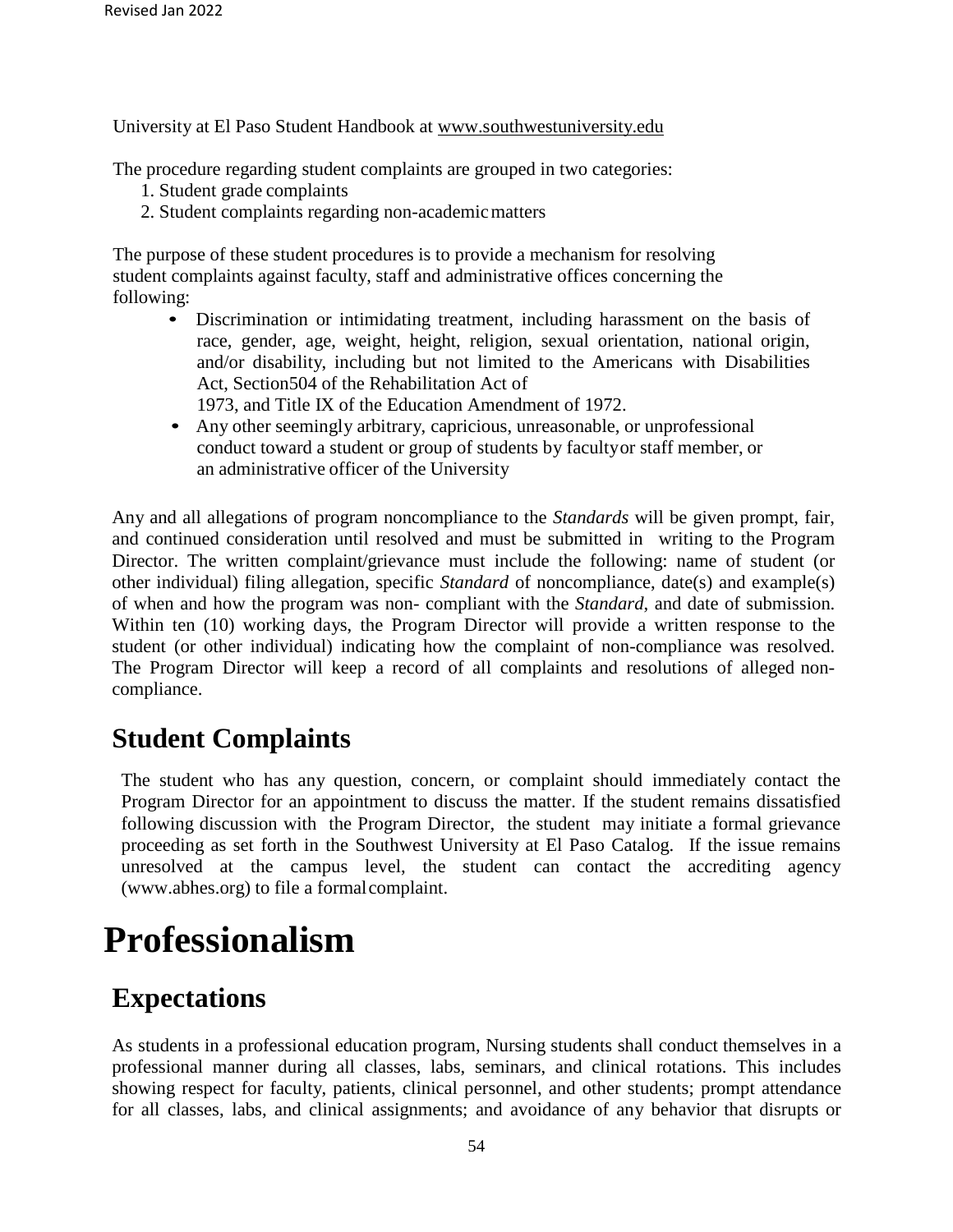interferes with academic or clinical activities.

Professionalism also requires adherence to ethical principles such as accepting responsibility for one's actions; not lying or cheating; not degrading the character of others; and not spreading gossip or evidencing a negative attitude that impacts the confidence, study, or work of others.

All Nursing students share the same goal: to graduate as knowledgeable and competent, entrylevel technologists. Each individual receives the same educational opportunities, but each reaches the goal in his or her own way. When problems are encountered, they are dealt with on an individual basis.

The program is not a competition. Each student should be dedicated to his or her own studies and development and not overly concerned about the progress or problems of others. This, however, does not preclude giving help to fellow students who request it; rather, professionalism suggests that assisting others in honest and ethical ways is part of the package of expected skills.

Nursing students are expected to exhibit mature and responsible behavior. If the behavior of another is considered unprofessional, unethical, or annoying, the offended student should first mention it to the offending student. If this fails to bring about appropriate resolution, the student should then discreetly bring the behavior to the attention of the instructor or Program Director. Problems concerning any aspect of the Program should be handled in this way.

Resolution of classroom or clinical issues will be discussed only with the student or students involved. Other class members must assume that once problems are appropriately reported to the instructor or Program Director, they are being appropriately handled, even though the resolution may not be apparent and is not made public to other class members.

In the execution of daily duties, the nurse must work as part of a team and must work to the best of his or her abilities. He or she must readily accept duties assigned by supervisors and provide care without discrimination. It is only by demonstrating these same behaviors in the classroom that the student assures program faculty that he or she is capable of exhibiting the same behavior in the clinical education setting. Students failing to meet these expectations will not be placed in clinical education sites.

## **Appearance**

A person's appearance is part of the first impression he or she leaves with others, whether it be faculty, clinical supervisors, or patients. Nursing students shall wear the official uniform or approved alternative at all times when attending classes, labs, check offs, clinical education and other functions as deemed necessary by course faculty. Failure to do so may result in the student being sent home and receiving a grade of 0 for the day (to include check offs).

#### **Official Uniform**

The uniform consists of a program designated colored scrub top with the Southwest University at El Paso logo and pants. Students are required to purchase their uniforms at the approved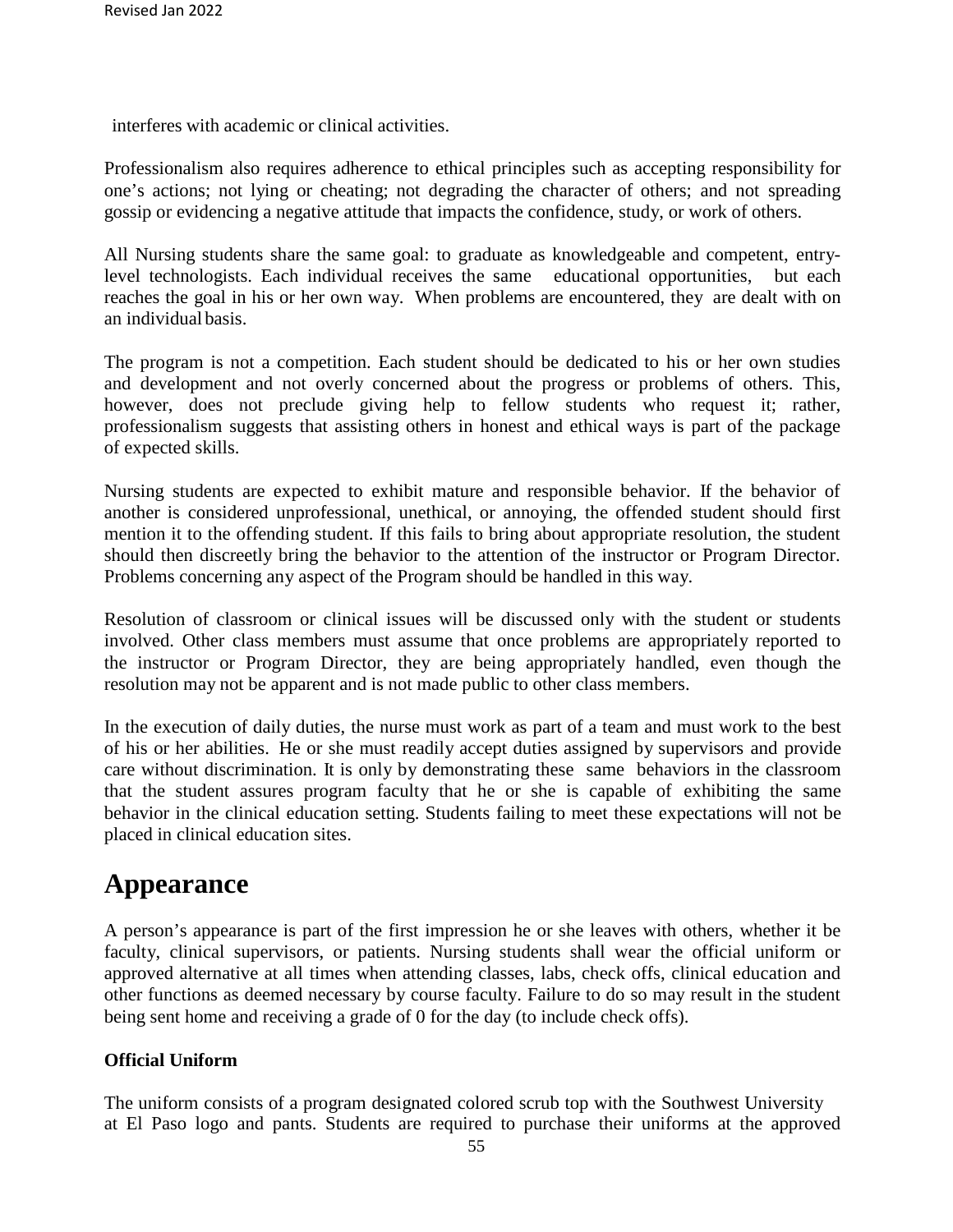vendor. During clinical education experiences, the student may wear the University scrub suit or scrub suits that meet the dress code of the facility. Until students receive their uniform from Southwest University they are required to wear solid black scrubs with appropriate footwear. During cold weather seasons students are permitted to wear solid black long sleeve tops under their scrub top and/or a solid black scrub jacket with approved SUEP patch (Jacket must be purchased from the approved vendor). Patches may be purchased at the front desk. For scrub tops and jackets patches will go on right sleeve. Students will be provided with a name badge at the start of the program. Students are required to replace name badge if it is lost or damaged.

Footwear consists of solid black leg wear or black socks and shoes with nonskid soles and closedtoe leather or vinyl uppers that are solid black in color without large identifiable logos. Logos must be black as well. (Converse brand shoes are not allowable foot wear). If shoes have laces the laces must be black as well.

Head coverings of any kind other than surgical caps in the operating room are not part of the official uniform and are not to be worn in the classroom or at clinical settings.

Clinical students must wear University name badges at all times during all courses whether on campus or clinical setting.

Failure to wear appropriate attire when attending class or a clinical education course will result in the student being dismissed and marked absent and will result in disciplinary action (Loss of points on clinical evaluation).

The uniform is not to be worn for other than Southwest University at El Paso didactic or clinical classes. This includes employment at any type of health care facility.

#### **Grooming**

As student nurses, students work in close proximity with others. Personal hygiene must be maintained at all times. Hair must be neat and professional. Hair must be pulled away from the face and off of the collar, long hair must be up off the shoulders and pulled back. Goatees and mustaches are permitted but must be kept neat and trimmed

Jewelry must be kept to a minimum for safety and to be consistent with professional appearance.

Long and/or artificial fingernails are prohibited. Research shows that these are a consistent source of infection which constitutes a risk for both the health care worker and his or her patients. Fingernail polish of any kind is prohibited.

Visible body piercing, other than 1 pair of in ear earrings (Studs), and tattoos are inconsistent with professional appearance and are not acceptable. If the student has visible tattoos, they must be covered prior to entering the clinical site and/or campus; visible piercings beyond 1 pair of earrings (Studs) must be removed. Gauges and/or Plugs are not allowed. Hoop or dangling earrings are not acceptable during clinical education courses and are strongly discouraged while on campus. Policies regarding piercing and tattoos are enforceable both on campus and in clinical situations. Students are required to provide their own materials necessary to cover tattoos.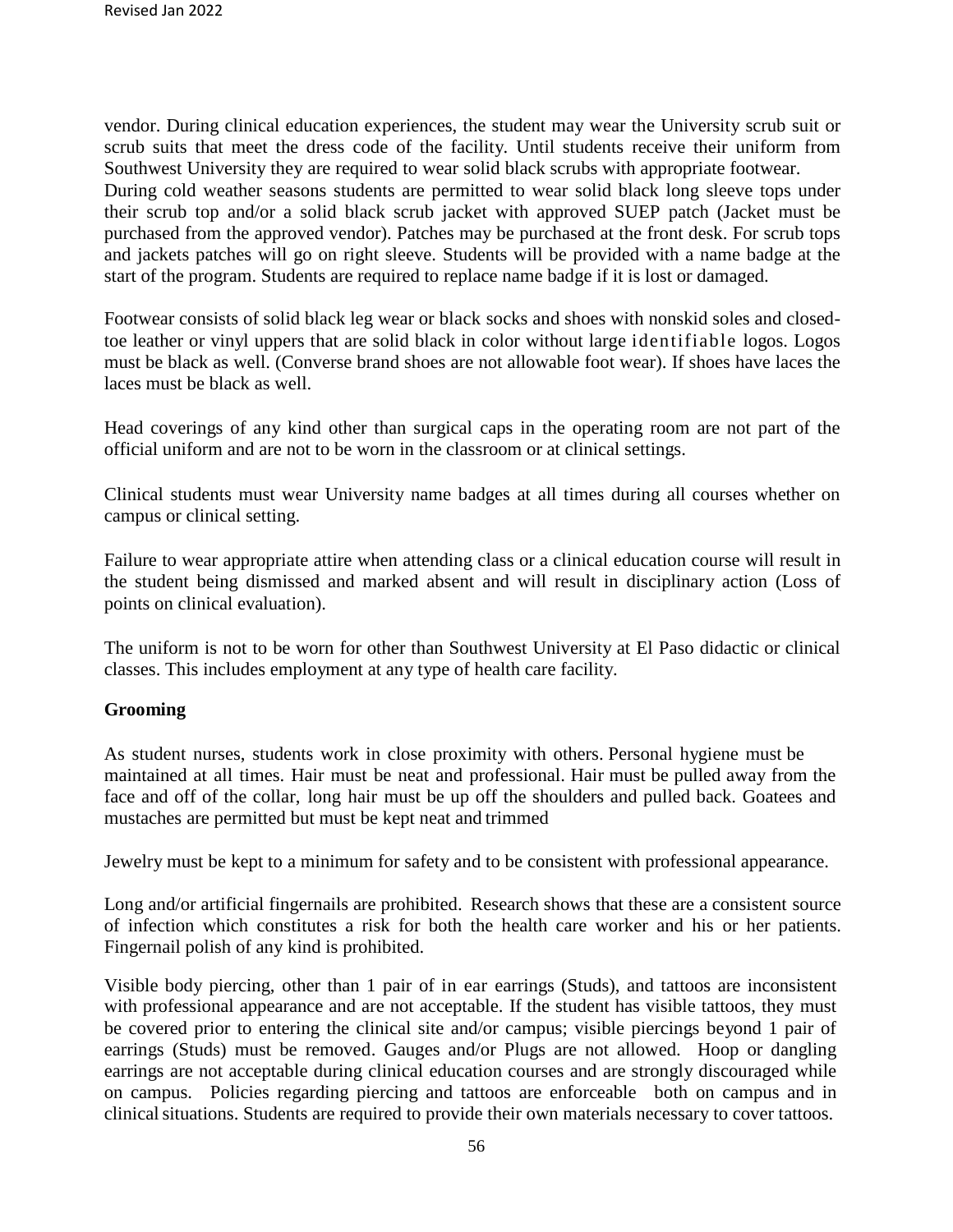Failure to adhere to appropriate grooming guidelines when attending class or a clinical education course will result in the student being dismissed and marked absent and will result in disciplinary action.

#### **Language**

Students are expected to use professional language at all times while on campus and in clinical settings. Profane and/or abusive language will not be tolerated in the classroom, in clinical education settings, or on campus within hearing of faculty or administration.

## **Miscellaneous**

#### **Guests**

Children or other guests are not allowed to accompany students to classes, labs, seminars, or clinical assignments and are not allowed on the premises while students are in class or at a clinical education setting. As there are no childcare areas on campus, children may not be brought to school while parents attend class. Students with dependent children must arrange for appropriate, off-campus childcare while attending classes, labs, seminars, and clinical assignments. Any student who attempts to attend class or clinical assignment with a child present will be dismissed and marked absent.

## **Food, Drink, \*Tobacco**

Eating, drinking, and use of all tobacco products are prohibited in classrooms and laboratories and are allowed only in designated areas. The only exception is water in covered bottle. A break room is provided on the first floor for students. Smoking and other use of tobacco are allowed only in prescribedareas.

\*Please be advised that the use of tobacco will not be permitted at any clinical site in accordance to the rules and regulations of the facilities as these sites are considered smoke-free environment.

## **Cell Phones**

Cell phones are not permitted and students may not be in the possession of a cell phone, smart watch, etc. during school and or clinical hours. In the event of emergency, the student should notify family members and caregivers of the clinical site telephone number and/or the number of the school where the student can be reached. Students found with a cell phone and or smart device will have points deducted from course work and may be asked to leave the facility resulting in a grade of 0.

## **Breaks/Vacation/Leaves**

The Nursing program calendar mirrors the school calendar and is given to all students at the beginning of the program. The only breaks provided to students during the program are a week at Christmas and any breaks that may be allowed by the university between terms or designated holidays.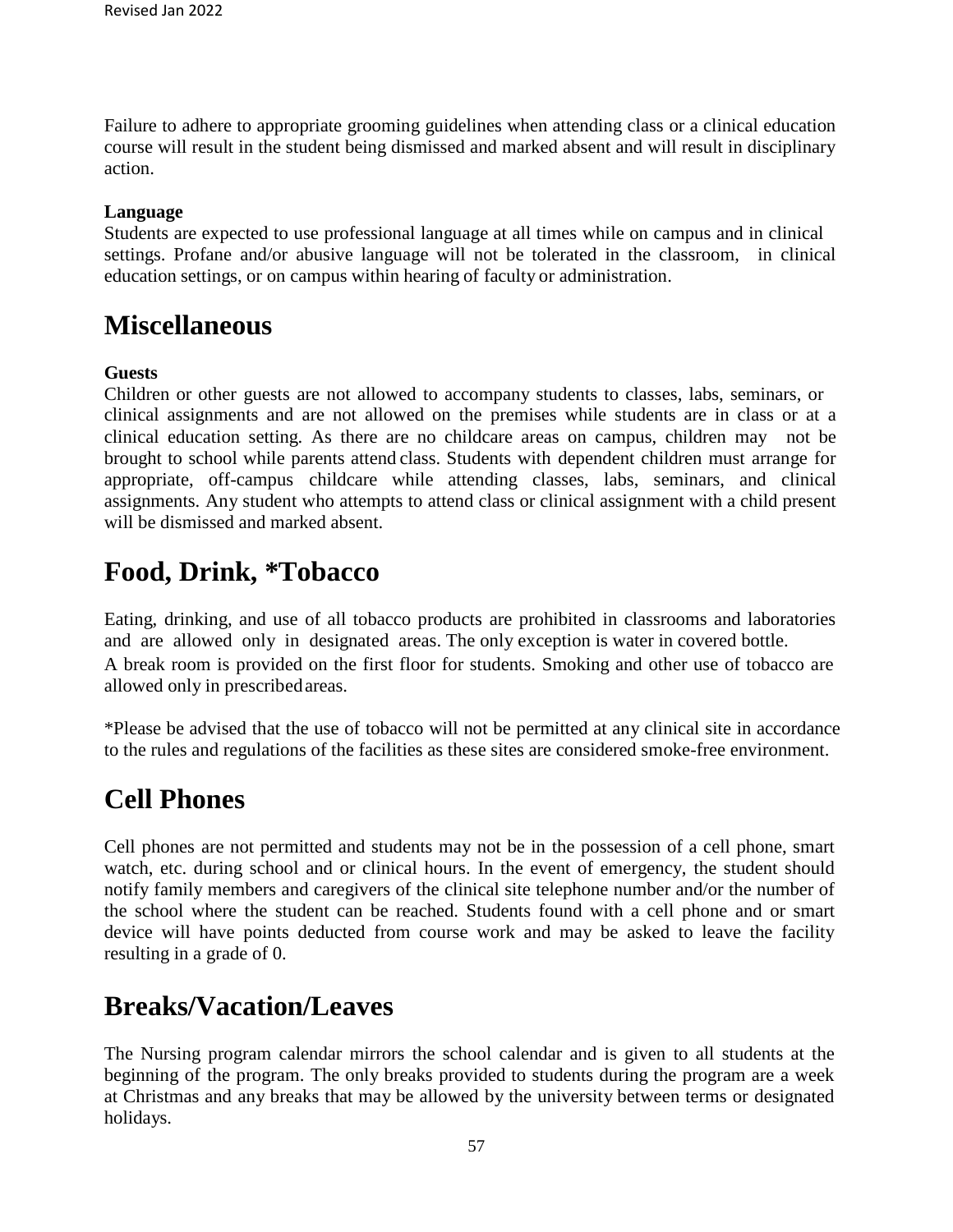**Student progress in the program cannot be interrupted by vacations or other leaves.**  Considerations cannot be given for vacations or other personal activities during the program. Students who take time off during the term are counted as absent, and the attendance policies found elsewhere in this Handbook and in the University Catalog apply. Medical leaves must be documented by appropriate paper work. Bereavement leave is granted for up to two days in case of death in the immediate family. Immediate family is defined as spouse, child, parent, sibling, or in-laws. Students in the nursing program who choose to take a leave of absence will be required to re-apply to the program during the next application cycle.

## **Access to Program Resources**

Students enrolled in the Program may utilize the classrooms, equipment, and learning materials for study purposes whenever classes are not in session and by arrangement with Program faculty. Students who utilize the facilities are expected to keep the rooms neat and orderly, turn off overhead lights, viewers, etc., and close doors when leaving. Learning materials are to be returned to the instructor or left in the secured rooms. They may not be removed from the classroom or the lab. Library access is available to all students (including nursing program) during school hours.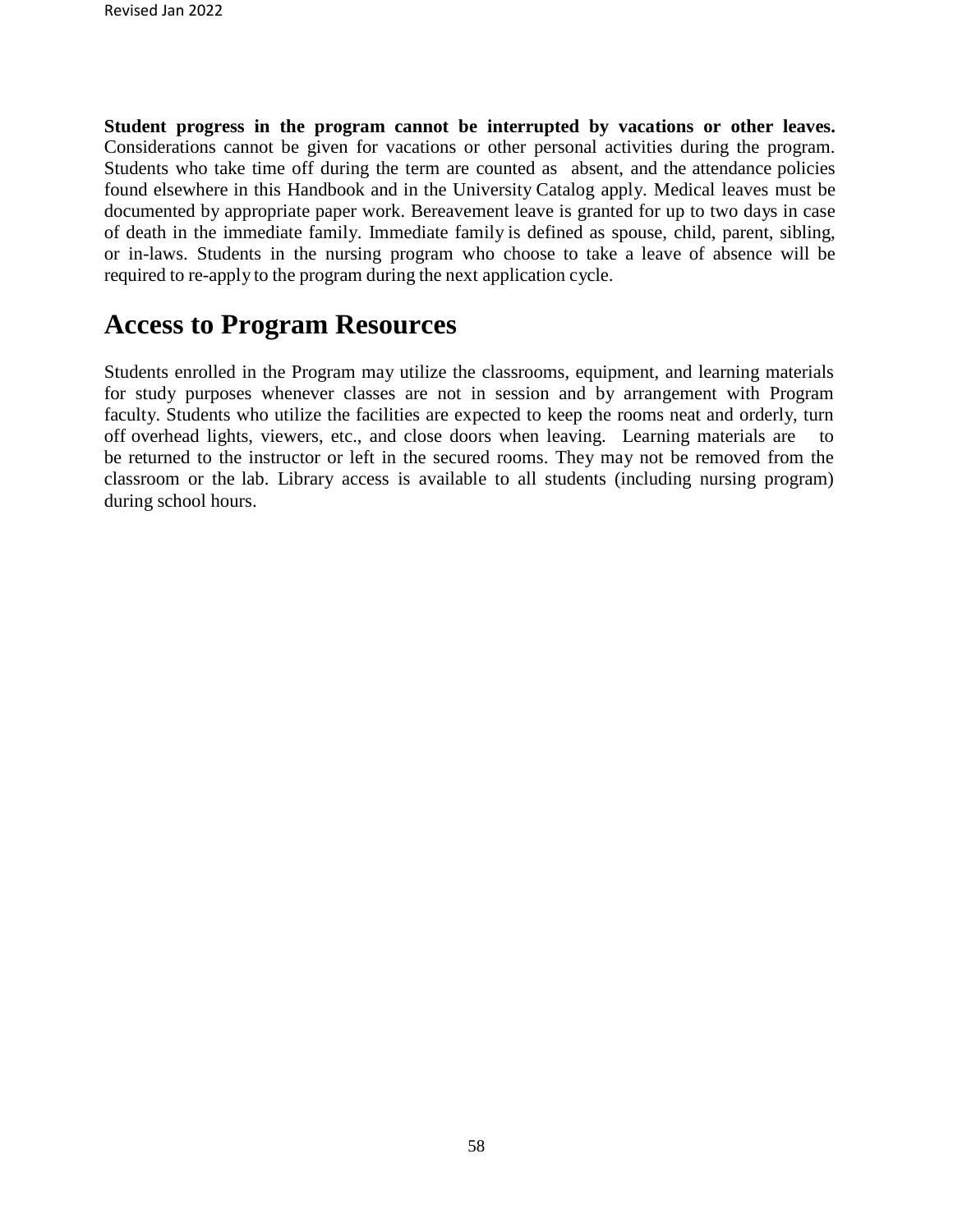Revised Jan 2022

# **RN to BSN**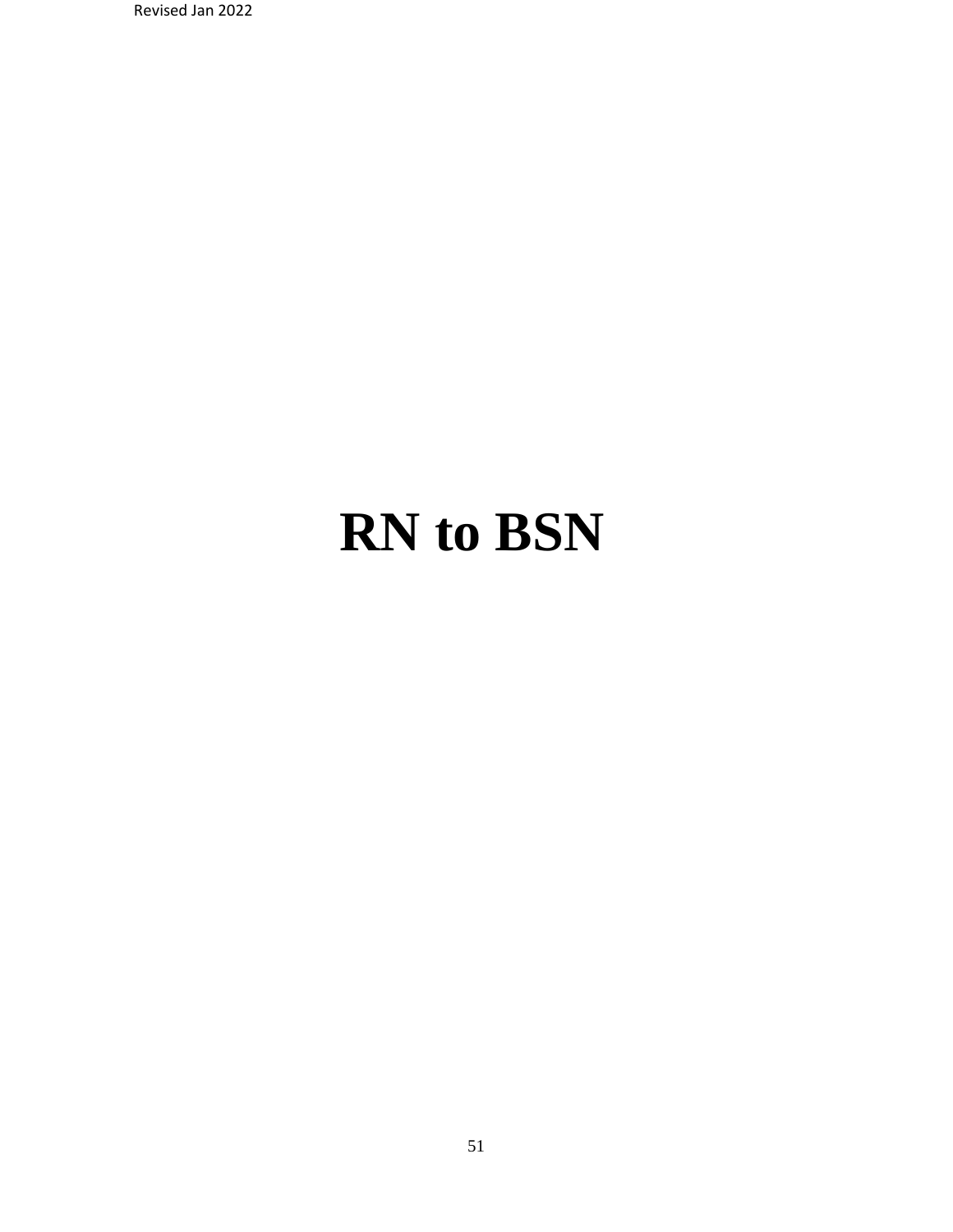## **Program Description**

The RN to BSN curriculum is an online didactic theory based courses that includes the remaining general education courses. For the following terms, the student is enrolled in classes requiring attendance/participation online. Students can expect to spend on average one to two hours of study outside of class for each hour of required class attendance. All assignments and communication will be distributed on weekday hours. Students are expected to complete a designated amount of clinical hours during the course of their program. The clinical site is at the discretion of the student and they are not required to be on campus. Students are expected to complete 80 hours of clinical prior to graduation.

## **Accreditation**

Southwest University at El Paso is accredited by the Accrediting Bureau of Health Education Schools (ABHES). The University is licensed by the Texas Workforce Commission. Southwest University at El Paso is approved by the State of Texas Approving Agency for Veterans Education, qualifying veterans for G.I. Bill benefits.

The Baccalaureate degree program in nursing at Southwest University is accredited by the Commission on Collegiate Nursing Education (CCNE). CCNE is located at:

One DuPont Circle, NW Suite 530 Washington, DC 20036

Accreditation resources are available at the CCNE web site: <http://www.aacn.nche.edu/ccne-accreditation>

## **Admission Criteria and Selection Process for Admission of Student**

## **RN to BSN**

- 1. A high school diploma or its equivalency is required for admission into the program.
- 2. Successful interview with an intake (admissions) counselor
- 3. Successful completion of a nursing registry unencumbered license (Registered Nurse (RN) license will be verified by admissions director for successful completion of the NCLEX-RN).
- 4. 55 Semester hours (82.5 quarter credit hours) of lower division courses and General Education Courses.
- 5. Additionally, 36 semester hours of registered nursing credits (54 quarter credit hours).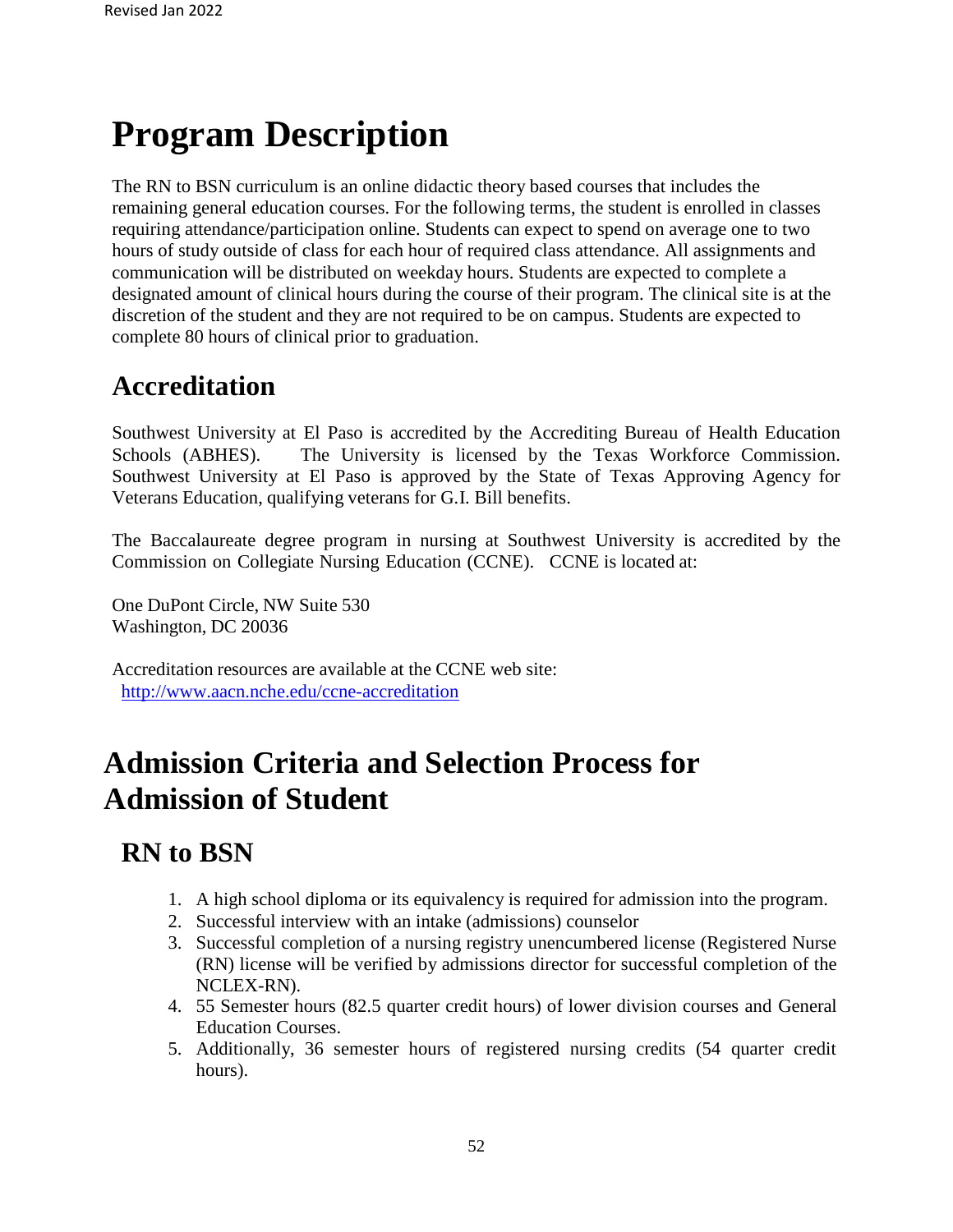Whereas the RN to BSN Program is six week terms (12 months) of study.

The RN to BSN curriculum is an online didactic theory based courses, that includes the remaining general education courses. For the following terms, the student is enrolled in classes requiring attendance/participation online. Students can expect to spend on average one to two hours of study outside of class for each hour of required class attendance. All assignments and communication will be distributed on weekday hours. Students are expected to completed a designated amount of clinical hours during the course of their program. The clinical site is at the discretion of the student and they are not required to be on campus. Students are expected to complete 80 hours of clinical prior to graduation.

Attendance for students enrolled in the RN to BSN program will be determined based on the student's participation in online activities and active communication with their instructor/peer.

**RN to BSN**: Provide employers within our medical community with graduates capable of performing nursing management duties and procedures.

Nursing is an interactive process and is practiced in collaboration with other healthcare providers in the efforts of health promotion, health maintenance, and health restoration. Graduates of nursing education programs must be geared to practice competently, apply assessments and evidence-based medicine, and maintain functional competence in nursing practice to achieve collaboration. Additionally, the graduate must value their own competence and be committed to the collaborative effort through the use of effective communication skills and respect for other healthcare professionals.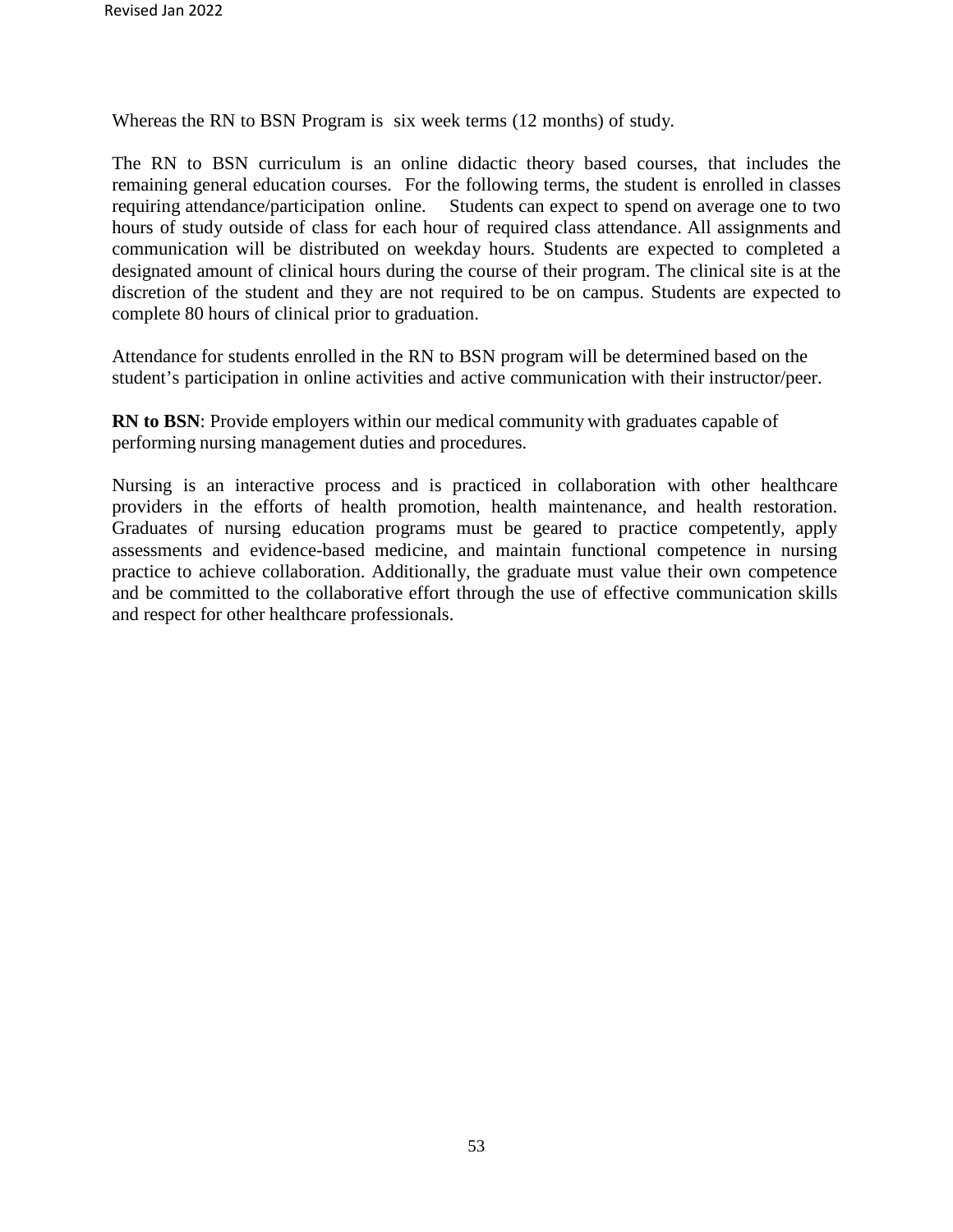## **\*RN to BSN Course schedule:**

| <b>6WEEK</b><br><b>TERM</b> | <b>COURSE</b><br><b>TITLE</b>                                                                                                      | <b>CREDIT</b><br><b>HOURS</b> |
|-----------------------------|------------------------------------------------------------------------------------------------------------------------------------|-------------------------------|
| 1.                          | ENGL 2010 WORKPLACE WRITING<br>NURS 1010 EVIDENCE BASED NURSING PRACTICE I                                                         | 3.0<br>4.5                    |
| 2.                          | ENGL 2033 WRITING AND LITERATURE<br>NURS 1033 NURSING LEADERSHIP AND MANAGEMENT I                                                  | 3.0<br>4.5                    |
| 3.                          | NURS 2010 CONTEMPORARY PROFESSIONAL NURSING I<br>HIS 2010 HISTORY OF THE U.S. TO 1865                                              | 4.5<br>3.0                    |
| 4.                          | NURS 3010 OSHA HEALTHCARE LEGAL AND ETHICAL ISSUES I<br><b>HIS</b><br>2021 HISTORY OF THE U.S. FROM 1865 - PRESENT                 | 4.5<br>3.0                    |
| 5.                          | POLS 2010 INTRODUCTION TO POLITICS<br>NURS 2033 POPULATION HEALTH/COMMUNITY NURSING I<br>$\bullet$                                 | 3.0<br>4.5                    |
| 6.                          | NURS 5010 GERIATRIC ASSESSMENT I<br>POLS 2021 AMERICA GOVT AND POLITICS                                                            | 4.5<br>3.0                    |
| 7.                          | NURS 4010 POPULATION BASED CARE I<br>NURS 4033 RISK ANALYSIS AND IMPLICATIONS FOR PRACTICE I                                       | 4.5<br>4.5                    |
| 8.                          | NURS 3033 NURSING INFORMATION SYSTEMS & QUALITY<br><b>MANAGEMENT I</b><br>NURS 4045 RISK ANALYSIS AND IMPLICATIONS FOR PRACTICE II | 4.5<br>4.5                    |

#### **RN to BSN NURSING PROGRAM 8 TERMS (6 WEEKS/TERM) = 48 WEEKS**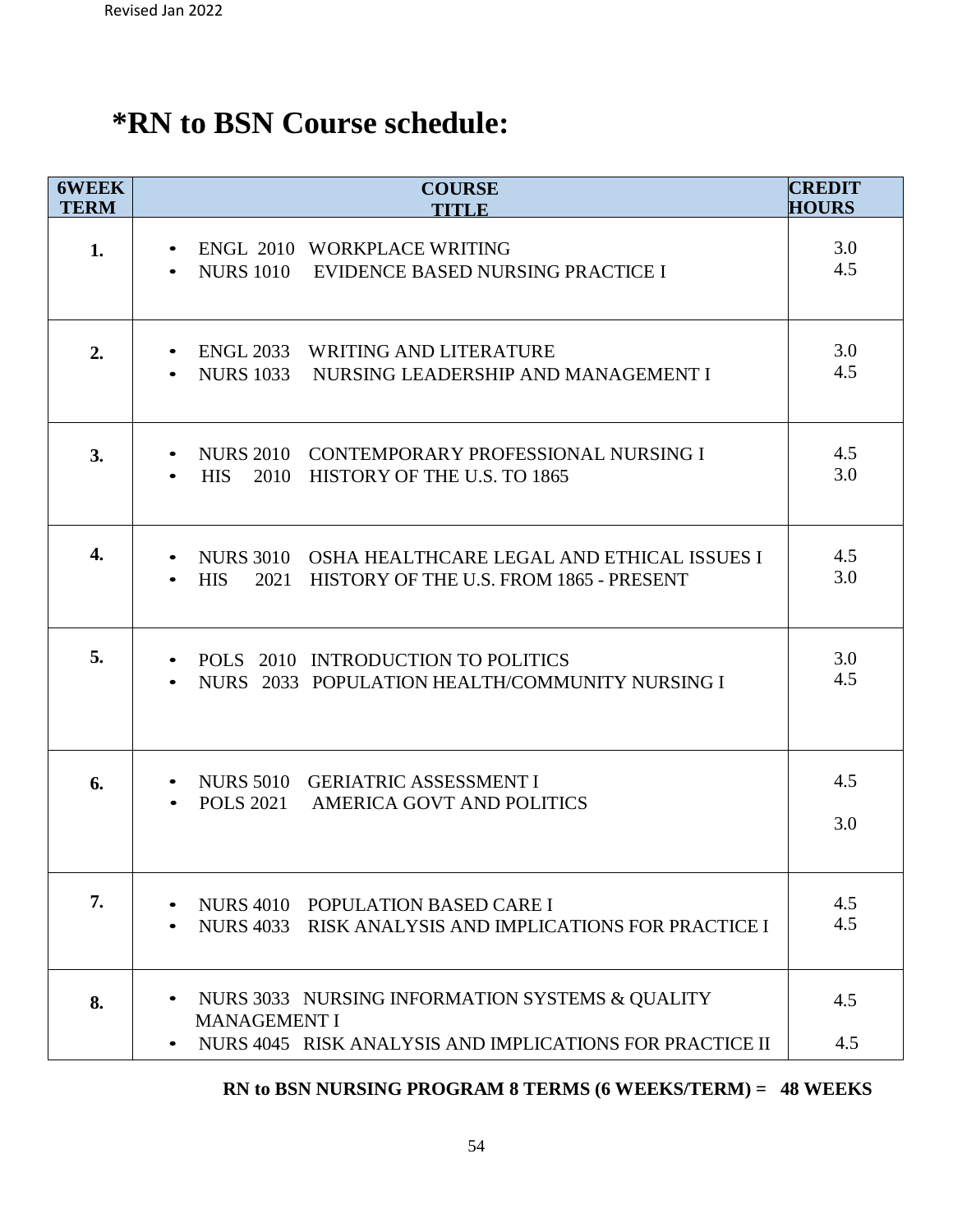## **Program Objectives**

| <b>BSN</b> Essentials |                                                                                                | <b>BSN Program Outcomes</b>                                                                                                                                                                                                                             |  |
|-----------------------|------------------------------------------------------------------------------------------------|---------------------------------------------------------------------------------------------------------------------------------------------------------------------------------------------------------------------------------------------------------|--|
| I.                    | <b>Liberal Education for Baccalaureate</b><br><b>Generalist Nursing Practice</b>               | Synthesize theories and concepts from the arts<br>and humanities and the natural and social<br>sciences in professional practice. Apply a<br>process of lifelong learning in the<br>development of one's self, nursing practice,<br>and the profession. |  |
| II.                   | <b>Basic Organizational and Systems</b><br>Leadership for Quality Care and<br>Patient Safety.  | Apply critical thinking, decision making, and<br>clinical reasoning skills in providing quality<br>nursing care to individuals, families, groups,<br>and communities.                                                                                   |  |
| III.                  | Scholarship for Evidence-Based<br>Practice                                                     | Translate research findings to provide<br>evidence based practice of nursing.                                                                                                                                                                           |  |
| IV.                   | Information Management and<br><b>Application of Patient Care</b><br>Technology                 | Manage information and technology to deliver<br>quality patient care in a variety of settings                                                                                                                                                           |  |
| V.                    | Health Policy, Finance, and<br><b>Regulatory Environments</b>                                  | Use leadership skills and knowledge of the<br>healthcare, financial, and regulatory systems<br>to advance high quality, safe professional<br>practice.                                                                                                  |  |
| VI.                   | Interprofessional Collaboration and<br>Communication for Improving<br>Healthcare Environments. | Demonstrate effective inter-professional<br>communication and collaboration to provide<br>quality, patient-centered care.                                                                                                                               |  |
| VII.                  | <b>Clinical Prevention and Population</b><br>Health                                            | Apply principles of prevention and health<br>promotion in providing care to individuals,<br>families, groups, and communities.                                                                                                                          |  |
| VIII.                 | Professionalism and Professional<br>Values                                                     | Integrate Benedictine and professional values<br>and ethical, moral, and legal aspects of<br>nursing into one's professional practice.                                                                                                                  |  |
| IX.                   | <b>Baccalaureate Generalist Nursing</b><br>Practice                                            | Demonstrate evolving competence in<br>professional role within a dynamic,<br>multicultural, global society.                                                                                                                                             |  |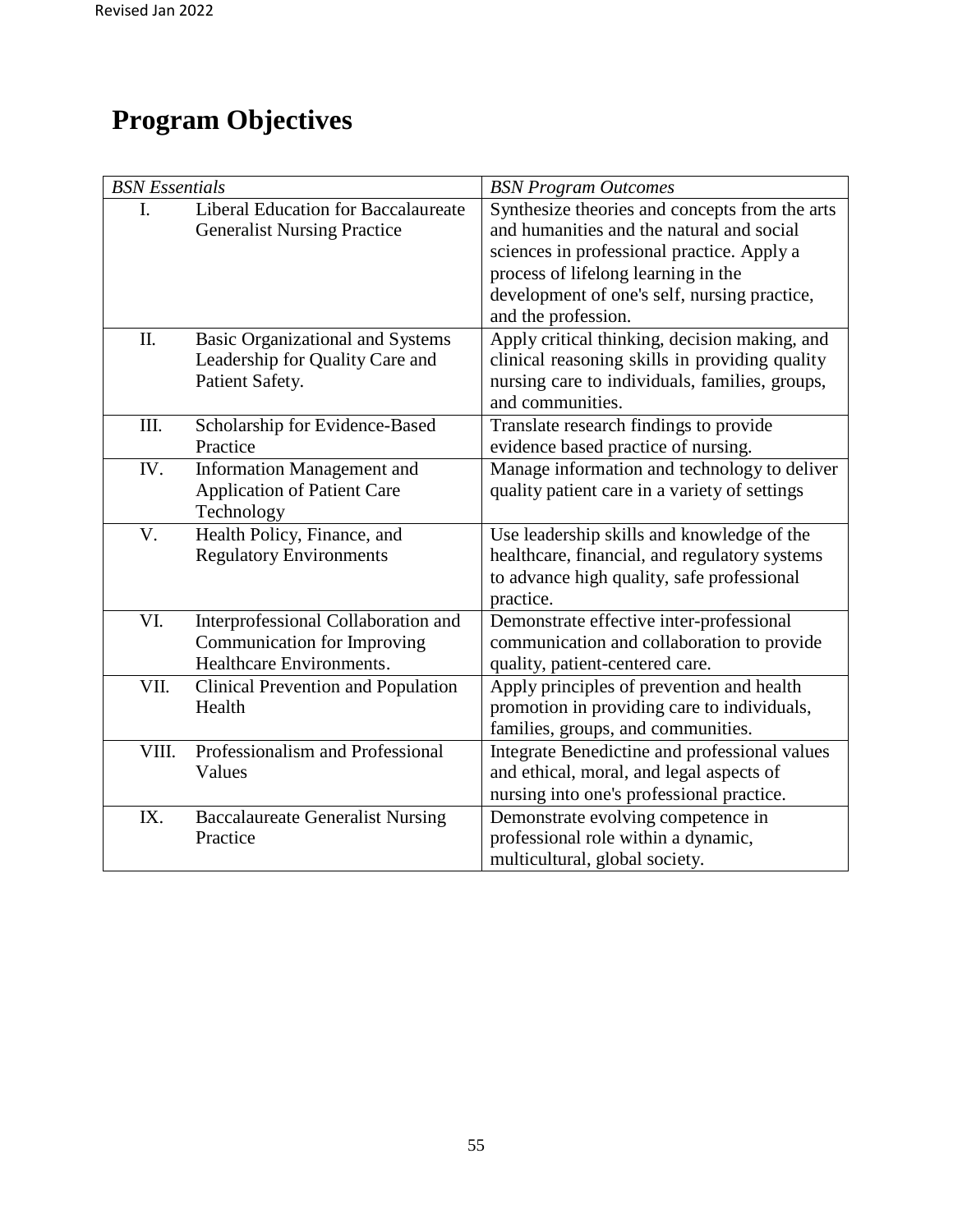## **Grading**

Students are evaluated in each class or lab throughout the term by means of tests, quizzes, assignments, participation, attendance, etc. The following grading system will be utilized in the RN to BSN Program for nursing courses:

| <b>Letter Grade</b> | Numeric* Grade | <b>Grade Points</b> | interpretation            |
|---------------------|----------------|---------------------|---------------------------|
|                     | $90 - 100$     | 4.U                 | Excellent                 |
|                     | 80-89          | 3.0                 | Good                      |
|                     | $75 - 79$      |                     | Satisfactory              |
|                     | <u>55 - 74</u> |                     | <b>Unable to progress</b> |
|                     | Below 64       |                     | Failing                   |

\*0.5 will round up to the next numerical grade and 0.4 will round down to the next lower numerical grade. For example, 91.5 will round to 92 and 91.4 will round down to 91.

If at any time during the term a student is failing the theory course, the student will have a formal meeting with the instructor.

\*\*Please note that the grade of "D" does not exist in the nursing courses as any point value below 75 represents a failure.

#### **ROUNDING OF THE FINAL EXAM SCORE IS NOT PERMITED**

A "C" represents the minimum passing grade and thus the minimum level of knowledge or skill expected.

In didactic and laboratory courses, instructors will evaluate the cognitive domain (primarily in classroom courses) and/or the psychomotor domain (primarily in laboratory courses) and use that evaluation in assigning a letter grade. In addition, the instructor will evaluate each student's progress in the affective domain and counsel students who demonstrate less than satisfactory performance in that domain. Students graded as "unsatisfactory" in the affective domain may receive an "F" for the course regardless of performance in the cognitive or psychomotor areas.

In clinical courses, the clinical staff and clinical coordinators will evaluate the student's overall performance in cognitive, psychomotor, and affective domains and assign a letter grade based on aggregate performance. Students receiving an "unsatisfactory" rating in any one or more of these domains at the end of a term will receive a failing grade for the term.

## **Student Responsibility**

## **Medical Clearance**

In the event that a student is unable to attend class or clinical due to a medical reason, the student will contact the course instructor prior to the day (s). The student will not be able to return without proper medical documentation from his/her Primary Care Provider. Due to the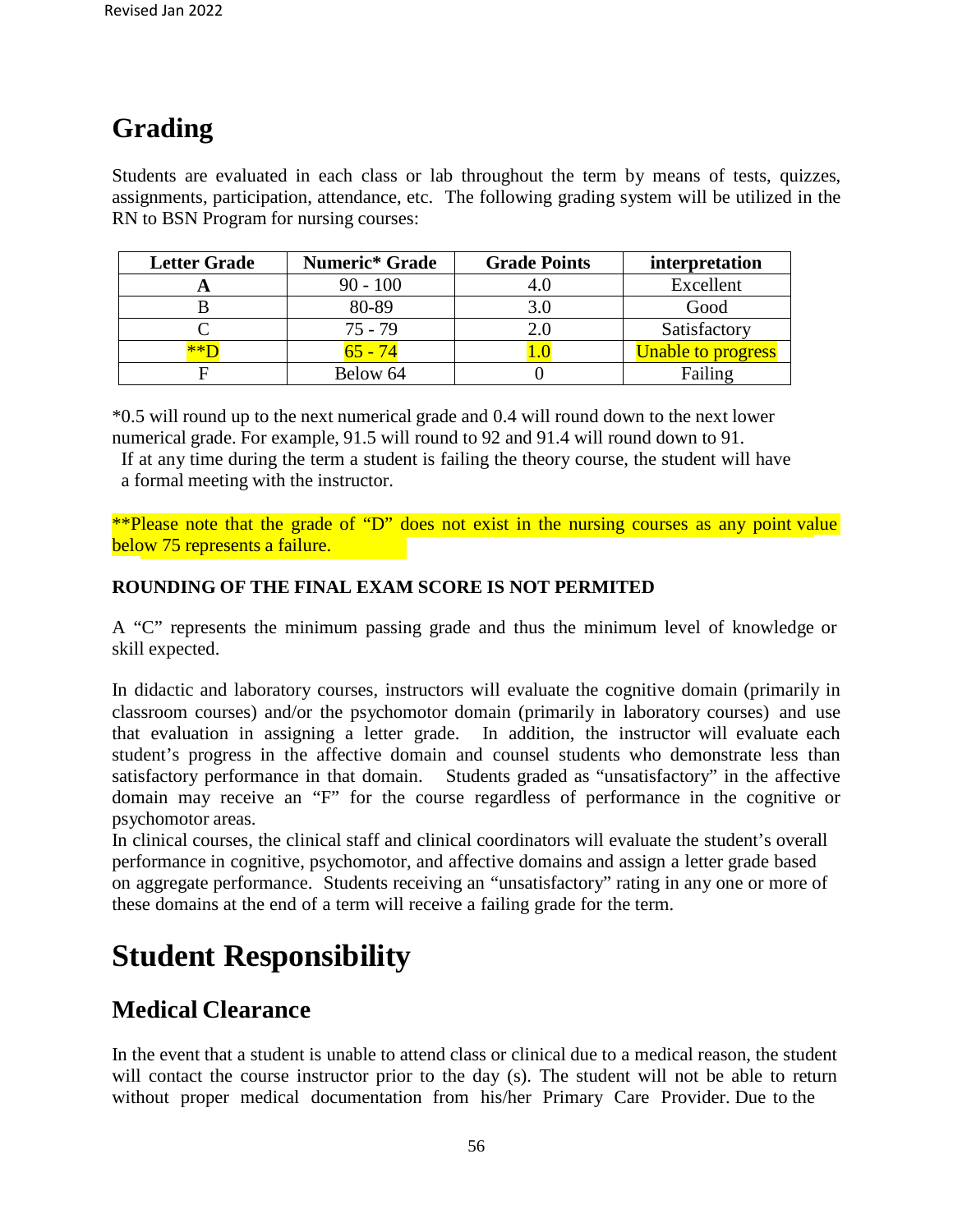acceleration of the nursing programs one week is an excessive amount of time to miss from the program despite having a medical excuse it may be necessary to enroll in the course again when it repeats. This situation must go before administration and be reviewed on a case by case basis. Students who are granted permission to return to academic and clinical studies must not impose a health risk to themselves or others.

## **Freedom of Harassment**

The program strives to provide an educational environment that is free from all forms of discrimination and conduct that can be considered harassing, coercive, or disruptive, including sexual harassment. It expects all faculty and students to treat others with dignity, respect, and courtesy.

If a student believes he or she is being subjected to comments or conduct of a sexual nature, where the behavior tends to threaten, offend, or create a hostile environment, the student should immediately report such conduct to the Program Director or, if in a clinical education setting, to the appropriate Clinical Coordinator. If the offense is perceived to be on the part of the Program Director or Clinical Coordinator, then the conduct should be reported to that individual's immediate supervisor.

## **Academic Standing**

To be in good standing in any of the Nursing Programs, the student must be in compliance with **ALL** policies and procedures as listed in this handbook. The student is also advised to be familiar with the University's Standards of Satisfactory Progress, as described in the University Catalog.

The academic standing of each student in the program is reviewed at the conclusion of each term. Students whose Nursing course grades or cumulative GPA are found to be below the minimal acceptable level will be notified that they may not continue in the program until the inadequacy is corrected. All general education courses must be passed with a "C" grade or better for the student to progress into nursing courses. Nursing course(s) completed with grades less than "C" must be repeated before further nursing courses can be taken. Any grade below a "C" is considered an "F" and the course must be retaken. The University will admit students to repeat courses only when space is available. This may result in the student being withdrawn from active enrollment until such time as the course is available to the student.

## **Academic Advisement**

The purpose of academic advising is to assist students with any issues that might impact the students' success in completing the program. The Program Director and the co- directors serve as the academic advisors to all students enrolled in the program. Students may also seek academic advising from student services for general education classes and scheduling conflicts.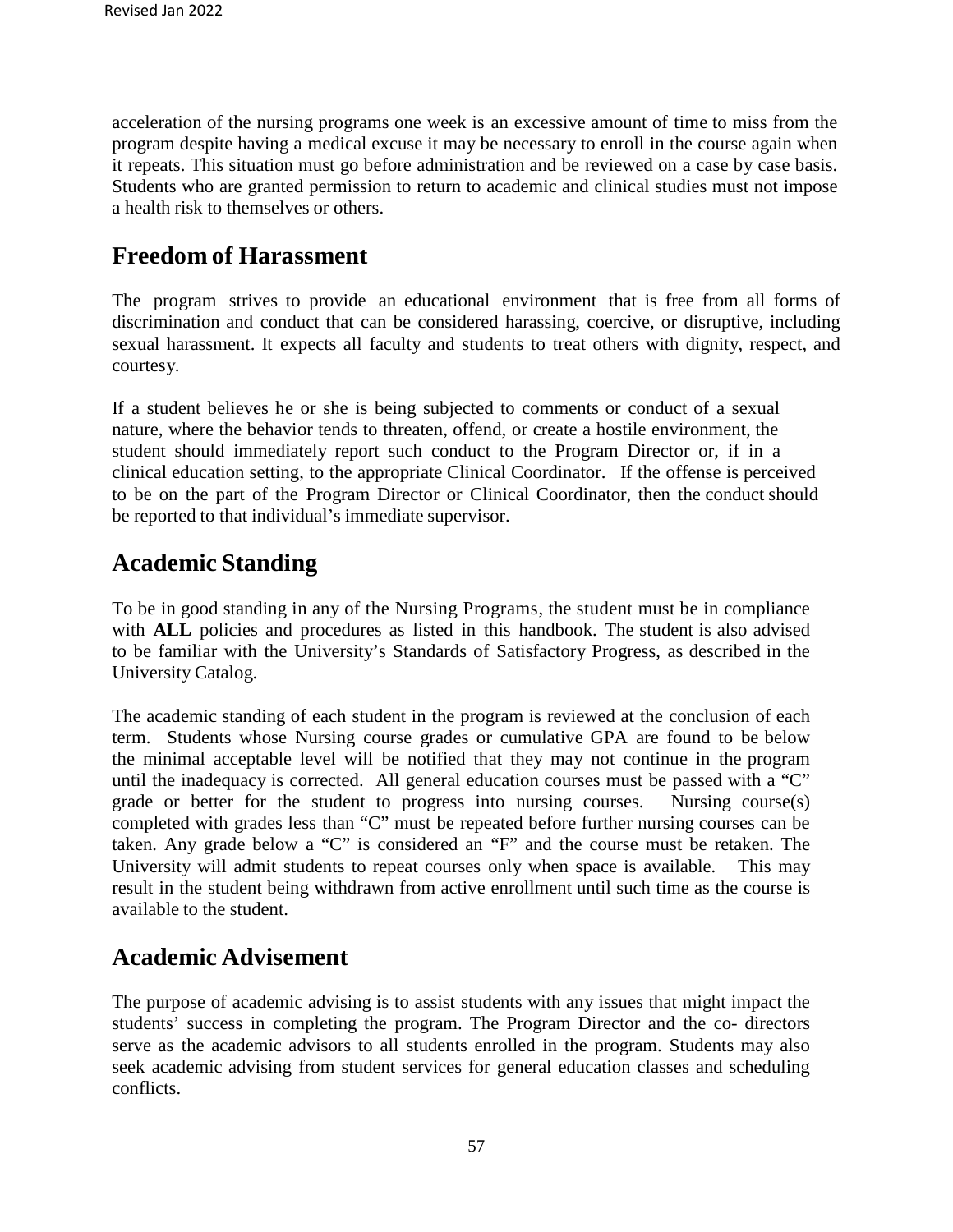## **Tutoring**

Although the ultimate responsibility for learning rests with each individual student, the faculty is committed to fostering and contributing to student success. Students who encounter difficulty in any class are *STRONGLY ENCOURAGED* to discuss any issues with the instructor. Faculty will tutor students as appropriate at no additional cost to the student. Faculty welcome the opportunity to work individually with students as needed to ensure student success, but an appointment may be required in an effort to meet the needs of all students. Tutoring is available online and can be scheduled through your course instructor at your request.

### **Withdrawal**

Students have the right to withdraw from the program at any time. However, students are strongly encouraged to discuss such plans with the Program Director before taking any such action.

To withdraw, the student must submit a withdrawal form to the Registrar office. In the event of withdrawal, the student will be charged tuition based on the refund policy in the University Catalog. Students who withdraw from a nursing course and intend to return to the nursing program will be required to re-apply to the program for the next available start date.

### **Graduation Requirements**

Southwest University at El Paso awards a Bachelor's Degree in Nursing (via the RN to BSN)

to students meeting all graduation requirements for each respective program.

The student should carefully read and understand the graduation requirements set forth in the University Catalog. They include completion of all courses in the Nursing Programs with a grade of "C" or better and a GPA of 2.50 on a 4.00 scale upon the completion of all courses, fulfillment of clinical hours, and completion of all nursing required competencies and expected outcomes. Graduates are expected have an unencumbered RN license during the duration of the program and at time of graduation.

### **Committee Representation**

Student representation is requested for the below standing faculty committees:

- SUEP CON Advisory Board: Minimum one student volunteer.
- Student Affairs Committee: Minimum one student volunteer.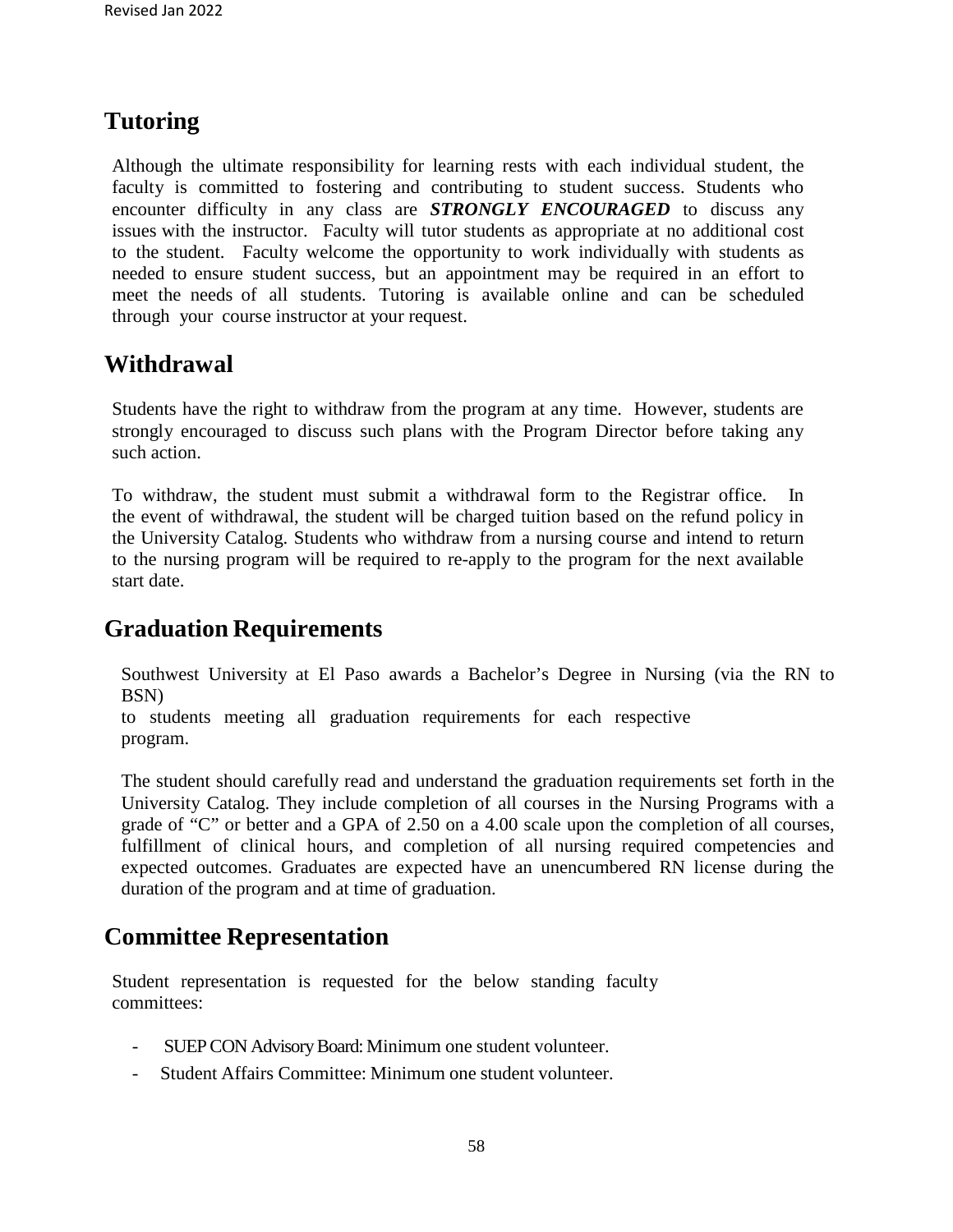### **Course/Faculty Evaluation**

Students are given opportunities to evaluate specific courses, theory and clinical instructors and the nursing program as a whole. Constructive student feedback is important in improving the curriculum and instruction. Evaluation forms/links and directions will be provided by course instructor (s).

## **Textbooks**

Program costs include the required textbooks and other required course materials, which are provided to students at the appropriate time for each course. Many textbooks are used for more than one course and may be used in more than one term Should a replacement be required for any course materials provided, the student will be charged for the cost of the replacement. Students within the nursing program are required to utilize Ebooks with designated resources on the Evolve platform and are expected to bring all necessary technology to all course instructional time periods. Students will be required to have internet access to complete assigned course work both on and off campus.

### **Readmission**

Any student who wishes to re-enroll in the any of the nursing programs following any interruption in enrollment must petition for readmission. The petition consists of a letter (typed, dated, and signed by the student) requesting readmission for a specific term and a statement explaining the reason for the original withdrawal and a plan for change to resolve the cause(s) of withdrawal. The Program Director may request that the student support the petition with documents or testimony from witnesses and may require the student to appear for an interview. To be considered for readmission, the student's request letter and statement must be received by the Program Director no later than midterm of the term prior to the one in which the studentis seeking readmission. The Program Director will consider the petition and may accept the petition and allow re- enrollment, accept the petition and allow re-enrollment only under specifically stated conditions, or deny the petition. A primary consideration in determining eligibility for readmission will be a careful examination of the reason for the prior withdrawal. Readmission will be offered only in circumstances where it is apparent the reason or reasons for prior withdrawal have been resolved and where it can be determined that the student is now more capable of and more likely to succeed in meeting all Program requirements. If terms or conditions of re-enrollment are given, the student may accept such terms or decline the offer of re-enrollment.

If readmission to the program is offered, the timing will be based on availability of space at the point in the program where the student is to return. No student progressing normally through the program will be denied a seat in any class or any clinical assignment to accommodate a student returning after withdrawal. If no space is available at the time the student wishes to return, readmission may be denied on that basis. The student may submit a new petition for readmission for a later term.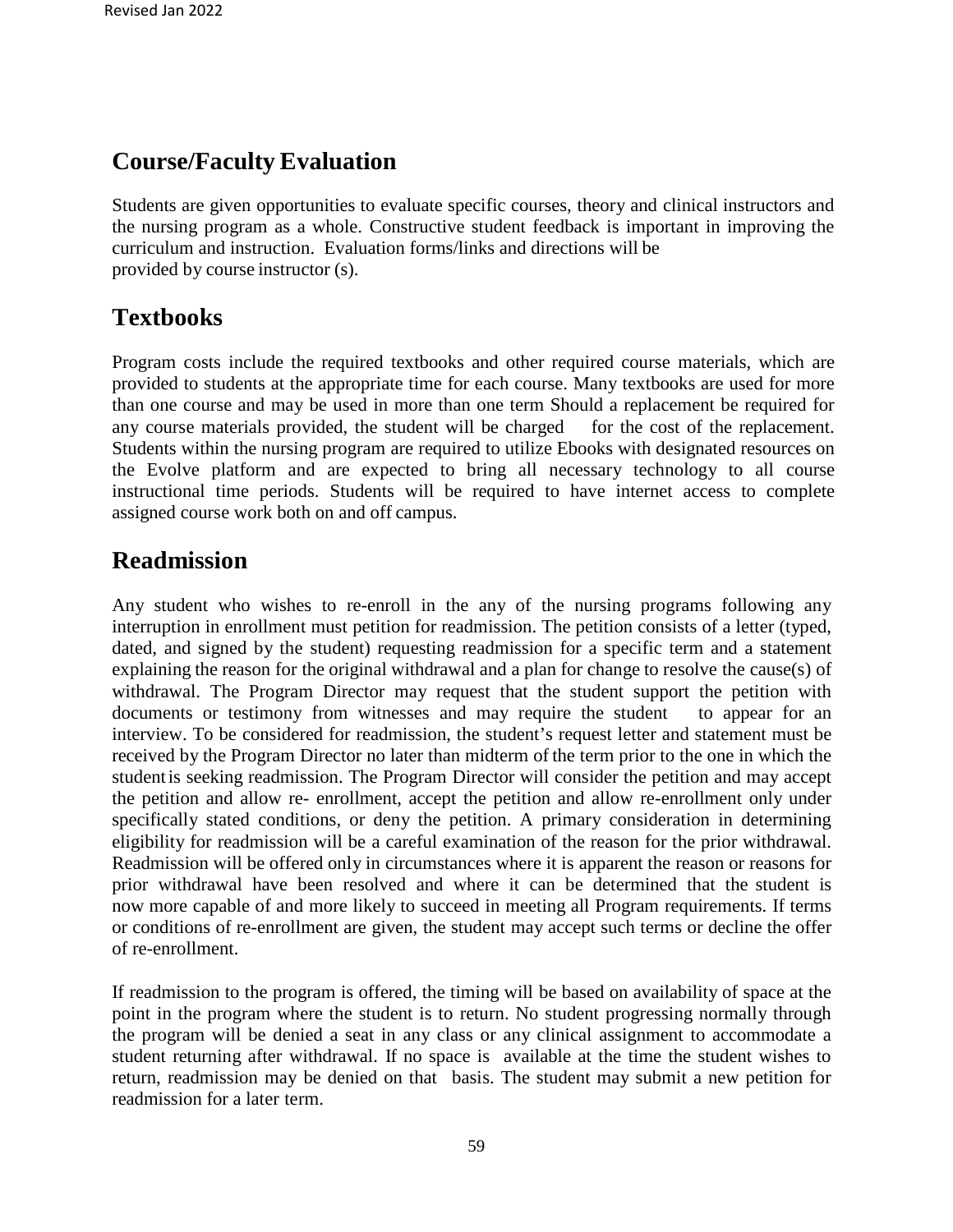A student can be readmitted to the program only once. If a student drops out, is dismissed, or fails to maintain good academic standing after readmission, that student will not be considered for readmission again.

Students who have been dismissed from the University as a result of violations of the "Student Code of Conduct" found in the University Catalog; actions that violate law; actions that are disruptive to others or the educational process; actions that violate the Code of Ethics of the American Association of Colleges of Nursing; physical endangerment of others; theft of University or hospital property; possession of weapons or illegal substances on University or hospital property; criminal activity; taking or being under the influence of drugs or alcohol during classes, labs, seminars or clinical assignments; and actions or omissions that are a reoccurrence of behavior that was a subject of prior verbal or written warnings are not eligible for readmission to the Program.

### **Records**

Academic and health information pertinent to each nursing student is maintained by the Nursing program in separate files for three years after the student graduates or withdraws from the program although the records are only kept on campus while the student is actively enrolled. Records that are not on campus will be stored in accordance to usual university policy.

Students may access their academic and health files by arranging an appointment with Student Services. No copy of health records is provided to students. Students are encouraged to retain a personal copy of health records. Students are expected to keep all files information current in case emergency notification becomes necessary. Student files are stored to protect the file and the information contained in the file. Any public inquiries concerning a student will be referred to the Program Coordinator.

Academic records may include:

- o Application(s)/Transcripts
- o HIPAA
- o HESI test scores
- o CPR training documentation
- o Correspondence to and from the student
- o Clinical evaluation tools
- o Conference forms
- o Confidentiality forms
- o Licensure/certification
- o Probation forms
- o Student information sheet
- o Documentation of any requirements of affiliatinginstitutions

Health records may include:

- o Physical examination form
- o Immunization records
- o Correspondence to and from the student or health care provider(s)
- o Medical releases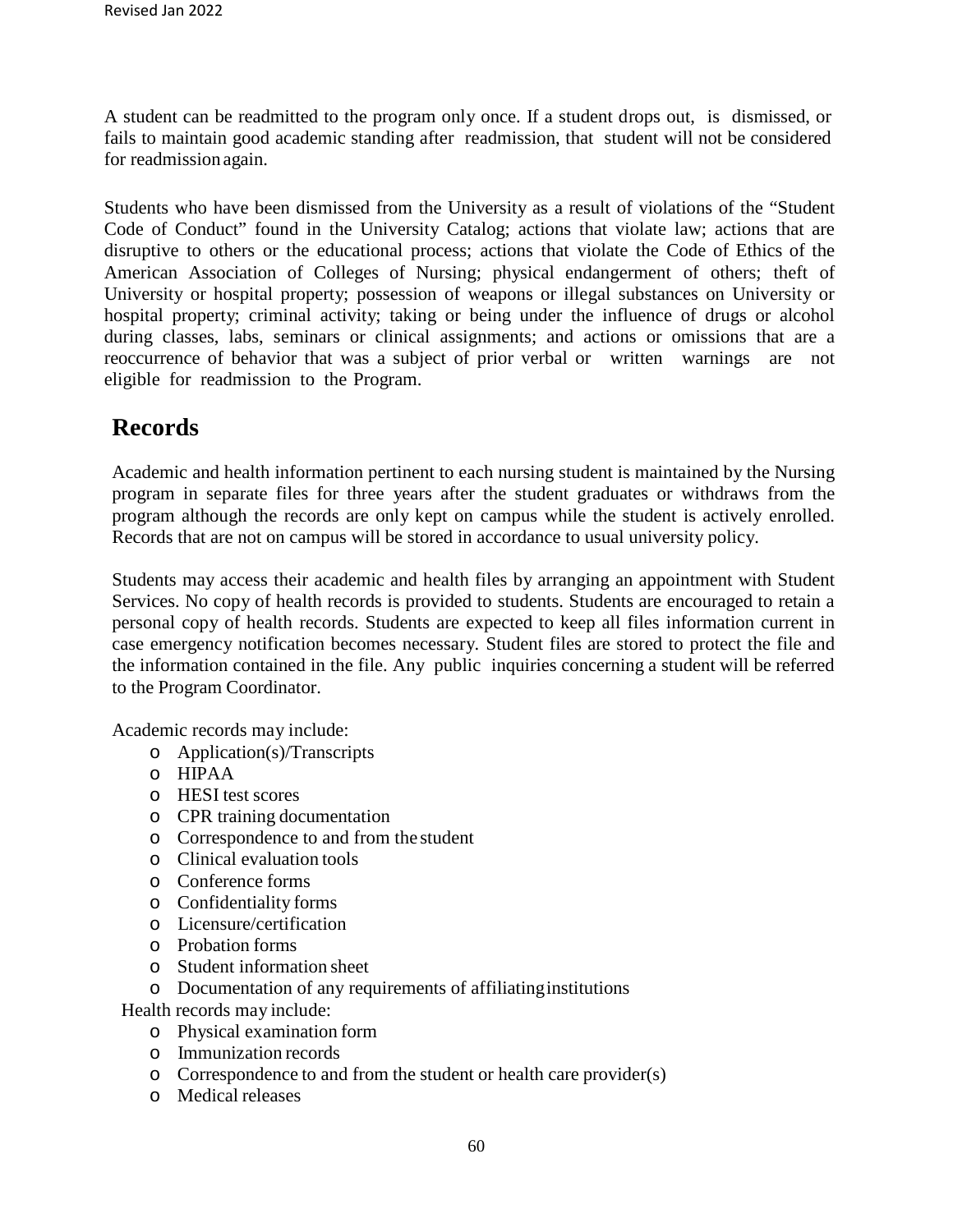### **Social Media**

Please be advised that it is never acceptable to post on social media anything related with the patients and the clinical site of contact as this is a HIPPA violation.

### **Academic Integrity**

Academic integrity is an essential component of professional behavior in health sciences programs. Health science students are expected to possess a sense of responsible professional behavior and accountability for their actions. Students are required to submit all written assignments via Turn It In software. Students not utilizing this software will receive a grade of 0 for the assignment. The school plagiarism policy states that all written assignments must have less than a 20% similarity percentage.

### **Program Progression**

To ensure successful progression through the nursing program the student must:

- o Complete pre-requisite courses before progressing in the program.
- o Follow and receive credit for the courses as listed in the nursingprogram.
- o Be aware that failure of any nursing course requires the course to be repeated without progression to the next course until failed course is completed with a grade of 75 or above (to include an exam average of 75).
- o A student who withdraws from a general education, pre-requisite, or co-requisite course during the term is not eligible for progression to the next term until that course is completed.
- o Achieve a minimum grade of "C" in all courses in the degree plan.
- o Satisfactorily meet course objectives.

# **Student Discipline**

### **Expectations**

Nursing students are expected to adhere to the "Student Code of Conduct" and all other University policies, rules, and regulations as published in the Southwest University at El Paso catalog and/or student handbooks. Violations of the code of conduct on the University campus, at any clinical education setting, or during any University sponsored event shall be subject to discipline.

Students are required to have a 75% or better average to progress within the curriculum. Most exams will be multiple-choice but other question styles may be utilized.

### **Disciplinary Actions**

Students who violate policy or procedure established by the Program or Southwest University at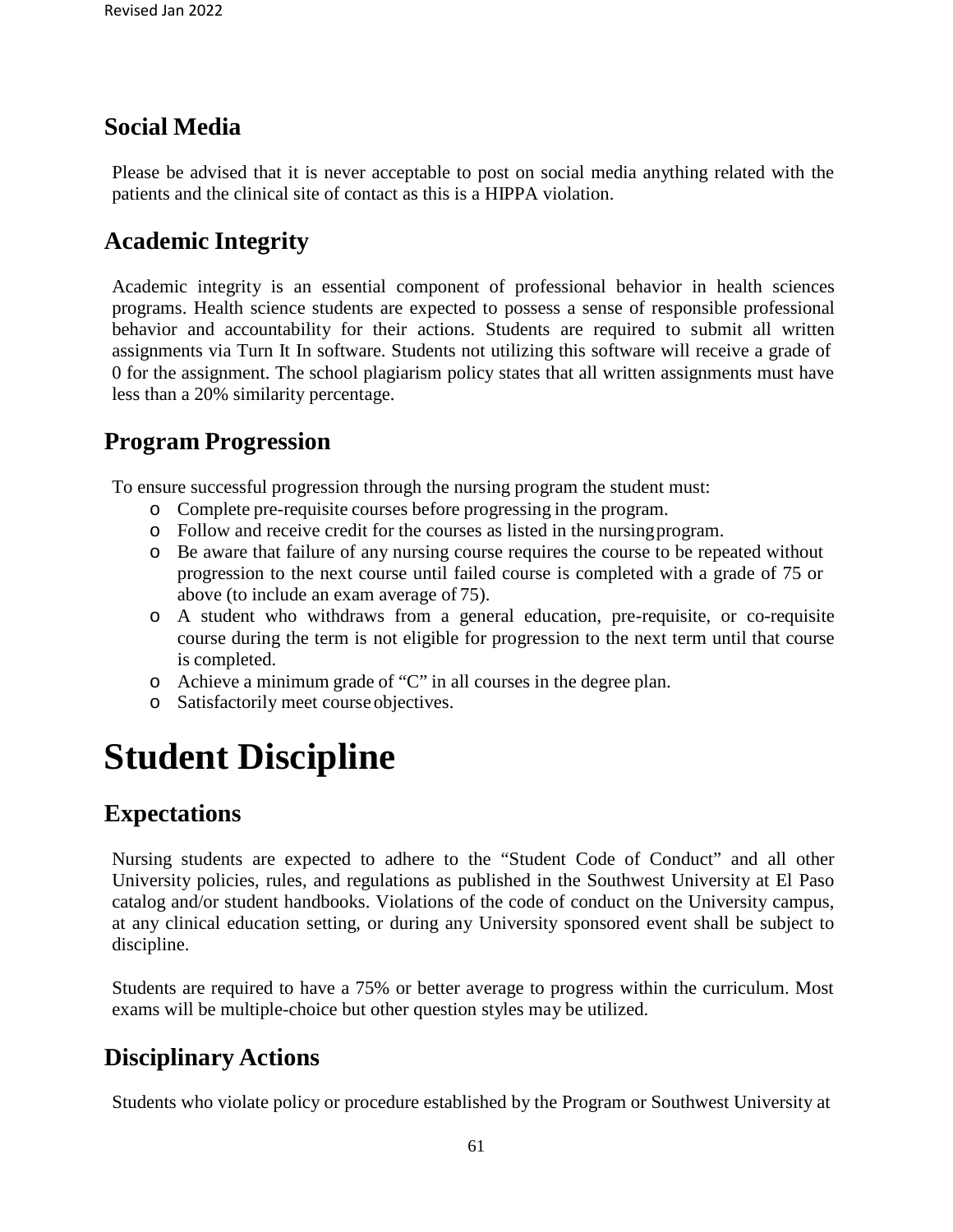El Paso shall be subject to disciplinary action.

There are four levels of disciplinary actions.

- 1. verbal warning
- 2. written warning
- 3. suspension from the Program
- 4. dismissal from the Program

The type of action is dependent on the nature of the offense and circumstances under which it occurred. This means that severe offenses can result in level two or three actions whether or not it is a first offense and whether or not there have been any prior efforts to advise the student concerning the behavior.

Verbal warnings are used to call a student's attention to minor offenses. Once warned, it is expected that the student will avoid further violations. These warnings are recorded on a counseling form that is signed by the Program Director or an instructor.

Written warnings are used for more serious offenses or instances when a student fails to heed a prior verbal warning. A written warning consists of a form or letter to the student from the Program Director or Clinical Coordinator. The form or letter specifies the violation and may set forth specific standards of performance or conduct the student must maintain in order to avoid further disciplinary action. A copy of the warning letter or form is placed in the student's file until graduation. The program reserves the right to dismiss any student who accumulates more than two (2) write ups.

### **Dismissal**

Students shall be dismissed from the nursing programs for serious or repeated violations of program or University policies and procedures, including policies regarding attendance or tardiness.

Although clinical affiliates or affiliate personnel cannot dismiss students from the program they do have the right to ask for removal of a student if, in their opinion, the student is not performing up to his or her level of education or if the student fails to act professionally. If a student is asked to leave a clinical site prior to the end of a term, the program cannot guarantee another placement that allows the student to successfully complete the term. The student will receive another placement as soon as one becomes available, but the out-of- sequence student will be lowest in priority for clinical assignment. *If a student is asked to leave or removed from a clinical site, the student may be dismissed from the Program.*

## **Student Safety, Health, and Welfare**

The School of Nursing takes the safety and welfare of its students seriously. The following policies and procedures are part of faculty efforts to assure student safety.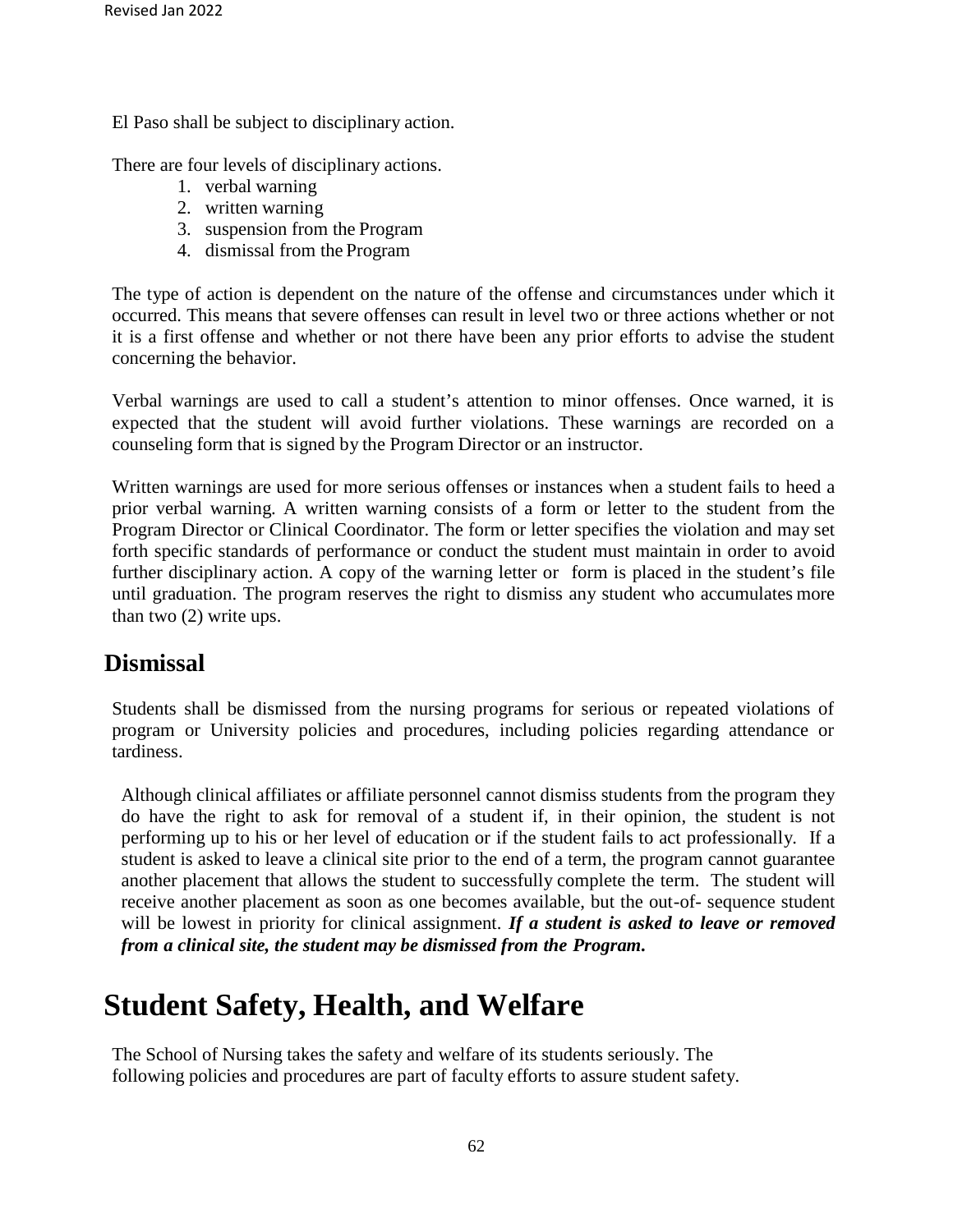### **Nursing/Patient Safety**

Students in any of the Nursing programs shall practice appropriate safety procedures in protecting patients, themselves, and others from unnecessary harm and exposures at all times.

# **Student Rights**

### **Non-discrimination**

The Nursing Programs adhere to institutional policy regarding non-discrimination. No person shall be excluded from or denied benefits of any program or activity on the basis of sex, color, race, creed, age, religion, natural or regional origin. In addition, no qualified handicapped person shall be excluded from or denied the benefits of any program or activity as long as he/she meets the technical standards as described on page in this Handbook. Admission procedures and ongoing operations are conducted in accordance with this policy.

Each of the recognized clinical education settings also supports non- discrimination.

Any student who feels he or she is being discriminated against in violation of this policy is encouraged to bring the complaint to the immediate attention of the Program Director.

## **Americans with Disabilities Act**

The Nursing Programs adhere to the Americans with Disabilities Act (ADA) of 1990. Any student requiring accommodation for a documented disability must meet with the Program Director to request that accommodation at the beginning of the program. The student will be required to provide documentation of the disability from an appropriate health care provider. *Accommodating Students with Disabilities*

Two primary federal laws that protect people with disabilities from discrimination in higher educational settings like colleges and universities are again the ADA and Section 504 of the Rehabilitation Act of 1973 (Rehabilitation Act). Title III of the ADA covers private colleges and vocational schools. If a school receives federal dollars, including federal financial assistance, regardless of whether it is private or public, it is also covered by the Rehabilitation Act. Because SU receives federal financial assistance, it must comply with both the ADA and the Rehabilitation Act.

The ADA and the Rehabilitation Act prohibit schools from discriminating against individuals with disabilities. Moreover, the ADA gives students with disabilities the right to the same goods, services, facilities, privileges, advantages as nondisabled students, in the most integrated setting appropriate to their needs.

Schools cannot have eligibility requirements that screen out people with physical or mental disabilities. Moreover, the application forms cannot ask applicants if they have a history of mental illness or any other disability. Schools must also make sure that all programs that it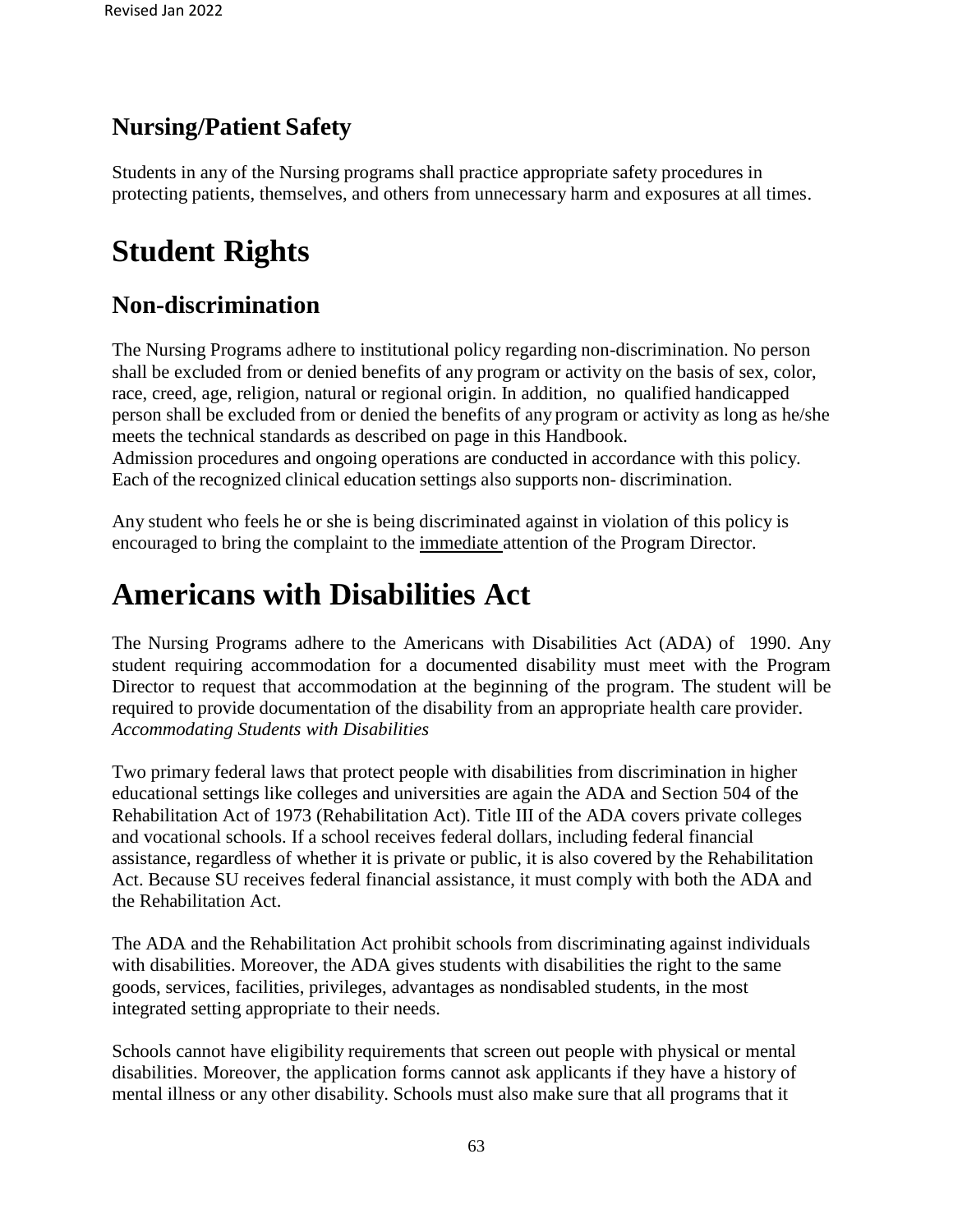offers, including extracurricular activities, are accessible to students with disabilities. In addition to the architectural access outlines above, the school should provide aids and services necessary for effective communication, and by modifying practices, policies, and procedures.

To ensure that their programs and activities are fully accessible to students with disabilities, colleges and universities are required to provide "reasonable accommodations". Specifically, they are required to make reasonable modifications in their practices, policies and procedures, and provide auxiliary aids and services for persons with disabilities, unless to do so would fundamentally alter the nature of the goods, services, facilities, privileges, advantages and accommodations they offer, or would result in an undue financial or administrative burden on the institution.

Reasonable accommodations to policies, practices and procedures include:

- Allowing extra time on exams
- Allowing a reduced course load and extend time within which to complete degree requirements'
- Rescheduling classes to an accessible location;
- Early enrollment options for students with disabilities to allow time to arrange accommodations'
- Providing students with disabilities with syllabus prior to beginning of class
- Allowing students to use tape record lectures.
- Qualified readers, tape-recorded or digitally recorded texts, or other effective methods of making visually delivered materials available to individuals with visual impairments or learningdisabilities
- Acquisition or modification of equipment or devices

Under limited circumstances the school may refuse to provide a student with accommodations requested. The ADA and Section 504 only require schools to provide accommodations that are reasonable. The school can refuse to provide an accommodation, if it can show that:

- Providing the accommodation would create an undue financial or administrative burden for the school
- Providing the accommodation would fundamentally alter the school's academic program
- The requested accommodation is of a personal nature (for example, assistance with eating or help with toileting)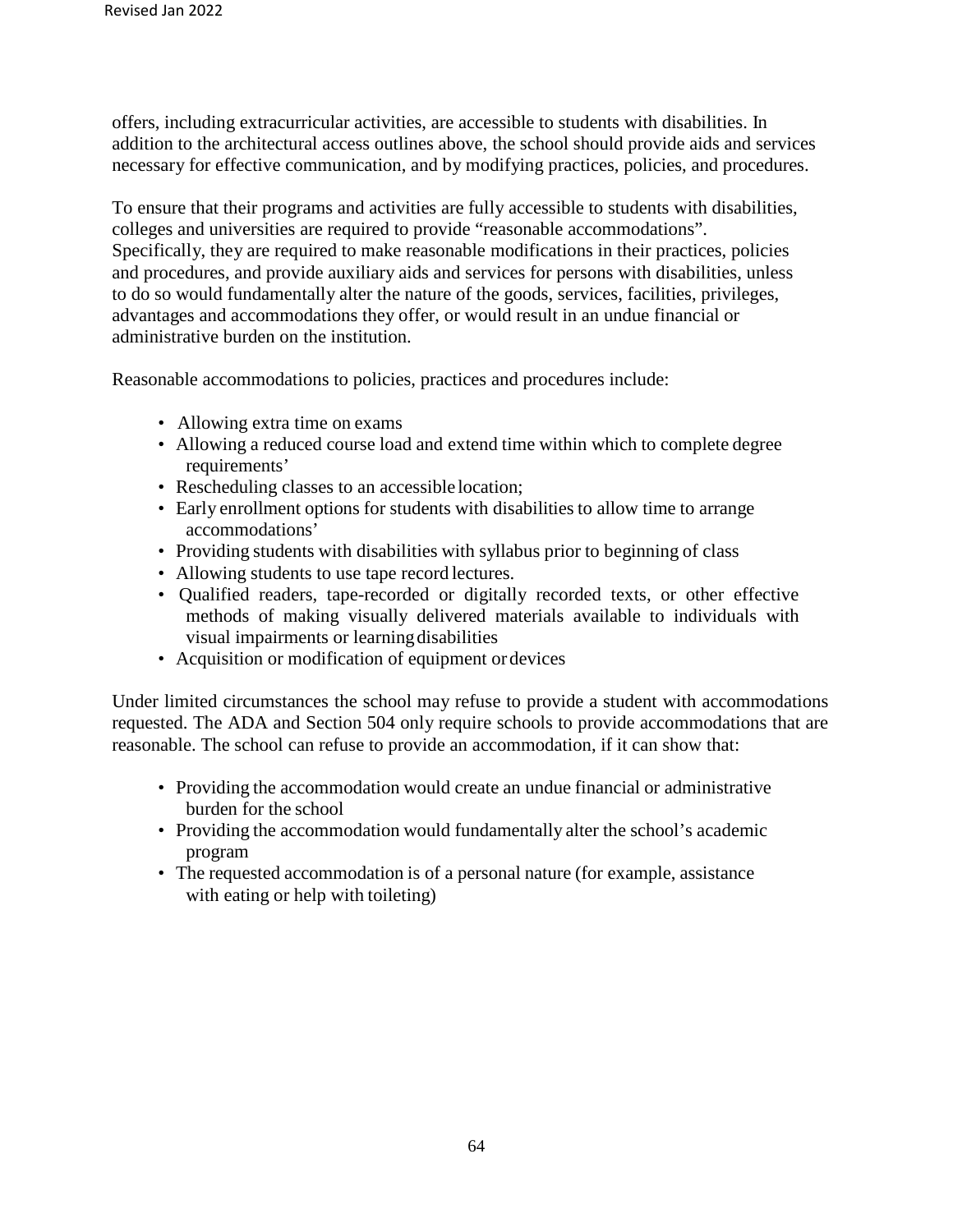# **HIPAA ( Health Insurance Portability and Accountability Act) Federal Law**

This law protects patients' rights regarding their health information, including the right to review it and make decisions about how it is used and disclosed and requires health care providers to implement safeguards to ensure privacy of patient's health information.

PHI = Protected Health Information

Protected health information (PHI) is confidential and protected from access, use or disclosure except to authorized individuals requiring access to such information. Attempting to obtain or use actually obtaining or using, or assisting others to obtain or use PHI, when unauthorized or improper, will result in counseling and/or disciplinary action up to and including dismissal from program.

Students are not to write the name of the patient, as it is acceptable to write the initials. Do not take any of the patients PHI home

### **Grade Appeals**

A student who believes the final grade assigned for a course is not appropriate must first contact the instructor who assigned the grade to discuss the matter. The student must schedule this meeting within three (3) days of the grade being submitted. If following this discussion,the student continues to believe the grade is not appropriate, the student may challenge the final course grade assigned in any course by writing a letter to the Program Director explaining clearly and concisely the reason the grade is not appropriate. Written challenges to grades must be received by the Program Director within a calendar week of the final discussion between the student and the course instructor. The Program Director will, whenever possible, issue a written response to the student's appeal within one week of its submission. If the student continues to believe the course grade is unfair, the student may submit a written appeal to the Director of the University within one week of receiving the Program Director's decision. The University Director will consider the request and provide a written decision to the student within one week of its receipt. The University Director decision is final with regard to grade appeals. If the Program Director assigned the grade in question, the same procedure is followed using the University's Director whose decision will be final.

### **Grievance Procedure**

The purpose of this student complaint/grievance procedure is to provide a mechanism for resolving student complaints against faculty, staff and administrators.

Procedures for initiating Grievance Complaints: This procedure has been established to provide a method to resolve student' grievances-at the lowest administrative level in a fair and expeditious manner. For the purpose of this procedure, grievances are limited to alleged violations of Southwest University policy or procedures by Southwest University or its employees, disputes with faculty and/or alleged unfair treatment. This method is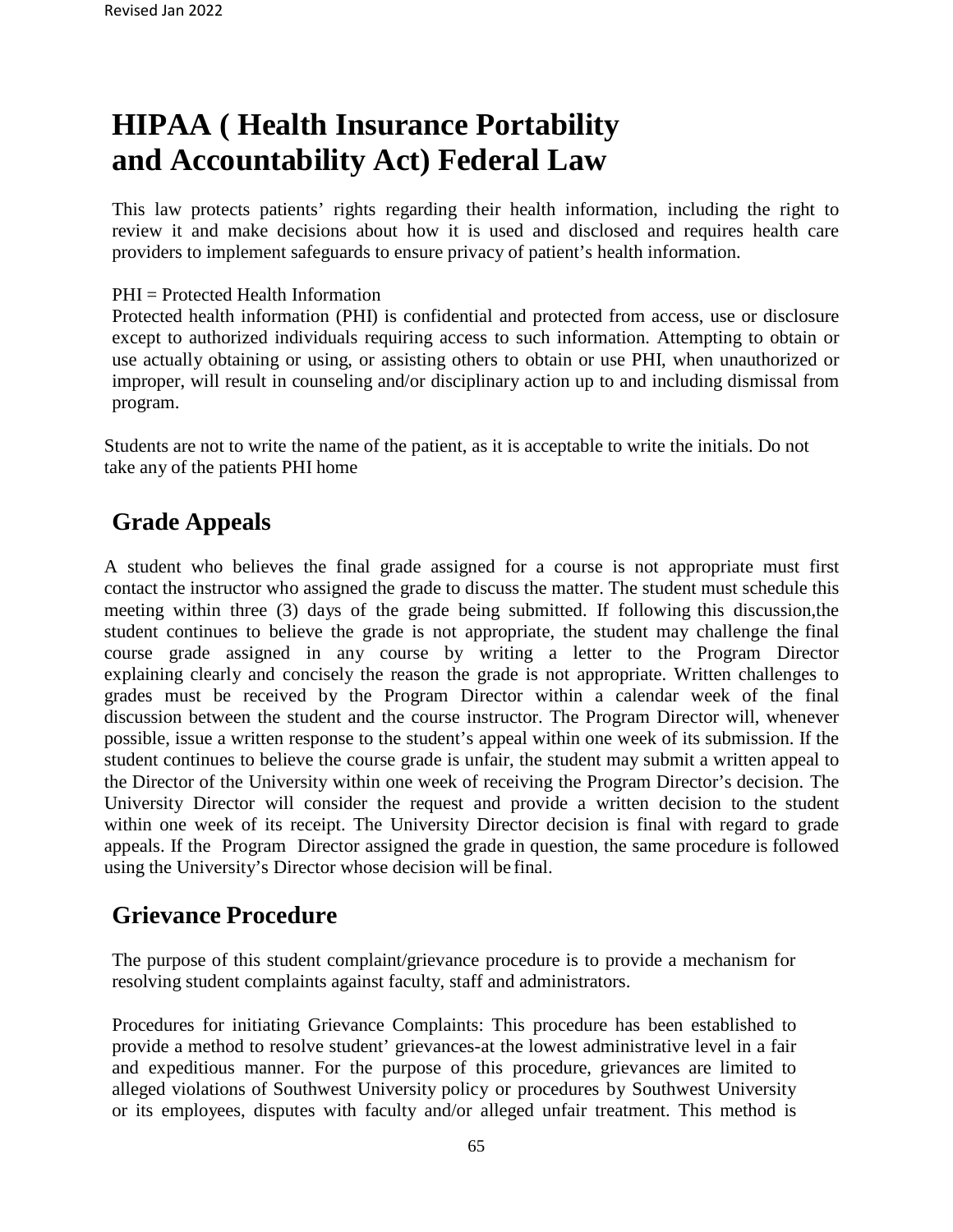usually used to appeal a grade the student feels was not justified. Under no condition should these policies be used when the student has allegedly violated the code of conduct. Any student who believes that he/she has been unjustly treated within the academic process may proceed as far as necessary in the steps detailed below:

- Step One: The student confers with the involved person in an effort to resolve the issue informally. **In instance of harassment, refer to the section entitled Student Complaint Procedures (Harassment).**
- Step Two: If the complaint is not resolved at the informal conference, the student may file a written complaint with the appropriate program director. The complaint should be provided in writing and detailed within ten (10) working days of receipt of the complaint informal conference. The complaint should be in writing and detailed. The program director will also inform the Vice President of the Institution of the status and progress of the complaint a teach stage in the process.
- Step Three: The program director will acknowledge receipt of the complaint, explain the complaint process to the student, conduct an investigation, and attempt to resolve the complaint. The director should respond to the student with the results of his/her investigation within ten (10) working days of receipt of the complaint.

If the complaint is valid, appropriate administrative action will ensue. Such administrative action is not public information, except when disclosure is compelled by law.

Step Four: If the director's written statement is unsatisfactory to the student, the student may appeal to vice president with five (5) working days of receiving the decision from the program director.

Step Five: the vice president will render a final decision of receiving the appeal. If the vice president was involved with the second step, then an appeal to the University President is permitted. Such an appeal must be filed in writing with the President's office within five (5) working days of the student being notified of the Vice President's decision. The President is to respond to the appeal within ten (10) working days of receiving the written complaint. The President's decision is final.

If a resolution is not reached the student may submit a written complaint to TWC.

These additional steps can be found in the grievance procedure available in the Southwest University at El Paso Student Handbook at [www.southwestuniversity.edu](http://www.southwestuniversity.edu/)

The procedure regarding student complaints are grouped in two categories:

- 1. Student grade complaints
- 2. Student complaints regarding non-academic matters

The purpose of these student procedures is to provide a mechanism for resolving student complaints against faculty, staff and administrative offices concerning the following: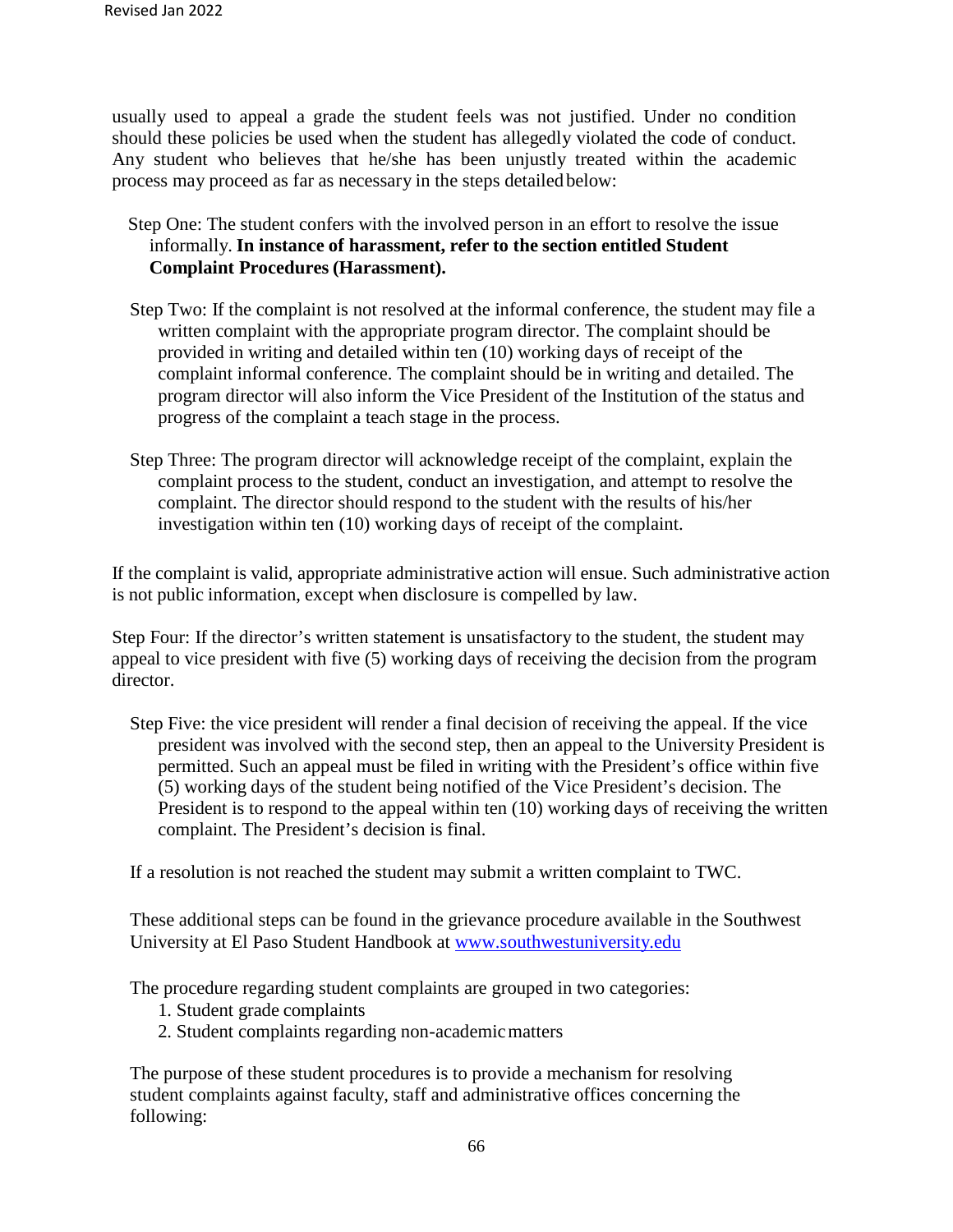• Discrimination or intimidating treatment, including harassment on the basis of race, gender, age, weight, height, religion, sexual orientation, national origin, and/or disability, including but not limited to the Americans with Disabilities Act, Section504 of the Rehabilitation Act of

1973, and Title IX of the Education Amendment of 1972.

• Any other seemingly arbitrary, capricious, unreasonable, or unprofessional conduct toward a student or group of students by facultyor staff member, or an administrative officer of the University.

Any and all allegations of program noncompliance to the *Standards* will be given prompt, fair, and continued consideration until resolved and must be submitted in writing to the Program Director. The written complaint/grievance must include the following: name of student (or other individual) filing allegation, specific *Standard* of noncompliance, date(s) and example(s) of when and how the program was non- compliant with the *Standard*, and date of submission. Within ten (10) working days, the Program Director will provide a written response to the student (or other individual) indicating how the complaint of noncompliance was resolved. The Program Director will keep a record of all complaints and resolutions of allegednon-compliance.

### **Student Complaints**

The student who has any question, concern, or complaint should immediately contact the Program Director for an appointment to discuss the matter. If the student remains dissatisfied following discussion with the Program Director, the student may initiate a formal grievance proceeding as set forth in the Southwest University at El Paso Catalog. If the issue remains unresolved at the campus level, the student can contact the accrediting agen[cy \(www.abhes.org\)](http://www.abhes.org/) to file a formalcomplaint.

## **Professionalism**

### **Expectations**

As students in a professional education program, Nursing students shall conduct themselves in a professional manner during all classes, labs, seminars, and clinical rotations. This includes showing respect for faculty, patients, clinical personnel, and other students; prompt attendance for all classes, labs, and clinical assignments; and avoidance of any behavior that disrupts or interferes with academic or clinical activities.

Professionalism also requires adherence to ethical principles such as accepting responsibility for one's actions; not lying or cheating; not degrading the character of others; and not spreading gossip or evidencing a negative attitude that impacts the confidence, study, or work of others.

All Nursing students share the same goal: to graduate as knowledgeable and competent, entrylevel technologists. Each individual receives the same educational opportunities, but each reaches the goal in his or her own way. When problems are encountered, they are dealt with on an individual basis.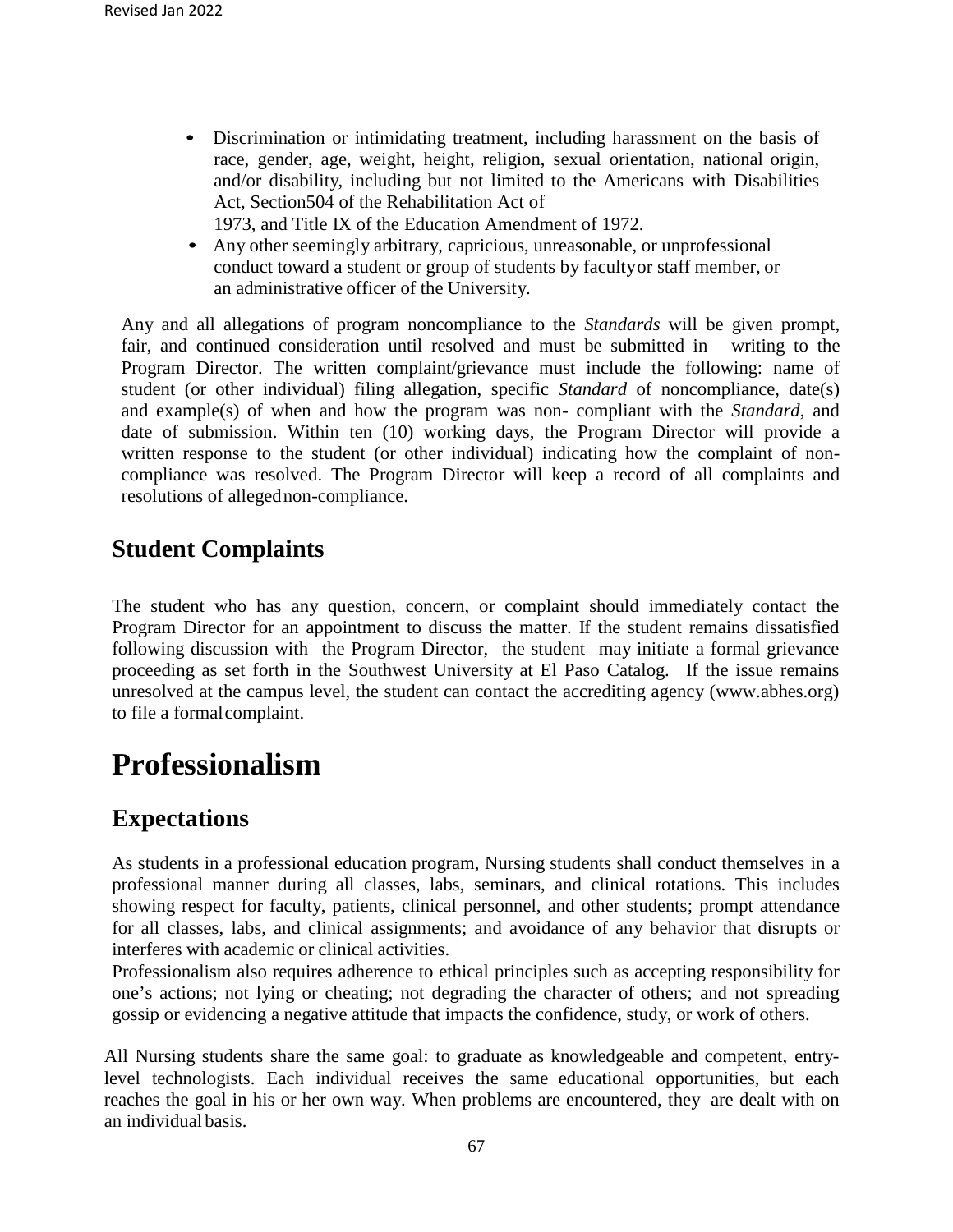The program is not a competition. Each student should be dedicated to his or her own studies and development and not overly concerned about the progress or problems of others. This, however, does not preclude giving help to fellow students who request it; rather, professionalism suggests that assisting others in honest and ethical ways is part of the package of expected skills.

Nursing students are expected to exhibit mature and responsible behavior. If the behavior of another is considered unprofessional, unethical, or annoying, the offended student should first mention it to the offending student. If this fails to bring about appropriate resolution, the student should then discreetly bring the behavior to the attention of the instructor or Program Director. Problems concerning any aspect of the Program should be handled in this way.

Resolution of classroom or clinical issues will be discussed only with the student or students involved. Other class members must assume that once problems are appropriately reported to the instructor or Program Director, they are being appropriately handled, even though the resolution may not be apparent and is not made public to other class members.

In the execution of daily duties, the nurse must work as part of a team and must work to the best of his or her abilities. He or she must readily accept duties assigned by supervisors and provide care without discrimination. It is only by demonstrating these same behaviors in the classroom that the student assures program faculty that he or she capable of exhibiting the same behavior in the clinical education setting. Students failing to meet these expectations will not be placed in clinical education sites.

### **Breaks/Vacation/Leaves**

The Nursing program calendar mirrors the school calendar and is given to all students at the beginning of the program. The only breaks provided to students during the program are a week at Christmas and any breaks that may be allowed by the university between terms or designated holidays.

**Student progress in the program cannot be interrupted by vacations or other leaves.**  Considerations cannot be given for vacations or other personal activities during the program. Students who take time off during the term are counted as absent, and the attendance policies found elsewhere in this Handbook and in the University Catalog apply. Medical leaves must be documented by appropriate paper work. Bereavement leave is granted for up to two days in case of death in the immediate family. Immediate family is defined as spouse, child, parent, sibling, or in-laws. Students in the nursing program who choose to take a leave of absence will be required to re-apply to the program during the next application cycle.

#### **Access to Program Resources**

Students enrolled in the Program may utilize the classrooms, equipment, and learning materials for study purposes whenever classes are not in session and by arrangement with Program faculty.

Students who utilize the facilities are expected to keep the rooms neat and orderly, turn off overhead lights, viewers, etc., and close doors when leaving. Learning materials are to be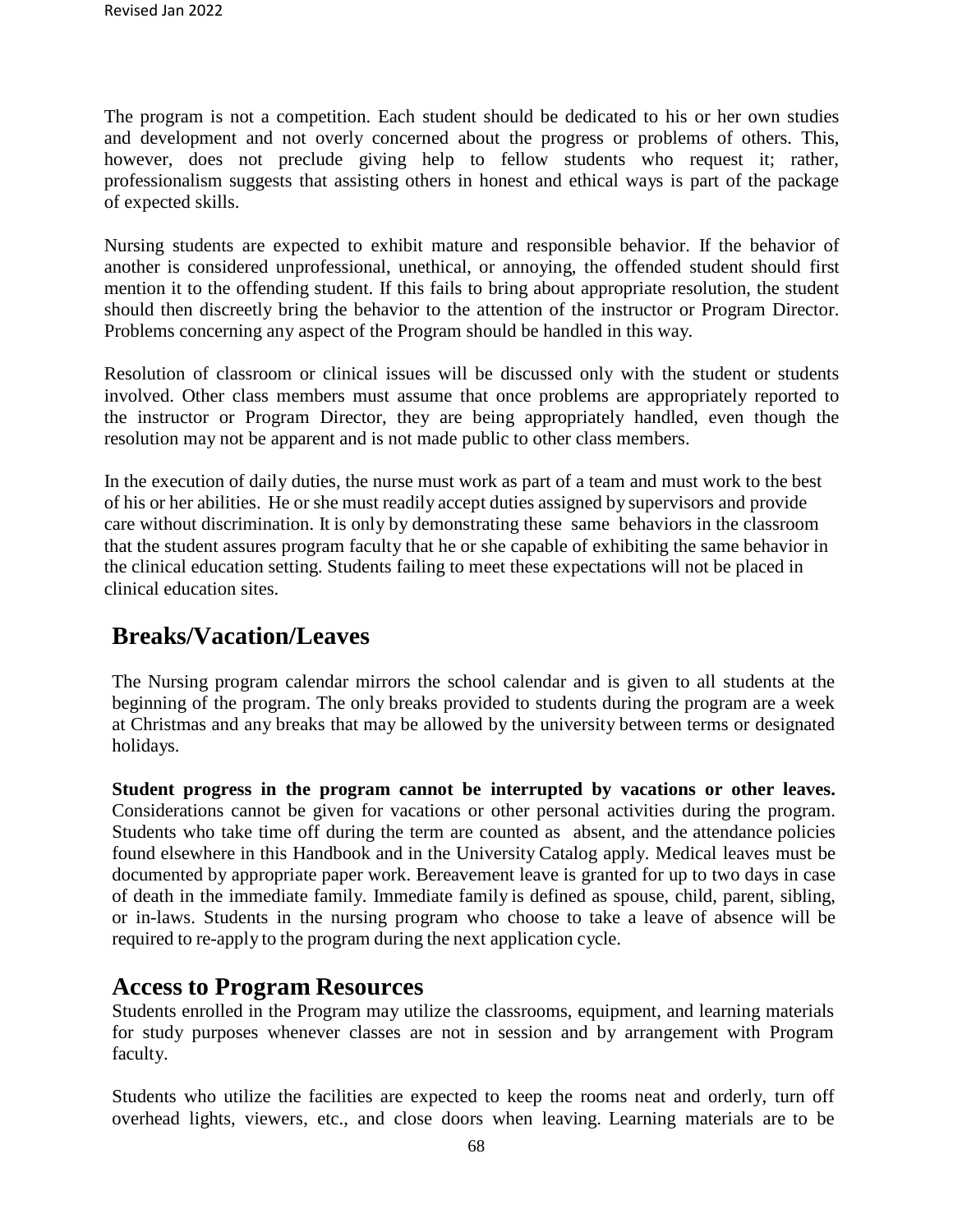returned to the instructor or left in the secured rooms. They may not be removed from the classroom or the lab.

- Library access is available to all students (including nursing program) during school hours as well as online for those students not able to travel to campus.
- It Support is provided online for all students experiencing technical issues and can be accessed at the Southwest University website.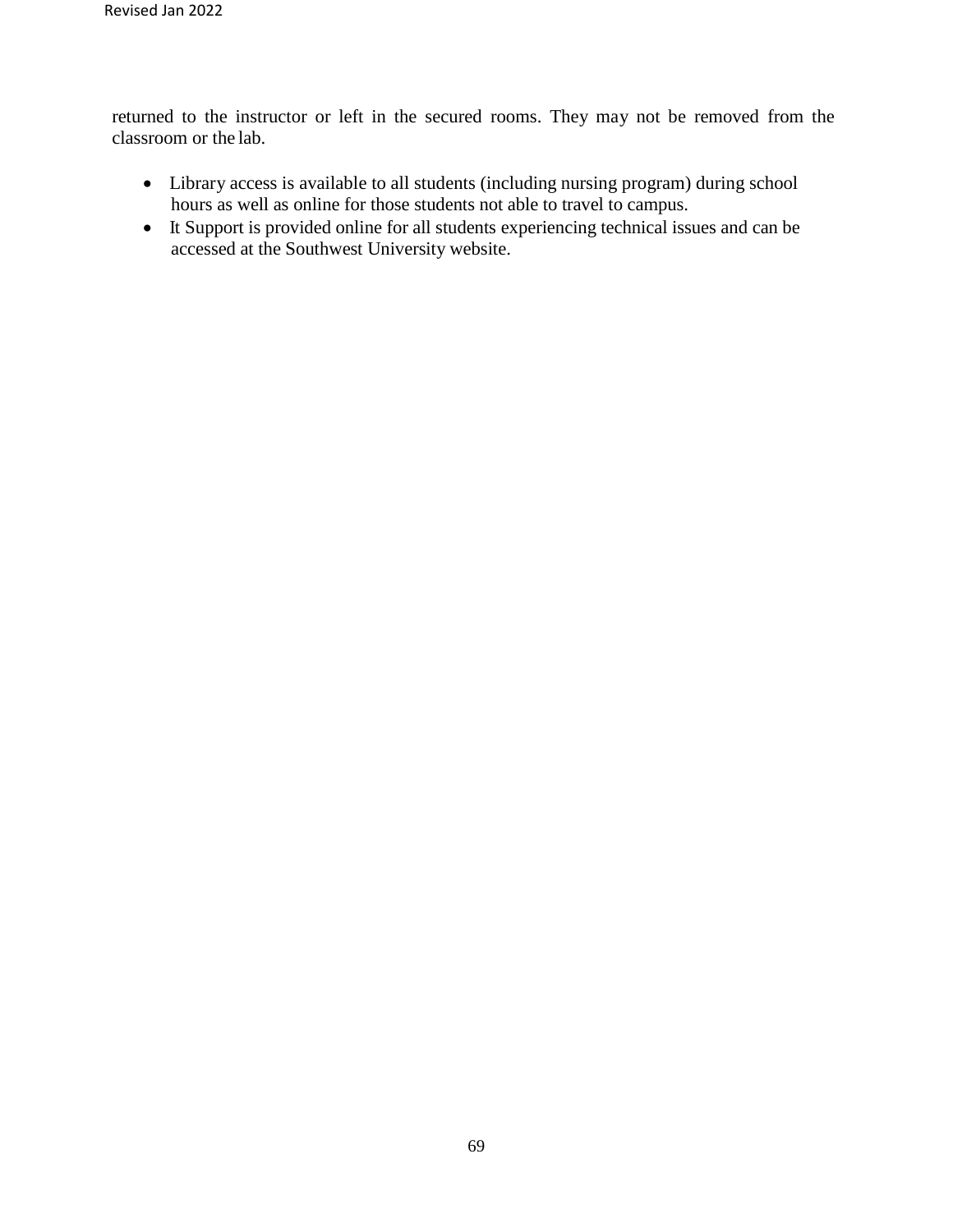

#### **College of Nursing**

#### **Student Handbook Acknowledgement Form**

 I Acknowledge that I have read and understand the entire College of Nursing Undergraduate Student Handbook. My signature below verifies that I understand my rights and responsibilities as a student and will abide by and be responsible for all stated policies and procedures. If I have any questions, I will contact the appropriate College of Nursing representative.

Student Name (Print):\_\_\_\_

Student Name (Sign):

Date: \_\_\_